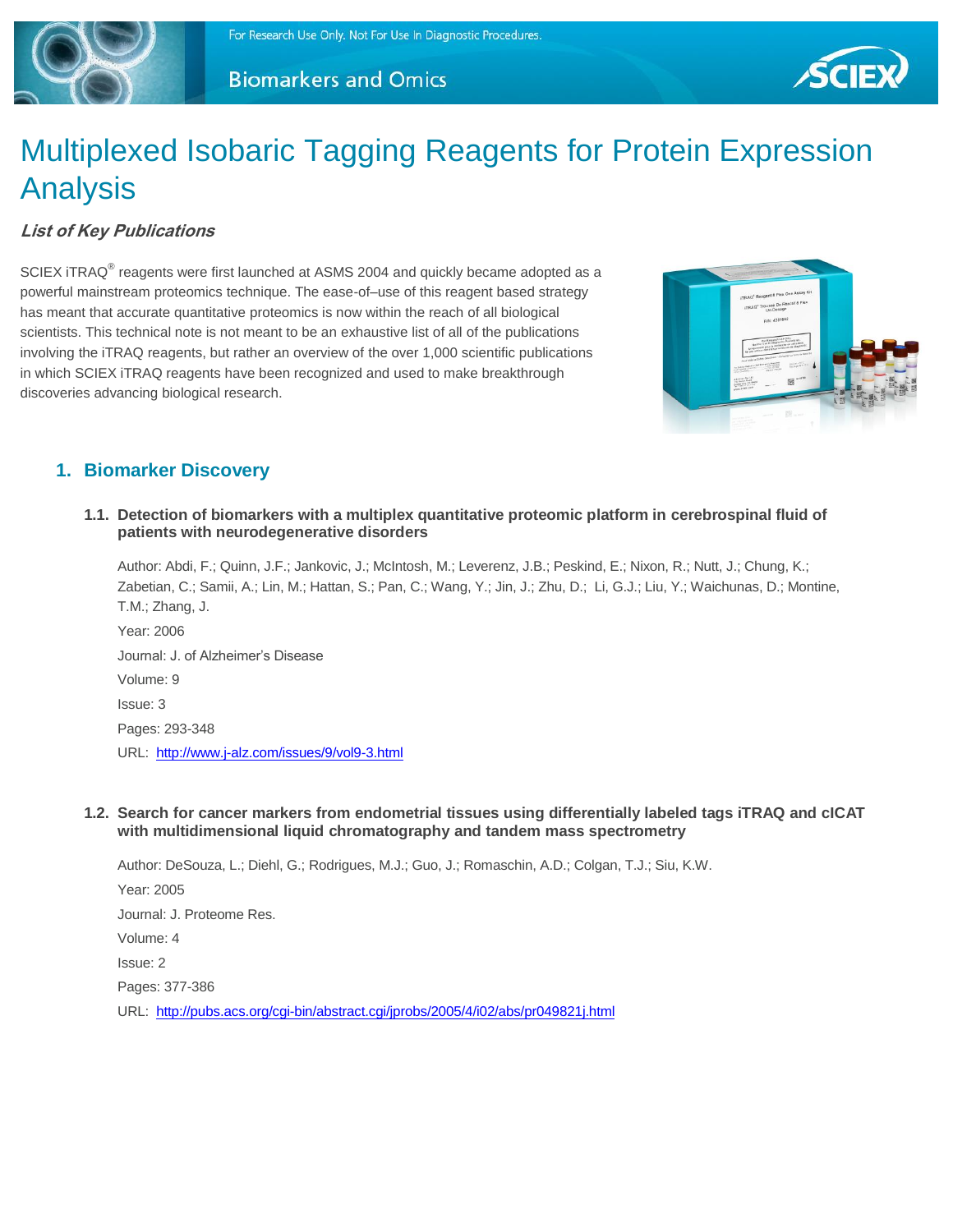

#### **1.3. Differential Protein Expression Profiling by iTRAQ-2DLC-MS/MS of Lung Cancer Cells Undergoing Epithelial-Mesenchymal Transition Reveals a Migratory/Invasive Phenotype**

Author: Keshamouni, V. G.; Michailidis, G.; Grasso, C. S.; Anthwal, S.; Strahler, J. R.; Walker, A.; Arenberg, D. A.; Reddy R.C.; Akulapalli, S.; Thannickal, V. J.; Standiford,T. J.; Andrews, P. C.; Omenn, G. S. Year: 2006 Journal: J. Proteome Res. Volume: 5 Issue: 5 Pages: 1143-1154 Date: May 5, 2006 URL:<http://pubs.acs.org/cgi-bin/abstract.cgi/jprobs/2006/5/i05/abs/pr050455t.html>

#### **1.4. Degradomics: Systems biology of the protease web. Pleiotropic roles of MMPs in cancer**

Author: Overall C.; Dean R. Year: 2006 Journal: Cancer and Metastasis Reviews Volume: 25 Issue: 1 Pages: 69 URL:<http://www.springerlink.com/content/a0412k2077118m81>

#### **1.5. Comprehensive Characterization of Human Tear Proteome Using Nano-Liquid Chromatography-QTOF Tandem Mass Spectrometry and Quantitative Proteomics (iTRAQ)**

Author: Beuerman, R. W.; Zhou L., Prema, P.; Chan, C. M.; Ang, L. P. K.; Angayarkanni, N.; Foo, Y. H.; Liu, S. P.; Tan D. T. H. Year: 2006 Journal: Invest. Ophthalmol. Vis. Sci. Volume: 47 Issue: 5 Pages: 1940 Date: May 1, 2006 URL:<http://abstracts.iovs.org/cgi/content/abstract/47/5/1940>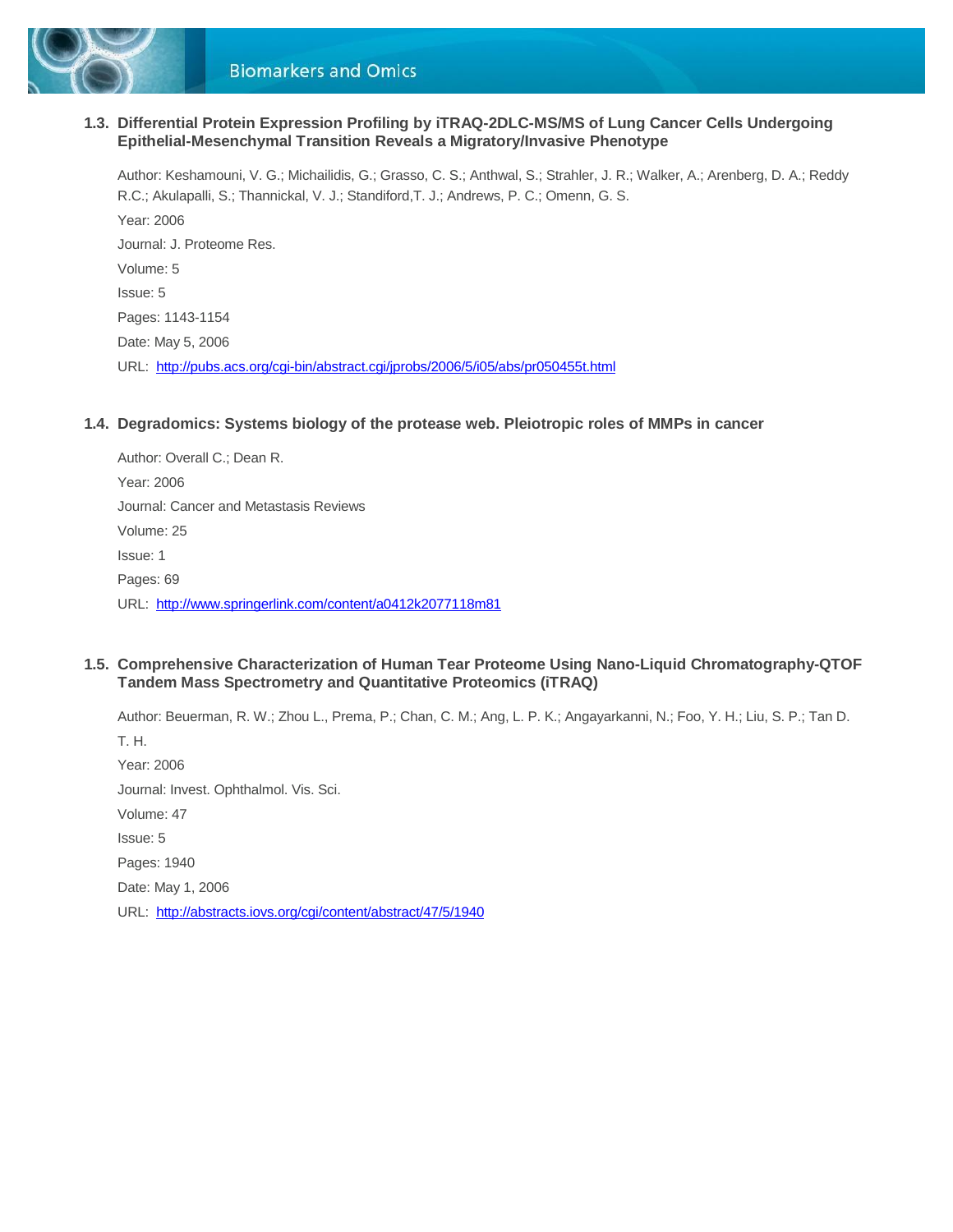

**1.6. Proteomic Analysis of Gray Platelet Syndrome by iTRAQ Labelling and Mass Spectroscopy: A Potential New Diagnostic Strategy for Platelet Disorders**

Author: Perez-Pujol, S.; Anderson, L.B.; Martinez, M.B.; Higgins, L.; White, J.G.; Nelsestuen, G.L.; Key N.S. Year: 2005 Journal: Blood (ASH Annual Meeting Abstracts) Volume: 106 Issue: 11 Pages: 2161 Date: November 16, 2005 URL:<http://meeting.bloodjournal.org/cgi/content/abstract/106/11/2161>

#### **1.7. Epithelial to Mesenchymal Transition Is a Determinant of Sensitivity of Non-Small-Cell Lung Carcinoma Cell Lines and Xenografts to Epidermal Growth Factor Receptor Inhibition**

Author: Thomson, S.; Buck, E.; Petti, F.; Griffin, G.; Brown, E.; Ramnarine, N.; Iwata, K.K.; Gibson, N.; Haley, J.D. Year: 2005 Journal: Cancer Res. Volume: 65 Issue: 20 Pages: 9455-9462 Date: October 15, 2005 URL:<http://cancerres.aacrjournals.org/cgi/content/abstract/65/20/9455>

#### **1.8. Heparin cofactor II-thrombin complex in MPS I: A biomarker of MPS disease**

Author: Randall, D.R.; Sinclair, G.B.; Colobong, K.E.; Hetty, E.; Clarke, L.A. Year: 2006 Journal: Mol. Genetics and Metabolism Volume: 88 Issue: 3 Pages: 235 URL:<http://www.sciencedirect.com/science/article/B6WNG-4JB9W4F-2/2/f27295cdda8413001867bb39af69d8c8>

#### **1.9. Assessing the Effects of Diurnal Variation on the Composition of Human Parotid Saliva: Quantitative Analysis of Native Peptides Using iTRAQ Reagents**

Author: Hardt, M.; Witkowska, H. E.; Webb, S.; Thomas, L. R.; Dixon, S. E.; Hall, S. C.; Fisher, S. J. Year: 2005 Journal: Anal. Chem. Volume: 77 Issue: 15 Pages: 4947-4954 Date: August 1, 2005 URL:<http://pubs.acs.org/cgi-bin/abstract.cgi/ancham/2005/77/i15/abs/ac050161r.html>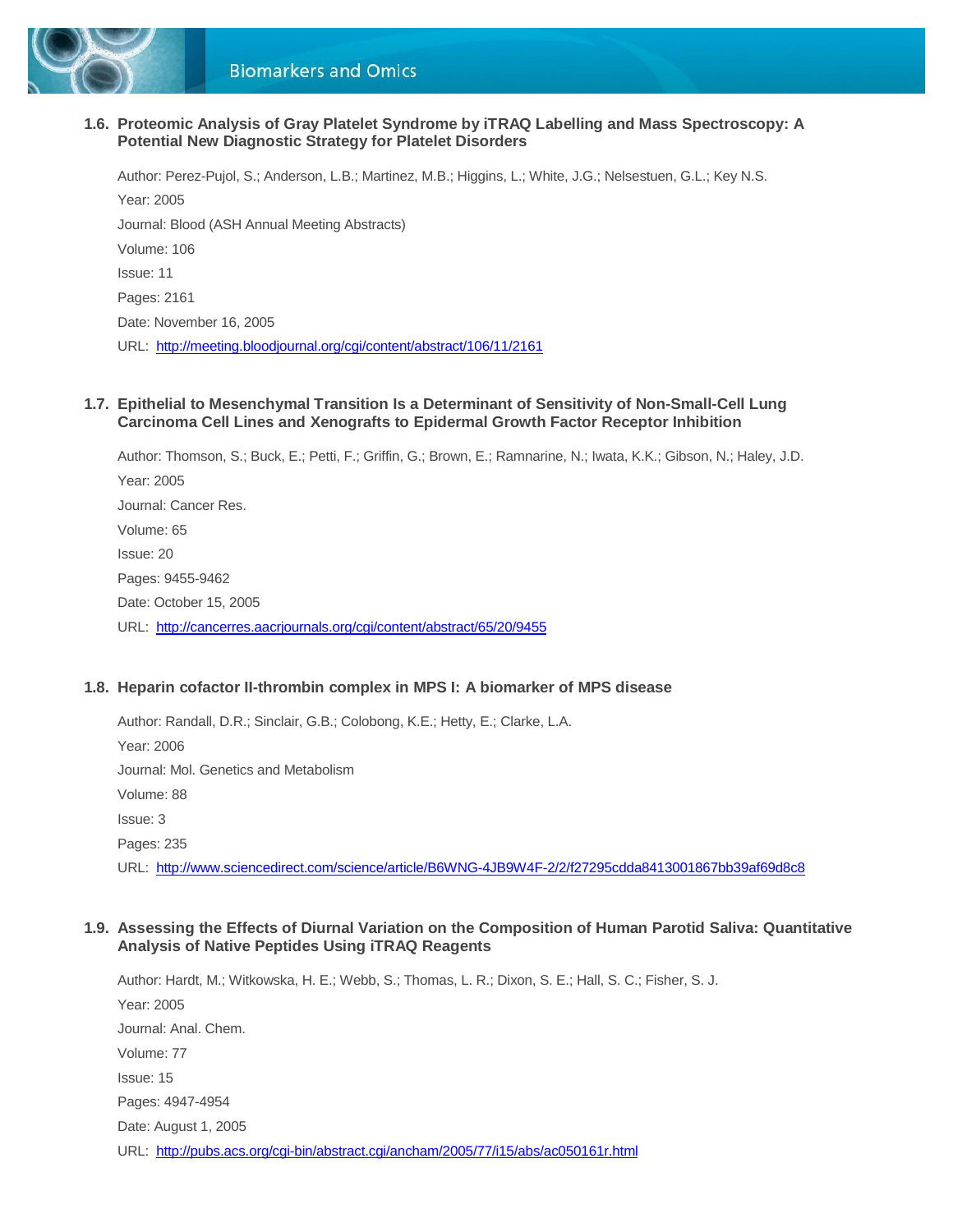

#### **1.10. The Effects of Vegf on the Tight Junction Proteome of Arpe-19 Cells**

Author: Ablonczy, Z. Year: 2006 Journal: Invest. Ophthalmol. Vis. Sci. Volume: 47 Issue: 5 Pages: 2891 Date: May 1, 2006 URL:<http://abstracts.iovs.org/cgi/content/abstract/47/5/2891>

#### **1.11. Comparative Time-Dependent Analysis of Potential Inflammation Biomarkers in Lymphoma-Bearing SJL Mice**

Author: Kristiansson, M.H.; Bhat, V.B.; Babu, I.R.; Wishnok, J.S.; Tannenbaum, S.R. Year: 2007 Journal: J. Proteome Res Volume: 6 Issue: 5 Pages: 1735-1744 Date: May, 2007 URL:<http://pubs.acs.org/cgi-bin/abstract.cgi/jprobs/2007/6/i05/abs/pr060497x.html>

#### **1.12. Endometrial carcinoma biomarker discovery and verification using differentially tagged clinical samples with multidimensional liquid chromatography and tandem mass spectrometry**

Author: Desouza, L.V.; Grigull, J.; Ghanny, S.; Dube, V.; Romaschin, A.D.; Colgan, T.J.; Siu, K.W. Year: 2007 Journal: Mol. Cell. Proteomics Volume: 6 Issue: 7 Pages: 1170-1182 Date: July, 2007 URL: <http://www.mcponline.org/cgi/reprint/M600378-MCP200v1>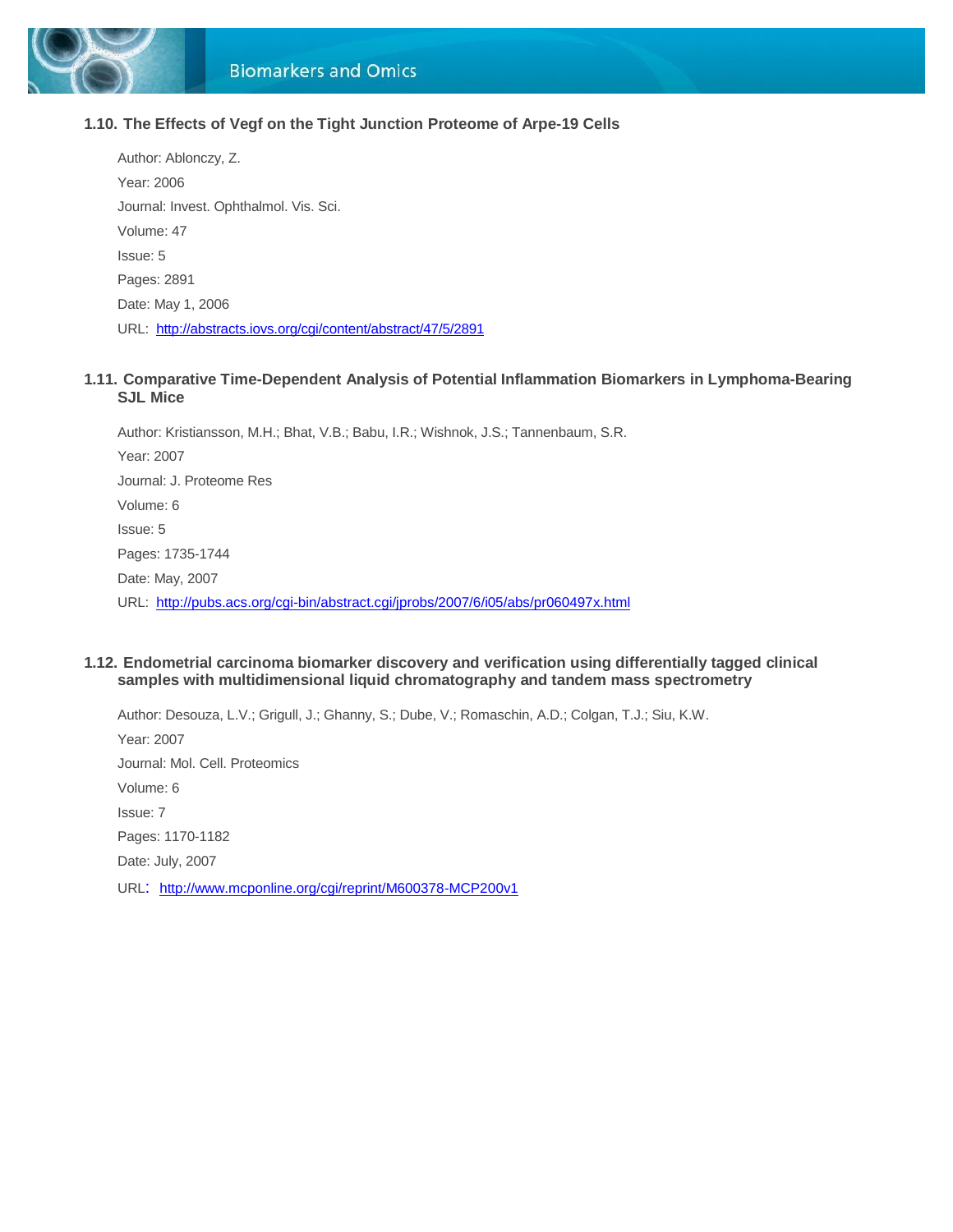

#### **1.13. iTRAQ-Coupled 2D LC-MS/MS Analysis on Protein Profile in Vascular Smooth Muscle Cells Incubated with S- and R-Enantiomers of Propranolol: Possible Role of Metabolic Enzymes Involved in Cellular Anabolism and Antioxidant Activity**

Author: Sui, J.; Tan, T.L.; Zhang, J.; Wang, X.; Ching, C.B.; Chen, W.N. Year: 2007 Journal: Mol. Cell. Proteomics Volume: 6 Issue: 5 Pages: 1643-1651 Date: May, 2007 URL:<http://www.ncbi.nlm.nih.gov/pubmed/17425350>

#### **1.14. Comprehensive survey of p94/calpain 3 substrates by comparative proteomics - Possible regulation of protein synthesis by p94**

Author: Ono, Y.; Hayashi, C.; Doi, N.; Kitamura, F.; Shindo, M.; Kudo, K,; Tsubata, T.; Yanagida, M.; Sorimachi, H. Year: 2007 Journal: Biotechnol J. Volume: 2 Issue: 5 Pages: 565-576 Date: Mar 20, 2007 URL:<http://www3.interscience.wiley.com/cgi-bin/abstract/114190199/ABSTRACT>

#### **1.15. Indole-3-carbinol inhibits 4-(methylnitrosamino)-1-(3-pyridyl)-1-butanone plus benzo(a)pyreneinduced lung tumorigenesis in A/J mice and modulates carcinogen-induced alterations in protein levels**

Author: Kassie, F.; Anderson, L.B.; Scherber, R.; Yu, N.; Lahti, D.; Upadhyaya, P.; Hecht, S.S. Year: 2007 Journal: Cancer Res. Volume: 67 Issue: 13 Pages: 6502-6511 Date: Jul 1, 2007 URL:<http://cancerres.aacrjournals.org/cgi/content/full/67/13/6502>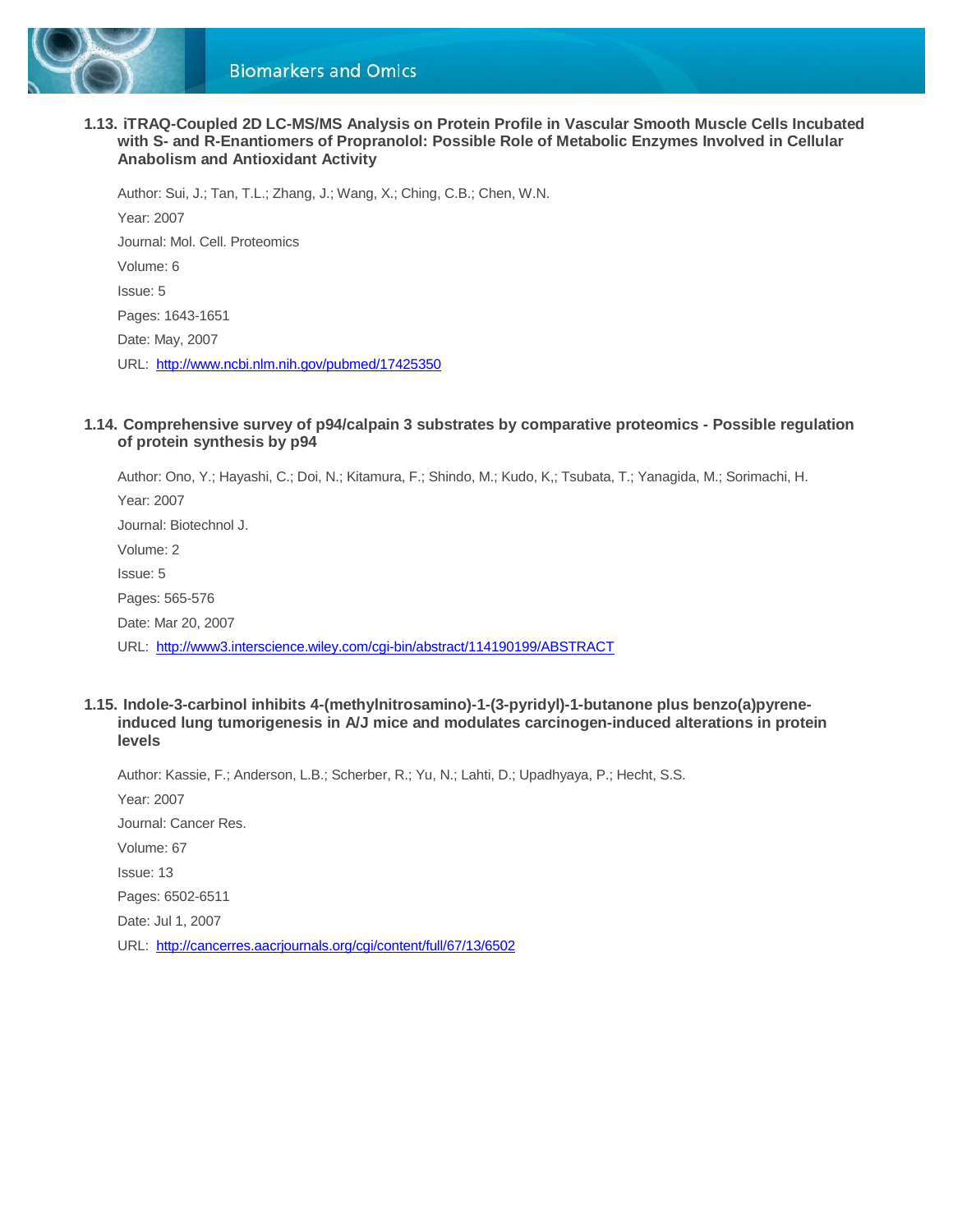

#### **[1.16.](http://cancerres.aacrjournals.org/cgi/content/full/67/13/6502)** P**revalidation of potential protein biomarkers in toxicology using iTRAQ reagent technology**

Author: Gluckmann, M.; Fella, K.; Waidelich, D.; Merkel, D.; Kruft, V.; Kramer, P.J.; Walter, Y.; Hellmann, J.; Karas, M.; Kroger, M. Year: 2007 Journal: Proteomics. Volume: 7 Issue: 10 Pages: 1564-1574. Date: May 7, 2007 URL:<http://www3.interscience.wiley.com/cgi-bin/abstract/114212030/ABSTRACT>

#### **1.17. Identification of candidate biomarker proteins released by human endometrial and cervical cancer cells using two-dimensional liquid chromatography/tandem mass spectrometry**

Author: Li, H.; DeSouza, L.V.; Ghanny, S.; Li, W.; Romaschin, A.D.; Colgan, T.J.; Siu, K.W. Year: 2007 Journal: J. Proteome Res. Volume: 6 Issue: 7 Pages: 2615-2622 Date: Jul, 2007 URL:<http://pubs.acs.org/doi/abs/10.1021/pr0700798?journalCode=jprobs>

#### **1.18. The in vivo brain interactome of the amyloid precursor protein**

Author: Bai, Y.; Markham, K.; Chen, F.; Weerasekera, R.; Watts, J.; Horne, P.; Wakutani, Y.; Bagshaw, R.; Mathews, P.M.; Fraser, P.E.; Westaway, D.; St George-Hyslop, P.; Schmitt-Ulms, G. Year: 2008 Journal: Mol. Cell. Proteomics Volume: 7 Issue: 1 Pages: 15-34 Date: Jan, 2008 URL:<http://www.mcponline.org/cgi/reprint/M700077-MCP200v2>

#### **1.19. Comparative proteome analysis of human epithelial ovarian cancer**

Author: Gagné JP, Ethier C, Gagné P, Mercier G, Bonicalzi ME, Mes-Masson AM, Droit A, Winstall E, Isabelle M, Poirier GG. Year: 2007 Journal: Proteome Sci. Volume: 5 Issue: 16 Pages: 1-15 Date: Sep 24, 2007 URL:<http://www.proteomesci.com/content/5/1/16>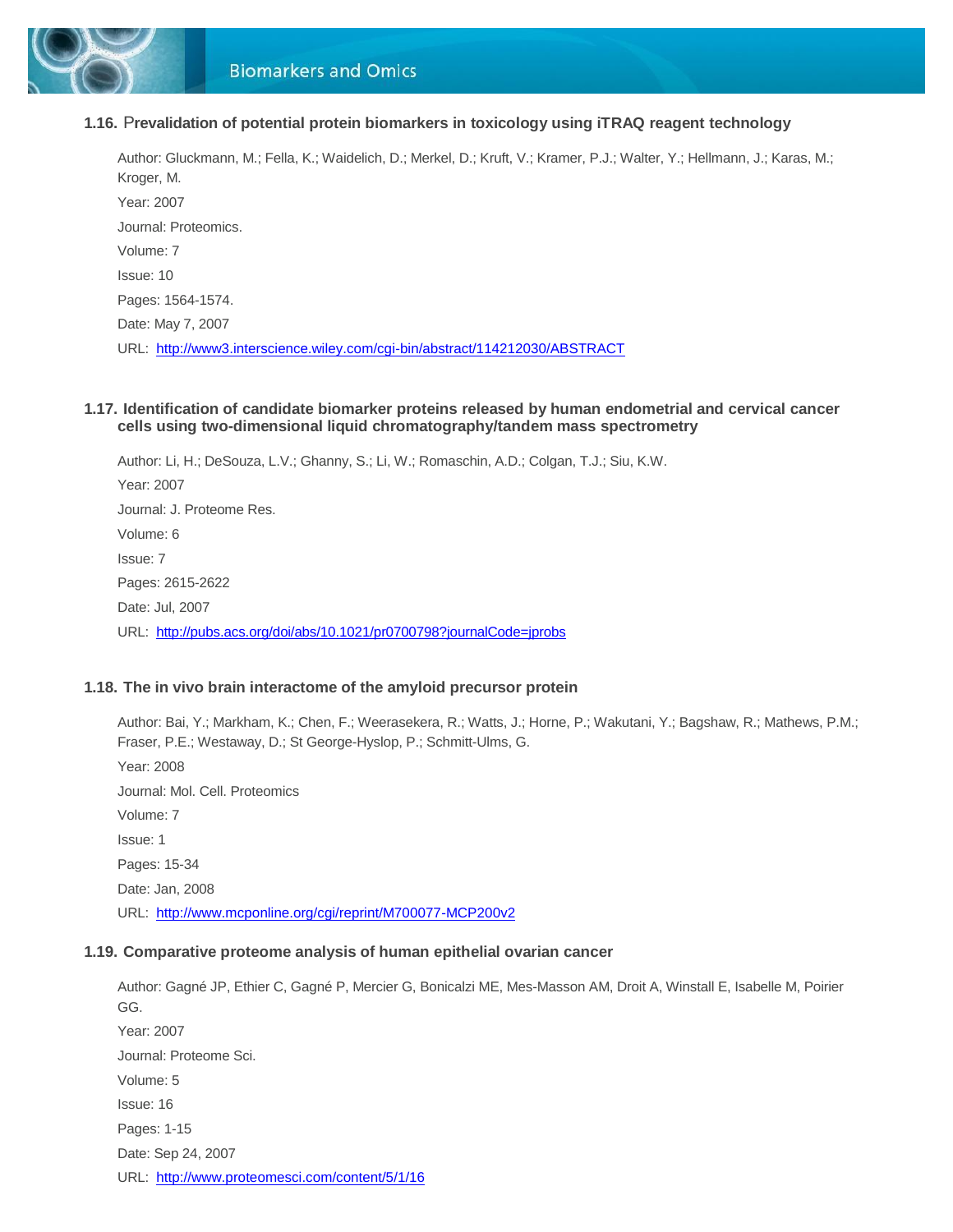

#### **1.20. Differential protein expression in male and female human lumbar cerebrospinal fluid using iTRAQ reagents after abundant protein depletion**

Author: Ogata Y, Charlesworth MC, Higgins L, Keegan BM, Vernino S, Muddiman DC. Year: 2007 Journal: Proteomics Volume: 7 Issue: 20 Pages: 3726-3734 Date: Oct, 2007 URL:<http://onlinelibrary.wiley.com/doi/10.1002/pmic.200700455/suppinfo>

#### **1.21. The use of isobaric tag peptide labeling (iTRAQ) and mass spectrometry to examine rare, primitive hematopoietic cells from patients with chronic myeloid leukemia**

Author: Griffiths SD, Burthem J, Unwin RD, Holyoake TL, Melo JV, Lucas GS, Whetton AD.

Year: 2007 Journal: Mol. Biotechnol. Volume: 36 Issue: 2 Pages: 81-89 Date: Jun, 2007 URL: <http://www.ncbi.nlm.nih.gov/pubmed/17914187>

#### **1.22. Proteomic analysis of cathepsin B- and L-deficient mouse brain lysosomes**

Author: Stahl S, Reinders Y, Asan E, Mothes W, Conzelmann E, Sickmann A, Felbor U. Year: 2007 Journal: Mol. Biotechnol. Volume: 1774 Issue: 10 Pages: 1237-1246 Date: Oct, 2007 URL:<http://www.ncbi.nlm.nih.gov/pubmed/17765022>

#### **1.23. Identification of differentially expressed proteins in experimental autoimmune encephalomyelitis (EAE) by proteomic analysis of the spinal cord**

Author: Liu T, Donahue KC, Hu J, Kurnellas MP, Grant JE, Li H, Elkabes S. Year: 2007 Journal: J. Proteome Res. Volume: 6 Issue: 7 Pages: 2565-2575 Date: Jul, 2007 URL:<http://pubs.acs.org/cgi-bin/abstract.cgi/jprobs/2007/6/i07/abs/pr070012k.html>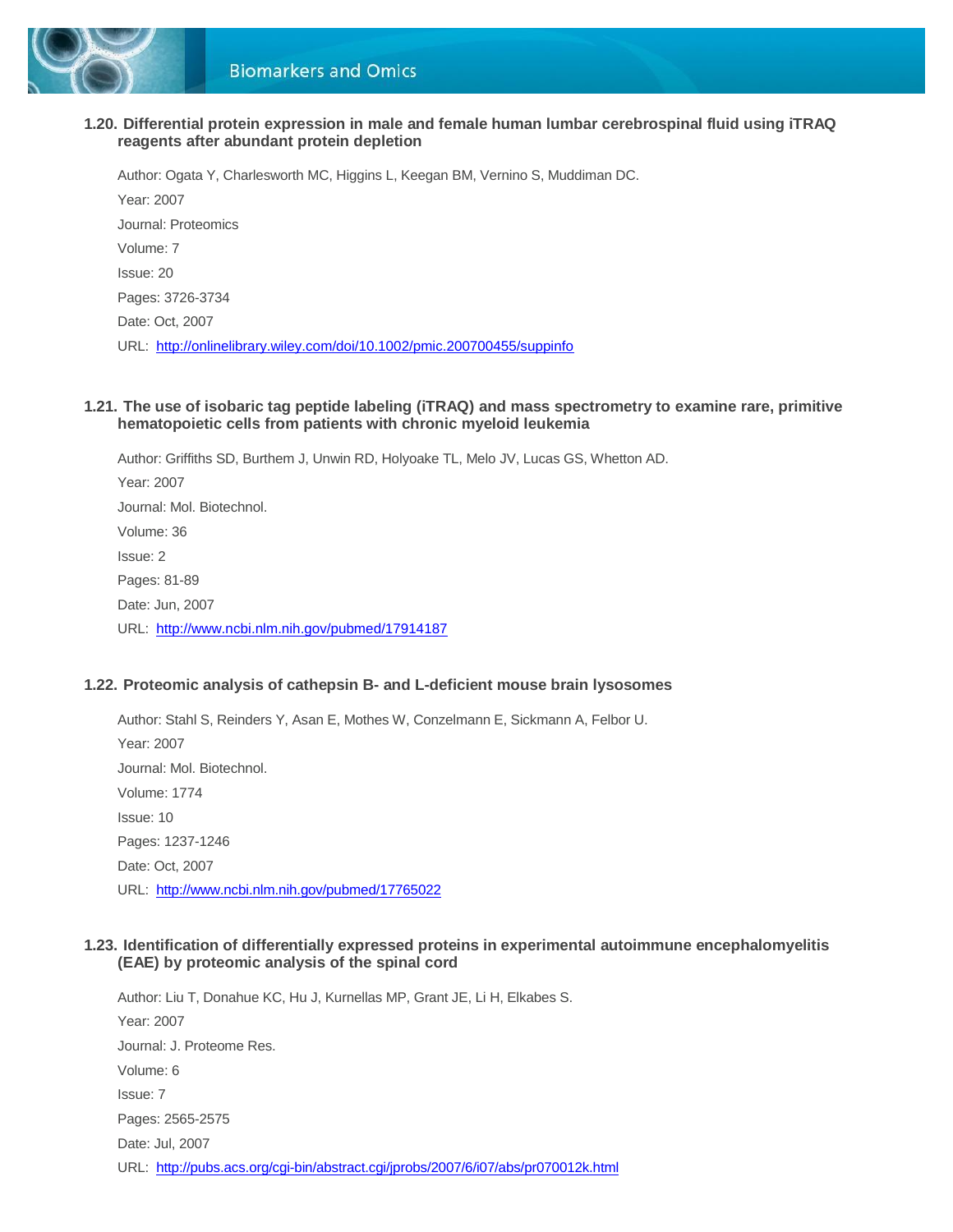

**1.24. 8-Plex quantitation of changes in cerebrospinal fluid protein expression in subjects undergoing intravenous immunoglobulin treatment for Alzheimer's disease**

Author: Choe L, D'Ascenzo M, Relkin NR, Pappin D, Ross P, Williamson B, Guertin S, Pribil P, Lee KH. Year: 2007 Journal: Proteomics Volume: 7 Issue: 20 Pages: 3651-3660 Date: Oct, 2007 URL:<http://www3.interscience.wiley.com/cgi-bin/abstract/116320509/ABSTRACT>

#### **1.25. A multiplexed quantitative strategy for membrane proteomics: Opportunities for mining therapeutic targets for autosomal-dominant polycystic kidney disease**

Author: Han CL, Chien CW, Chen WC, Chen YR, Wu CP, Li H, Chen YJ. Year: 2008 Journal: Mol. Cell. Proteomics Volume: 7 Issue: 10 Pages: 1983-1997 Date: Oct, 2008 URL:<http://www.mcponline.org/cgi/reprint/M800068-MCP200v1>

#### **1.26. Prognostic significance of head-and-neck cancer biomarkers previously discovered and identified using iTRAQ-labeling and multidimensional liquid chromatography-tandem mass spectrometry**

Author: Matta A, DeSouza LV, Shukla NK, Gupta SD, Ralhan R, Siu KW. Year: 2008 Journal: J. Proteome Res. Volume: 7 Issue: 5 Pages: 2078-87 Date: Apr 12, 2008 URL:<http://pubs.acs.org/cgi-bin/abstract.cgi/jprobs/2008/7/i05/abs/pr7007797.html>

#### **1.27. Quantitative and temporal proteome analysis of butyrate-treated colorectal cancer cells**

Author: Tan HT, Tan S, Lin Q, Lim TK, Hew CL, Chung MC. Year: 2008 Journal: Mol. Cell. Proteomics Volume: 7 Issue: 6 Pages: 1174-1185 Date: Mar 14, 2008 URL:<http://www.mcponline.org/cgi/content/full/7/6/1174>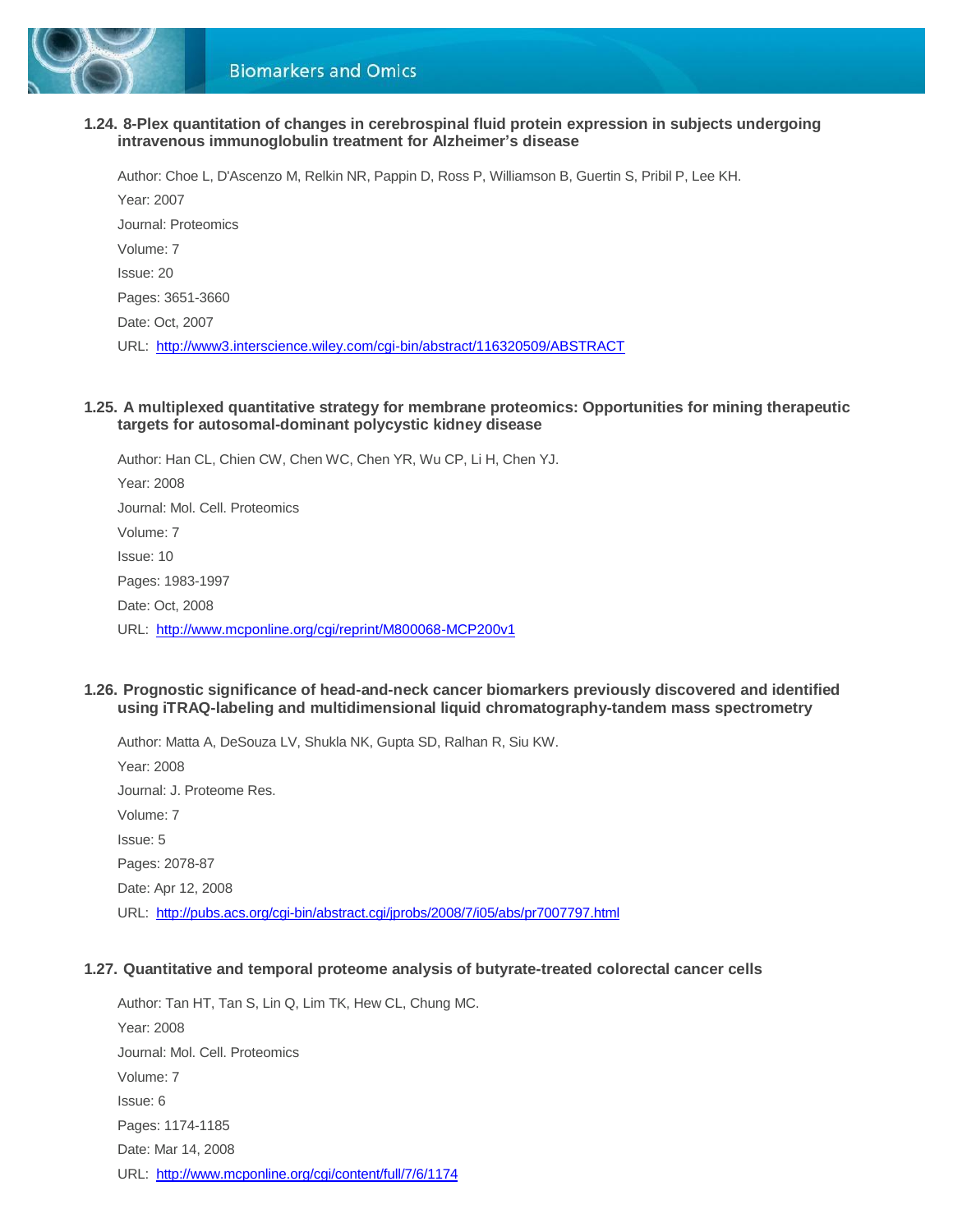

#### **1.28. Discovery and verification of head-and-neck cancer biomarkers by differential protein expression analysis using iTRAQ labeling, multidimensional liquid chromatography, and tandem mass spectrometry**

Author: Ralhan R, Desouza LV, Matta A, Chandra Tripathi S, Ghanny S, Datta Gupta S, Bahadur S, Siu KW. Year: 2008 Journal: Mol. Cell. Proteomics Volume: 7 Issue: 6 Pages: 1162-1173 Date: Jun, 2008 URL:<http://www.mcponline.org/cgi/content/full/7/6/1162>

#### **1.29. Active caspase-1 is a regulator of unconventional protein secretion**

Author: Keller M, Rüegg A, Werner S, Beer HD. Year: 2008 Journal: Cell Volume: 132 Issue: 5 Pages: 818-831 Date: Mar 7, 2008 URL:<http://www.ncbi.nlm.nih.gov/pubmed/18329368>

#### **1.30. Breast cancer related proteins are present in saliva and are modulated secondary to ductal carcinoma in situ of the breast**

Author: Streckfus CF, Mayorga-Wark O, Arreola D, Edwards C, Bigler L, Dubinsky WP. Year: 2008 Journal: Cancer Invest. Volume: 26 Issue: 2 Pages: 159-167 Date: Mar, 2008 URL:<http://www.ncbi.nlm.nih.gov/pubmed/18259946>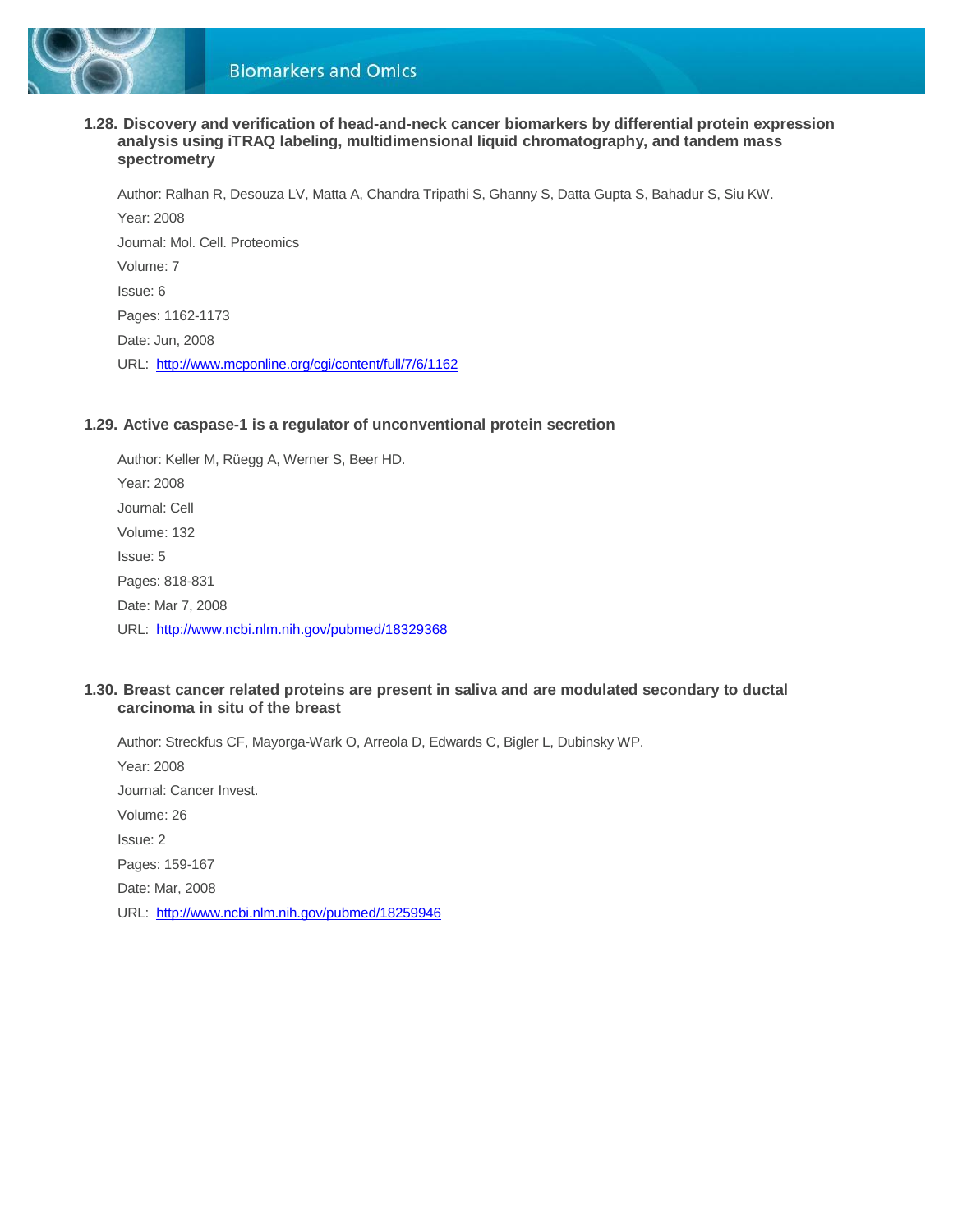

**1.31. Comparative proteomics analysis of vascular smooth muscle cells incubated with S- and Renantiomers of atenolol using iTRAQ-coupled two-dimensional LC-MS/MS**

Author: Sui J, Zhang J, Tan TL, Ching CB, Chen WN. Year: 2008 Journal: Mol Cell Proteomics Volume: 7 Issue: 6 Pages: 1007-18 Date: Jun, 2008 URL: <http://www.mcponline.org/cgi/content/full/7/6/1007>

#### **1.32. Identification of serum biomarkers in brain-injured adults: potential for predicting elevated intracranial pressure**

Author: Hergenroeder G, Redell JB, Moore AN, Dubinsky WP, Funk RT, Crommett J, Clifton GL, Levine R, Valadka A, Dash PK. Year: 2008 Journal: J. Neurotrauma Volume: 25 Issue: 2 Pages: 79-93 Date: Feb, 2008 URL: <http://www.liebertonline.com/doi/abs/10.1089/neu.2007.0386>

#### **1.33. iTRAQ-facilitated proteomic analysis of human prostate cancer cells identifies proteins associated with progression**

Author: Glen A, Gan CS, Hamdy FC, Eaton CL, Cross SS, Catto JW, Wright PC, Rehman I.

Year: 2008 Journal: J. Proteome Res.

Volume: 7

Issue: 3 Pages: 897-907

Date: Mar, 2008

URL:<http://pubs.acs.org/cgi-bin/abstract.cgi/jprobs/2008/7/i03/abs/pr070378x.html>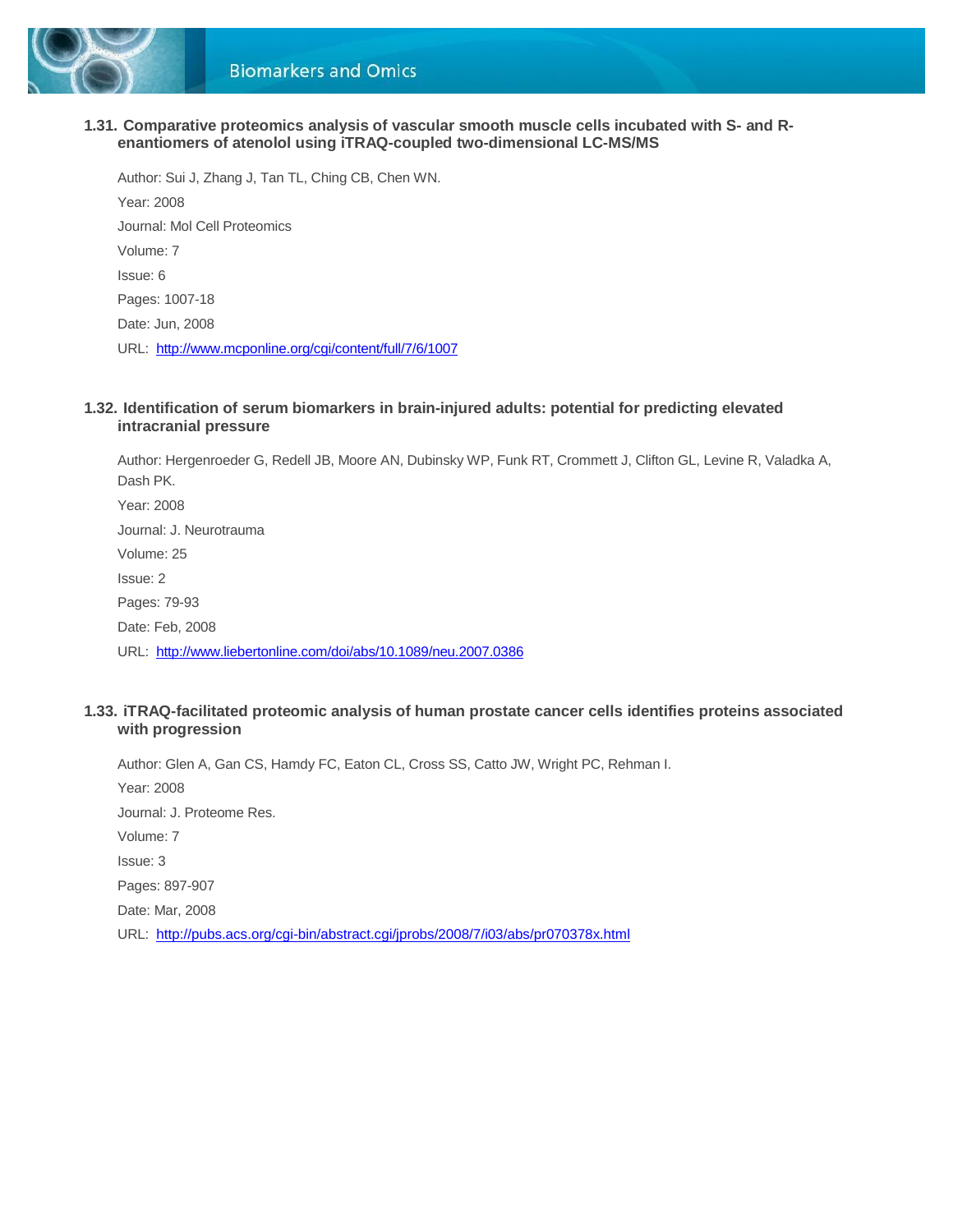

#### **1.34. Proteomics of nasal mucus in chronic rhinosinusitis**

Author: Tewfik MA, Latterich M, DiFalco MR, Samaha M. Year: 2007 Journal: Am. J. Rhinol. Volume: 21 Issue: 6 Pages: 680-685 Date : Nov, 2007 URL:<http://www.ncbi.nlm.nih.gov/pubmed/18201447>

#### **1.35. iTRAQ analysis of complex proteome alterations in 3xTgAD Alzheimer's mice: understanding the interface between physiology and disease**

Author: Martin B, Brenneman R, Becker KG, Gucek M, Cole RN, Maudsley S. Year: 2008 Journal: PLoS ONE Volume: 3 Issue: 7 Pages: e2750 Date: Jul 2008 URL:<http://journals.plos.org/plosone/article?id=10.1371/journal.pone.0002750>

#### **1.36. Search for Potential Markers for Prostate Cancer Diagnosis, Prognosis and Treatment in Clinical Tissue Specimens Using Amine-Specific Isobaric Tagging (iTRAQ) with Two-Dimensional Liquid Chromatography and Tandem Mass Spectrometry**

Author: Garbis SD, Tyritzis SI, Roumeliotis T, Zerefos P, Giannopoulou EG, Vlahou A, Kossida S, Diaz J, Vourekas S, Tamvakopoulos C, Pavlakis K, Sanoudou D, Constantinides CA.

Year: 2008 Journal: J. Proteome Res. Volume: 7 Issue: 8 Pages: 3146-3158 Date: Aug 1, 2008 URL:<http://pubs.acs.org/cgi-bin/abstract.cgi/jprobs/2008/7/i08/abs/pr800060r.html>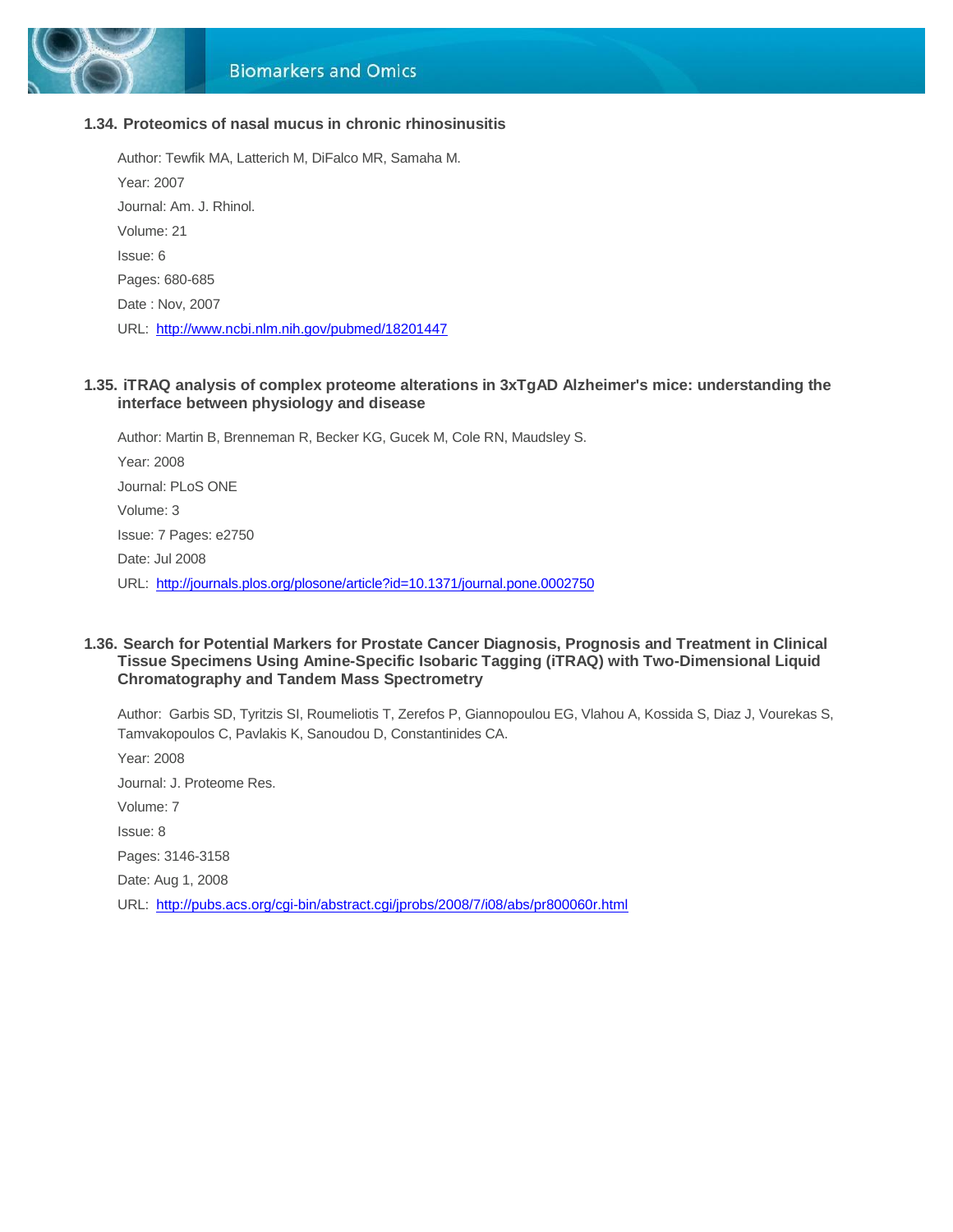

**1.37. Comparative Proteomic Analysis of Extracellular Proteins Reveals Secretion of T-Kininogen from Vascular Smooth Muscle Cells in Response to Incubation with S-Enantiomer of Propranolol**

Author: Sui J, Zhang J, Ching CB, Chen WN. Year: 2008 Journal: Mol. Pharm. Volume: 5 Issue: 5 Pages: 885-890 Date: Oct, 2008 URL:<http://pubs.acs.org/cgi-bin/abstract.cgi/mpohbp/asap/abs/mp800012x.html>

#### **1.38. Metabolic and proteomic study of NS0 myeloma cell line following the adaptation to protein-free medium**

Author: de la Luz-Hernández KR, Rojas-Del Calvo L, Rabasa-Legón Y, Lage-Castellanos A, Castillo-Vitlloch A, Díaz J, Gaskell S. Year: 2008 Journal: J. Proteomics Volume: 71 Issue: 2 Pages: 133-147 Date : Jun 21, 2008 URL:<http://www.ncbi.nlm.nih.gov/pubmed/18617141>

#### **1.39. Identification of hypoxia-inducible factor-1 alpha as a novel target for miR-17-92 microRNA cluster**

Author: Taguchi A, Yanagisawa K, Tanaka M, Cao K, Matsuyama Y, Goto H, Takahashi T. Year: 2008 Journal: Cancer Res. Volume: 68 Issue: 14 Pages: 5540-5545 Date : Jul 15, 2008 URL: <http://cancerres.aacrjournals.org/cgi/content/full/68/14/5540>

#### **1.40. iTRAQ analysis of complex proteome alterations in 3xTgAD Alzheimer's mice: understanding the interface between physiology and disease**

Author: Martin B, Brenneman R, Becker KG, Gucek M, Cole RN, Maudsley S. Year: 2008 Journal: PLoS ONE. Volume: 7 Issue: 3 Pages: Date : Jul 23, 2008 URL: <http://journals.plos.org/plosone/article?id=10.1371/journal.pone.0002750>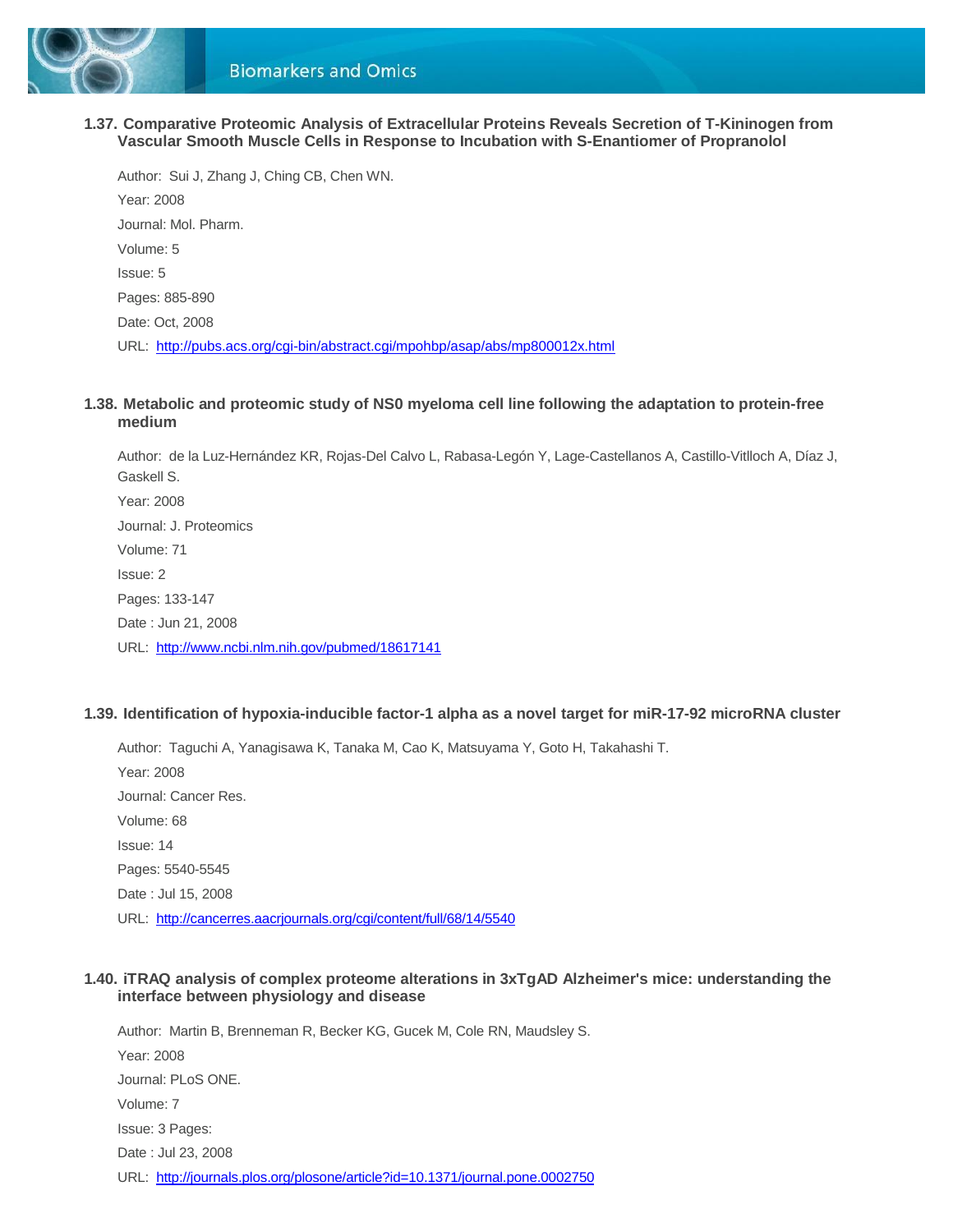

#### **1.41. A Quantitative Proteomic Approach for Identification of Potential Biomarkers in Hepatocellular Carcinoma**

Author: Chaerkady R, Harsha HC, Nalli A, Gucek M, Vivekanandan P, Akhtar J, Cole RN, Simmers J, Schulick RD, Singh S, Torbenson M, Pandey A, Thuluvath PJ. Year: 2008 Journal: J Proteome Res. Volume: 7 Issue: 10 Pages: 4289-4298 Date : Oct, 2008 URL: <http://pubs.acs.org/cgi-bin/abstract.cgi/jprobs/asap/abs/pr800197z.html>

#### **1.42. Apoliopoprotein A-IV, a Putative Satiety/Antiatherogenic Factor, Rises After Gastric Bypass**

Author: Culnan, DM, Cooney RN, Stanley B, Lynch CJ Year: 2008 Journal: Obesity Volume: 17 Issue: 1 Pages: 46-52 Date : Jan, 2009 URL:<http://www.ncbi.nlm.nih.gov/pubmed/18948973>

#### **1.43. Signaling/ Differential PTM Analysis Study of nitrate stress in Desulfovibrio vulgaris Hildenborough using iTRAQ proteomics**

Author: Redding AM, Mukhopadhyay A, Joyner DC, Hazen TC, Keasling JD Year: 2006 Journal: Brief Funct. Genomic Proteomic Volume: 5 Issue: 2 Pages: 133-143 Date: June, 2006 URL:<http://bfgp.oxfordjournals.org/cgi/content/short/ell025v1>

#### **1.44. Carbon Source-dependent Assembly of the Snf1p Kinase Complex in Candida albicans**

Author: Corvey C, Koetter, P.; Beckhaus, T.; Hack, J.; Hofmann, S.; Hampel, M.; Stein, T.; Karas, M.; Entian, K. Year: 2005 Journal: J. Biol. Chem. Volume: 280 Issue: 27 Pages: 25323-25330 Date: July 8, 2005 URL:<http://www.jbc.org/cgi/content/abstract/280/27/25323>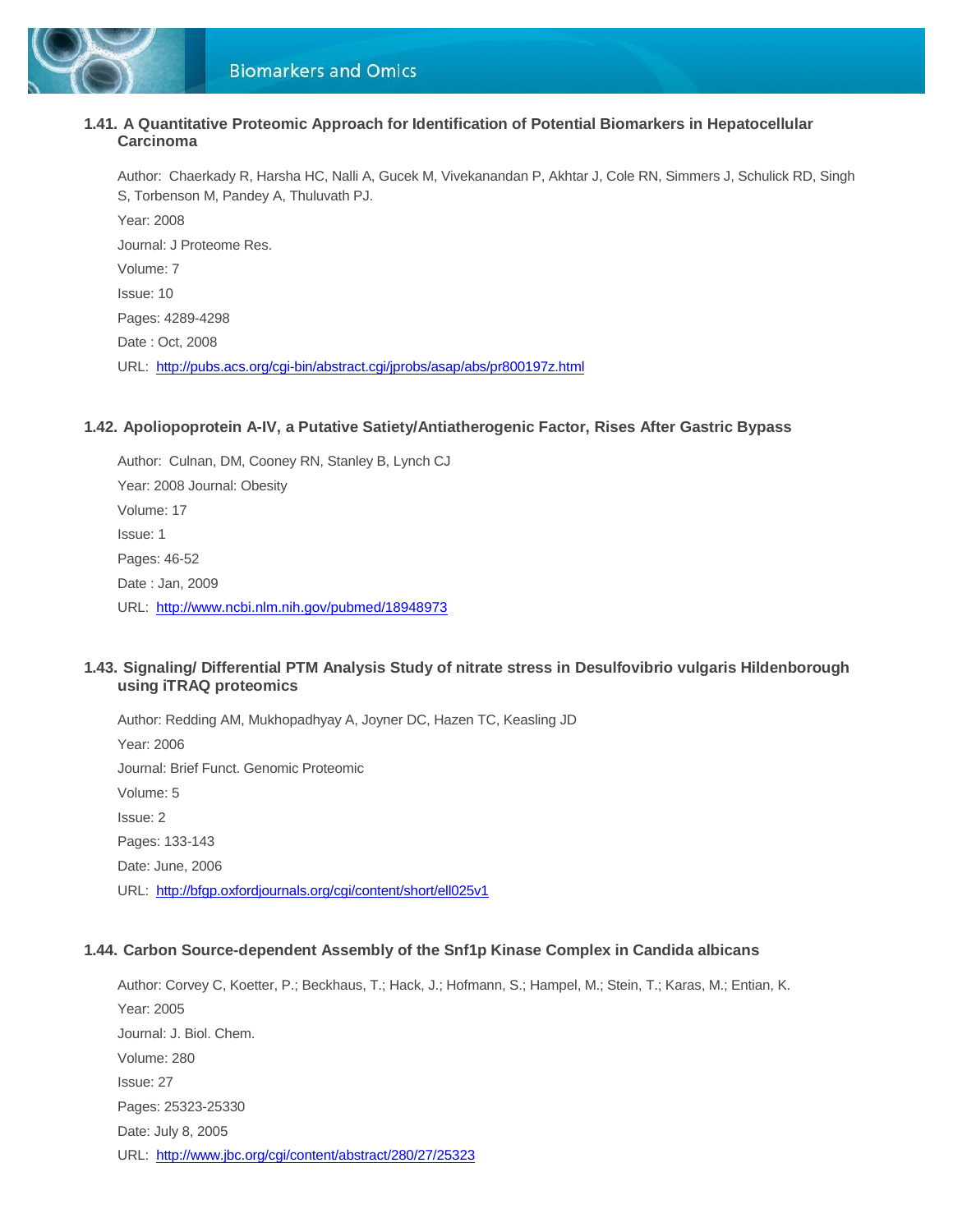

#### **1.45. Quantitative Proteomic Analysis Using Isobaric Protein Tags Enables Rapid Comparison of Changes in Transcript and Protein Levels in Transformed Cells**

Author: Unwin, R.D.; Pierce, A.; Watson, R.B.; Sternberg, D.W.; Whetton, A.D. Year: 2005 Journal: Mol. Cell. Proteomics Volume: 4 Issue: 7 Pages: 924-935 Date: July 1, 2005 URL:<http://www.mcponline.org/cgi/content/short/M400193-MCP200v1>

#### **1.46. Quantitative Mass Spectrometric Analysis of CRALBP-Protein Interactions**

Author: Crabb, J. S.; Gu, X.; Nawrot, M.; Saari, J. C.; Crabb, J. W. Year: 2006 Journal: Invest. Ophthalmol. Vis. Sci. Volume: 47 Issue: 5 Pages: 2039 Date: May 1, 2006 URL:<http://abstracts.iovs.org/cgi/content/abstract/47/5/2039>

#### **1.47. C-Terminal Signal Sequence Promotes Virulence Factor Secretion in Mycobacterium tuberculosis**

Author: Champion PA., Stanley SA, Champion, MM, Brown E.J., Cox J.S. Year: 2006 Journal: Science Volume: 313 Issue: 5793 Pages: 1632-1636 URL:<http://www.sciencemag.org/cgi/content/abstract/313/5793/1632>

#### **1.48. Time-resolved Mass Spectrometry of Tyrosine Phosphorylation Sites in the Epidermal Growth Factor Receptor Signaling Network Reveals Dynamic Modules**

Author: Zhang, Y.; Wolf-Yadlin, A.; Ross, P.L.; Pappin, D.J.; Rush, J.; Lauffenburger, D.A.; White, F.M. Year: 2005 Journal: Mol. Cell. Proteomics Volume: 4 Issue: 9 Pages: 1240-1250 Date: September 1, 2005 URL:<http://www.mcponline.org/content/4/9/1240.abstract>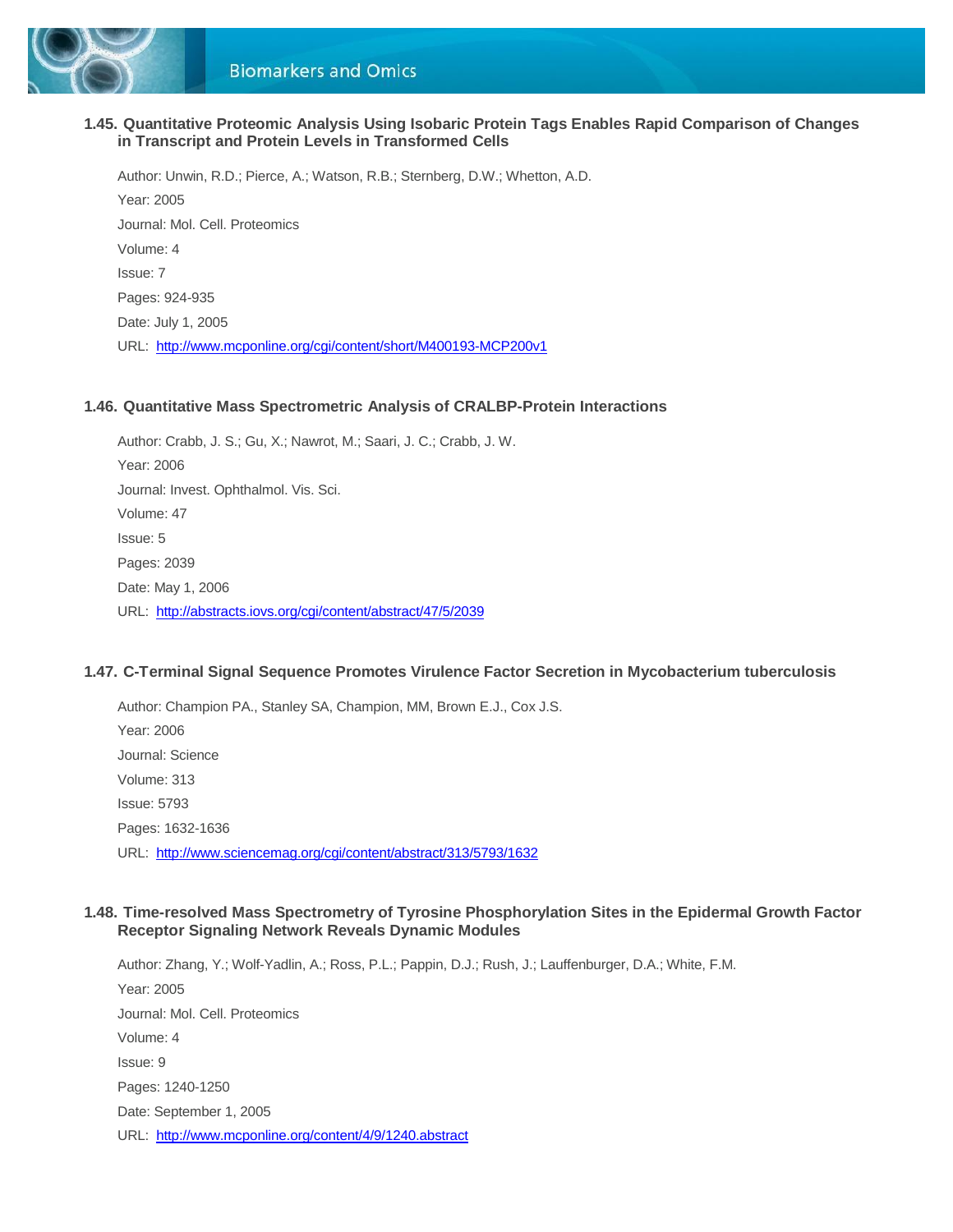

#### **1.49. Temporal quantitation of mutant Kit tyrosine kinase signaling attenuated by a novel thiophene kinase inhibitor OSI-930**

Author: Petti F, Thelemann A, Kahler J, McCormack S, Castaldo L, Hunt T, Nuwaysir L, Zeiske L, Haack H, Sullivan L, Garton A, Haley JD. Year: 2005 Journal: Mol. Cancer Ther. Volume: 4 Issue: 8 Pages: 1186-1197 URL:<http://www.ncbi.nlm.nih.gov/pubmed/16093434>

#### **1.50. Analysis of the defence phosphoproteome of Arabidopsis thaliana using differential mass tagging**

Author: Alexandra M. E. Jones, Mark H. Bennett, John W. Mansfield, Murray Grant Year: 2006 Journal: Proteomics Volume: 6 Issue: 14 Pages: 4155-4165 URL: <http://dx.doi.org/10.1002/pmic.200500172>

#### **1.51. Phosphopeptide quantitation using amine-reactive isobaric tagging reagents and tandem mass spectrometry: application to proteins isolated by gel electrophoresis**

Author: Sachon E., Mohammed S., Bache, N., Jensen O.N. Year: 2006 Journal: Rap. Commun. in Mass Spectrometry Volume: 20 Issue: 7 Pages: 1127-1134 URL:<http://dx.doi.org/10.1002/rcm.2427>

#### **1.52. Quantitative Analysis of Phosphotyrosine Signaling Networks Triggered by CD3 and CD28 Costimulation in Jurkat Cells**

Author: Kim, J.; White, F.M. Year: 2006 Journal: J. Immunol. Volume: 176 Issue: 5 Pages: 2833-2843 Date: March 1, 2006 URL:<http://www.jimmunol.org/cgi/content/abstract/176/5/2833>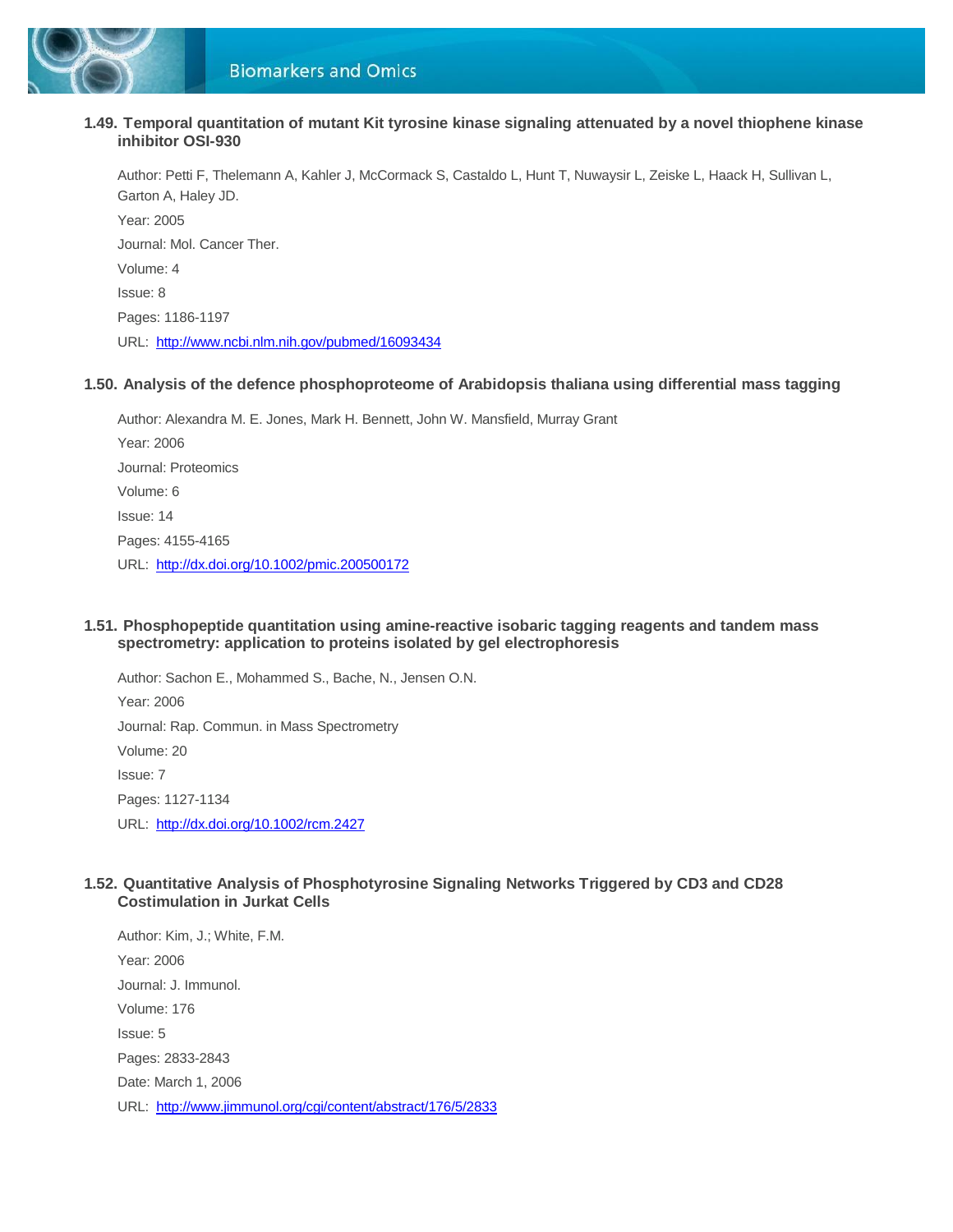

#### **1.53. Temporal Dynamics of Tyrosine Phosphorylation in Insulin Signaling**

Author: Schmelzle, Katrin; Kane, Susan; Gridley, Scott; Lienhard, Gustav E.; White, Forest M. Year: 2006 Journal: Diabetes Volume: 55 Issue: 8 Pages: 2171-2179 Date: August 1, 2006 URL:<http://diabetes.diabetesjournals.org/cgi/content/abstract/55/8/2171>

#### **1.54. Automated Identification and Quantification of Protein Phosphorylation Sites by LC/MS on a Hybrid Triple Quadrupole Linear Ion Trap Mass Spectrometer**

Author: Williamson, B.L.; Marchese, J.; Morrice, N.A. Year: 2006 Journal: Mol. Cell. Proteomics Volume: 5 Issue: 2 Pages: 337-346 Date: February 1, 2006 URL:<http://www.mcponline.org/content/5/2/337.short>

#### **1.55. Effects of HER2 overexpression on cell signaling networks governing proliferation and migration**

Author: Alejandro Wolf-Yadlin, Kumar N., Zhang Y., Hautaniemi S., Zaman, M., Kim, H., Grantcharova, V., Lauffenburger D.A., White F.M. Year: 2006 Journal: Molecular Systems Biology Volume: Web Article Article number: 54 Date: October 3, 2006 URL:<http://www.ncbi.nlm.nih.gov/pubmed/17016520>

#### **1.56. Multiple reaction monitoring for robust quantitative proteomic analysis of cellular signaling networks**

Author: Wolf-Yadlin, A., Hautaniemi S., Lauffenburger, D.A., White, F.M. Year: 2007 Journal: PNAS Volume: 104 Issue: 14 Pages: 5860-5865 Date: April 3, 2007 URL:<http://www.pnas.org/content/104/14/5860.short?rss=1>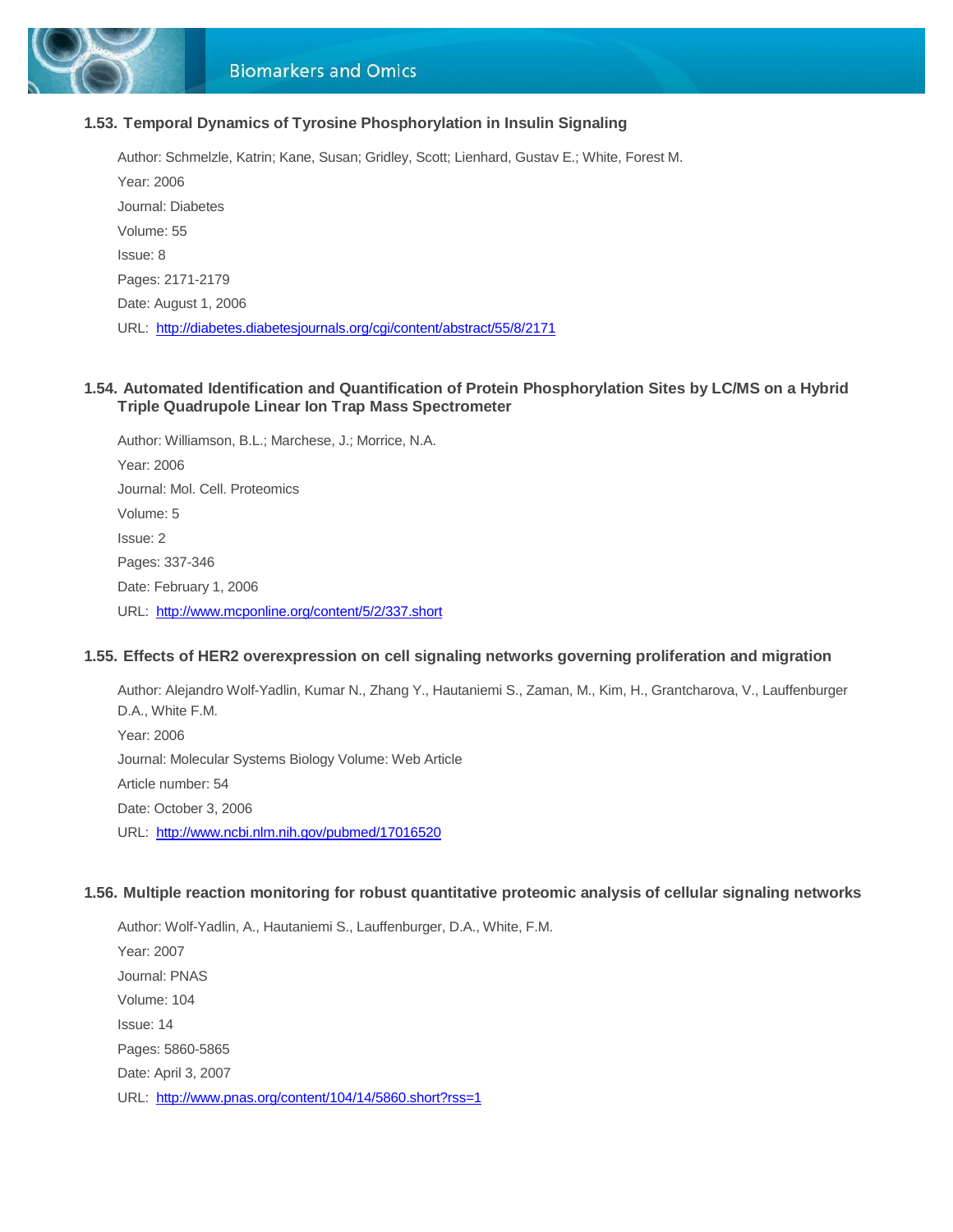

#### **1.57. Quantitative Proteomics and Protein Network Analysis of Hippocampal Synapses of CaMKIIalpha Mutant Mice**

Author: Li KW, Miller S, Klychnikov O, Loos M, Stahl-Zeng J, Spijker S, Mayford M, Smit AB Year: 2007 Journal: J. Proteome Res. Volume: 6 Issue: 8 Pages: 3127-3133 Date: Aug 2007 URL:<http://www.ncbi.nlm.nih.gov/pubmed/17625814>

#### **1.58. Proteomic analysis of IL-7 induced signaling effectors show selective changes in IL-7Ralpha 449F knock-in T cell progenitors**

Author: Duthie KA, Osborne LC, Foster LJ, Abraham N. Year: 2007 Journal: Mol. Cell. Proteomics Volume: 6 Issue: 10 Pages: 1700-1710 Date: Oct. 2007 URL: <http://www.mcponline.org/content/early/2007/06/30/mcp.M600468-MCP200.full.pdf+html>

#### **1.59. Post-translational modifications in the rat lumbar spinal cord in experimental autoimmune encephalomyelitis**

Author: Grant JE, Hu J, Liu T, Jain MR, Elkabes S, Li H. Year: 2007 Journal: J Proteome Res Volume: 6 Issue: 7 Pages: 2786-91 Date: 2007 Jun 13 URL:<http://www.ncbi.nlm.nih.gov/pmc/articles/PMC2435290/>

#### **1.60. Rat liver peroxisomes after fibrate treatment: A survey using quantitative mass spectrometry**

Author: Islinger M, Luers GH, Li KW, Loos M, Volkl A. Year: 2007 Journal: J. Biol. Chem. Volume: 282 Issue: 32 Pages: 23055-23069 Date: Aug 2007 URL:<http://www.ncbi.nlm.nih.gov/pubmed/17522052>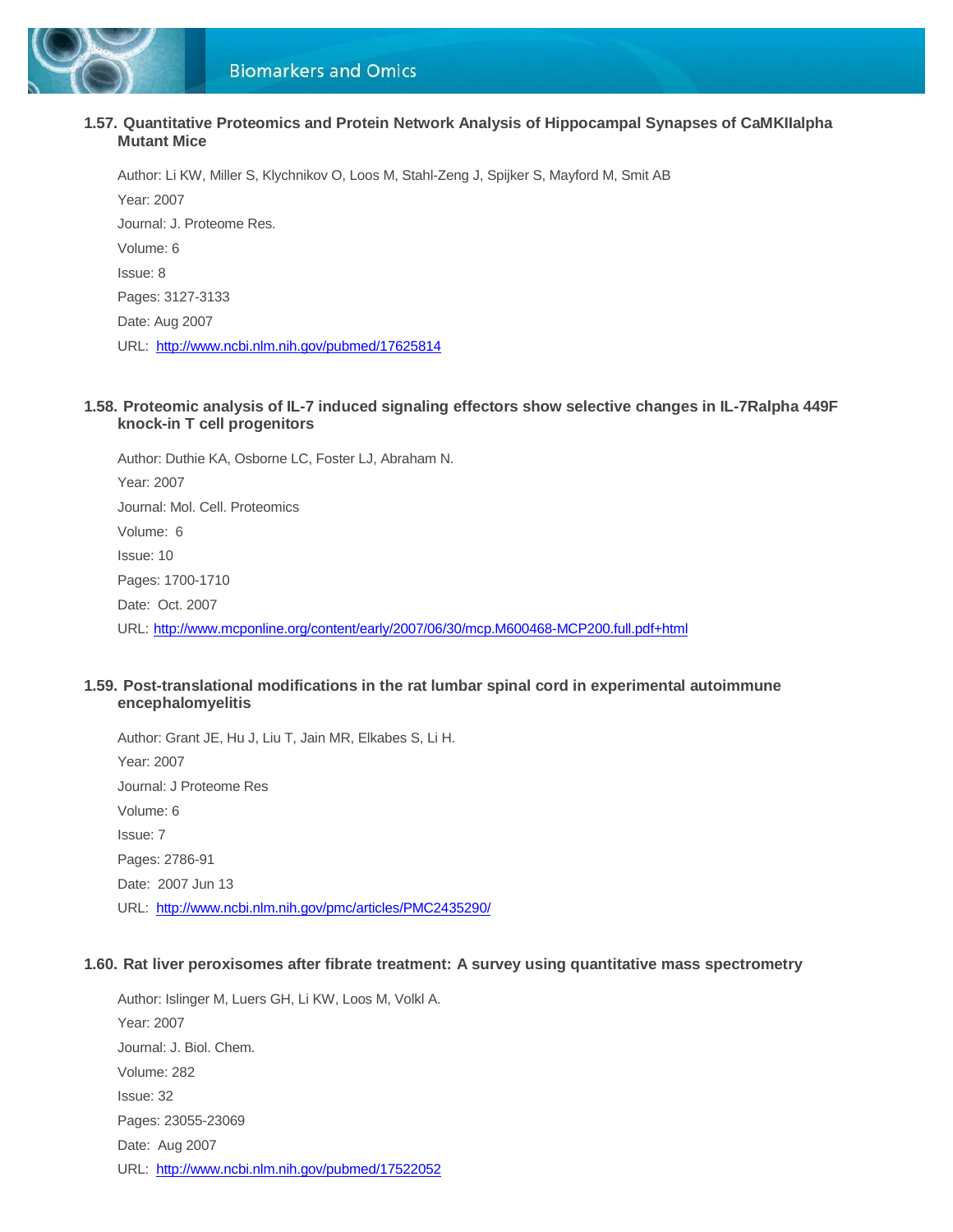

#### **1.61. Quantitative proteomic analysis of protein complexes: Concurrent identification of interactors and their state of phosphorylation**

Author: Pflieger D, Jünger M, Müller M, Rinner O, Lee H, Gehrig P, Gstaiger M, Aebersold R. Year: 2008 Journal: Mol. Cell. Proteomics Volume: 7 Issue: 2 Pages: 326-346 Date: Feb, 2008 URL:<http://www.mcponline.org/content/early/2007/10/23/mcp.M700282-MCP200.full.pdf+html>

#### **1.62. Eight-channel iTRAQ enables comparison of the activity of 6 leukaemogenic tyrosine kinases**

Author: Pierce A, Unwin RD, Evans CA, Griffiths S, Carney L, Zhang L, Jaworska E, Lee CF, Blinco D, Okoniewski MJ, Miller CJ, Bitton DA, Spooncer E, Whetton AD. Year: 2008 Journal: Mol. Cell. Proteomics Volume: 7 Issue: 5 Pages: 853-863 Date: May, 2008 URL:<http://www.mcponline.org/content/early/2007/10/21/mcp.M700251-MCP200.full.pdf+html>

#### **1.63. Quantitative comparison of IMAC and TiO2 surfaces used in the study of regulated, dynamic protein phosphorylation**

Author: Liang X, Fonnum G, Hajivandi M, Stene T, Kjus NH, Ragnhildstveit E, Amshey JW, Predki P, Pope RM. Year: 2007 Journal: J. Am. Soc. Mass Spectrom. Volume: 18 Issue: 11 Pages: 1932-1944 Date: Nov, 2007 URL:<http://www.ncbi.nlm.nih.gov/pubmed/17870612>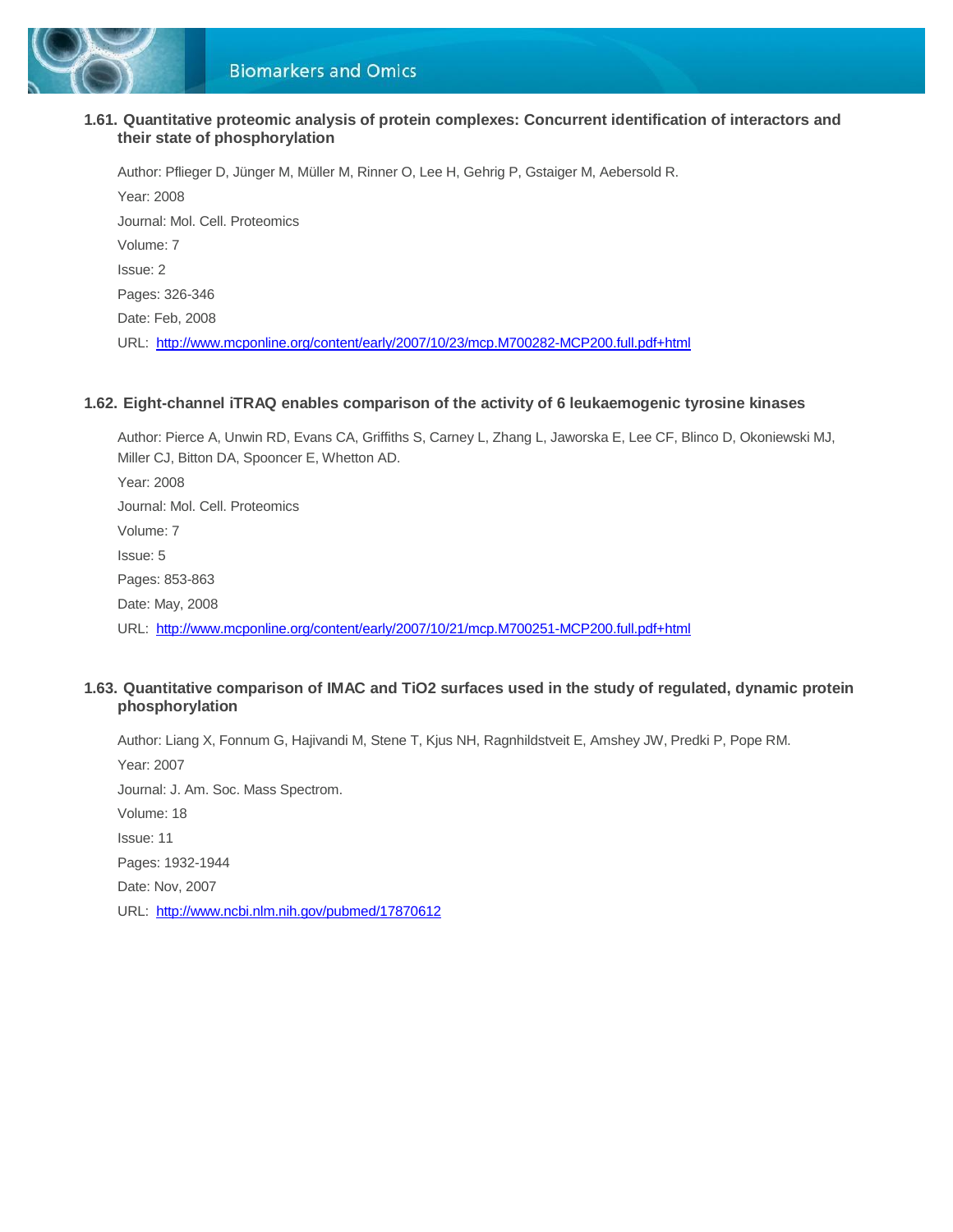

#### **1.64. Quantitative chemical proteomics reveals mechanisms of action of clinical ABL kinase inhibitors**

Author: Bantscheff M, Eberhard D, Abraham Y, Bastuck S, Boesche M, Hobson S, Mathieson T, Perrin J, Raida M, Rau C, Reader V, Sweetman G, Bauer A, Bouwmeester T, Hopf C, Kruse U, Neubauer G, Ramsden N, Rick J, Kuster B, Drewes G.

Year: 2007 Journal: Nat. Biotechnol. Volume: 25 Issue: 9 Pages: 1035-1044 Date: Sep, 2007 URL: <http://www.nature.com/nbt/journal/v25/n9/abs/nbt1328.html>

#### **1.65. Proteomic analysis of serum from mutant mice reveals lysosomal proteins selectively transported by each of the two mannose 6-phosphate receptors**

Author: Qian M, Sleat DE, Zheng H, Moore D, Lobel P. Year: 2008 Journal: Mol. Cell. Proteomics Volume: 7 Issue: 1 Pages: 58-70 Date: Jan, 2008 URL: http://www.ncbi.nlm.nih.gov/pubmed/17848585

#### **1.66. Analysis of the Rana catesbeiana tadpole tail fin proteome and phosphoproteome during T3-induced apoptosis: identification of a novel type I keratin.**

Author: Domanski D, Helbing CC. Year: 2007 Journal: BMC Dev. Biol. Volume: 7 Issue: Pages: 94 Date: Aug 6, 2007 URL:<http://www.biomedcentral.com/1471-213X/7/94>

#### **1.67. Proteomic analysis of rabbit tear fluid: Defensin levels after an experimental corneal wound are correlated to wound closure**

Author: Zhou L, Beuerman RW, Huang L, Barathi A, Foo YH, Li SF, Chew FT, Tan D. Year: 2007 Journal: Proteomics Volume: 7 Issue: 17 Pages: 3194-3206 Date: Sep, 2007 URL:<http://www.ncbi.nlm.nih.gov/pubmed/17676663>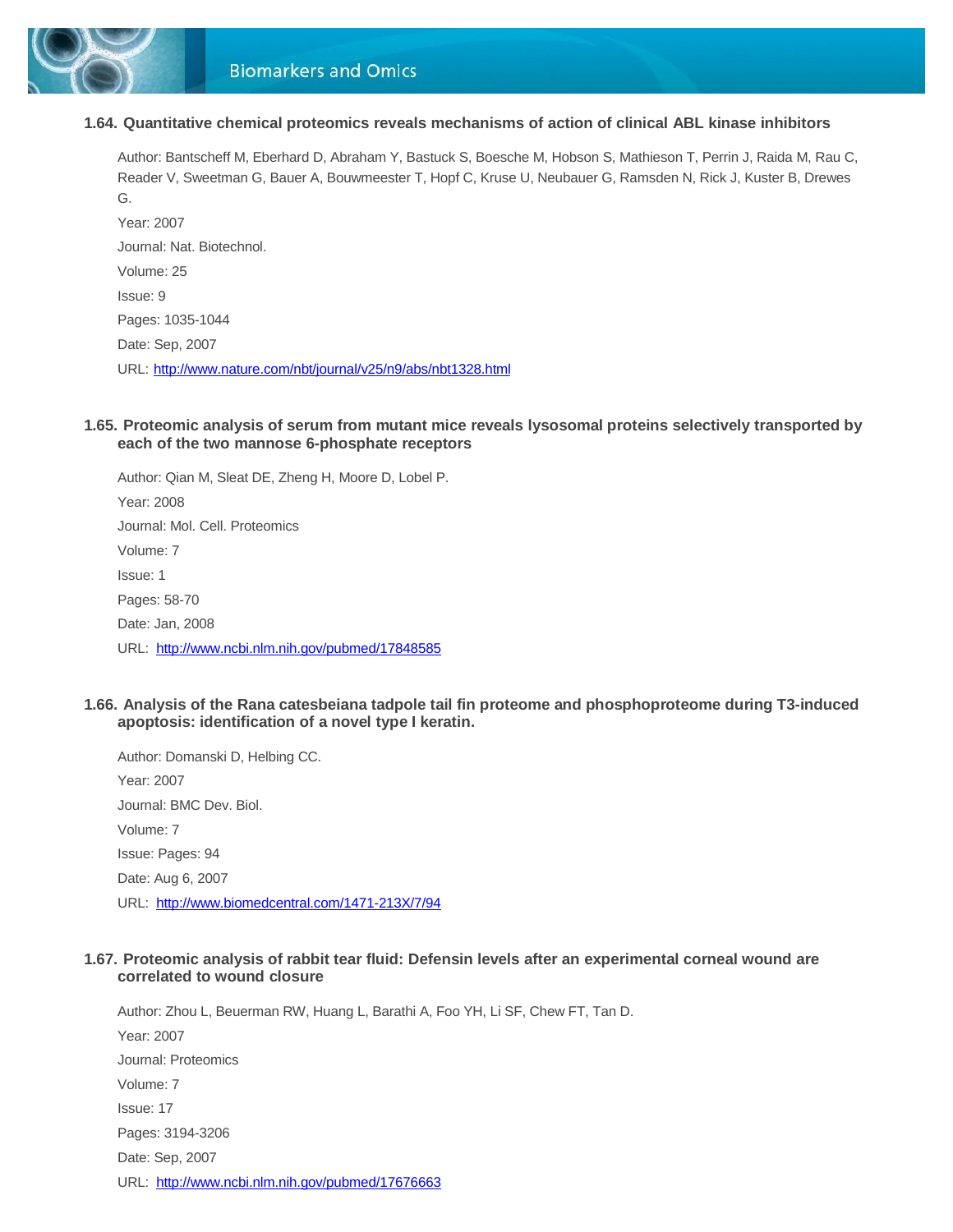

#### **1.68. Quantitative Analysis of Synaptic Phosphorylation and Protein Expression analysis**

Author: JC Trinidad, A Thalhammer, CG Specht, AJ Lynn, PR Baker, R Schoepfer, AL Burlingame Year: 2008 Journal: Mol. Cell. Proteomics Volume: 7 Issue: 4 Pages: 684-696 Date: Apr, 2008 URL:<http://www.ncbi.nlm.nih.gov/pubmed/18056256>

#### **1.69. Proteomics-based strategies in kinase drug discovery**

Author: Bantscheff M, Hopf C, Kruse U, Drewes G. Year: 2007 Journal: Ernst Schering Found Symp Proc Volume: 3 Issue: Pages: 1-28 Date : Dec, 2007 URL: [http://link.springer.com/chapter/10.1007%2F2789\\_2007\\_060](http://link.springer.com/chapter/10.1007%2F2789_2007_060)

#### **1.70. Post-translational modification of cellular proteins during Leishmania donovani differentiation.**

Author: Rosenzweig D, Smith D, Myler PJ, Olafson RW, Zilberstein D. Year: 2008 Journal: Proteomics. Volume: 8 Issue: 9 Pages: 1843-1850 Date: May, 2008 URL:<http://onlinelibrary.wiley.com/doi/10.1002/pmic.200701043/abstract>

#### **1.71. Cross-talk between GlcNAcylation and phosphorylation: site-specific phosphorylation dynamics in response to globally elevated O-GlcNAc**

Author: Wang Z, Gucek M, Hart GW. Year: 2008 Journal: Proc Natl Acad Sci U S A. Volume: 105 Issue: 37 Pages: 13793-13798. Date : Sep 8, 2008 URL : <http://www.pnas.org/content/105/37/13793>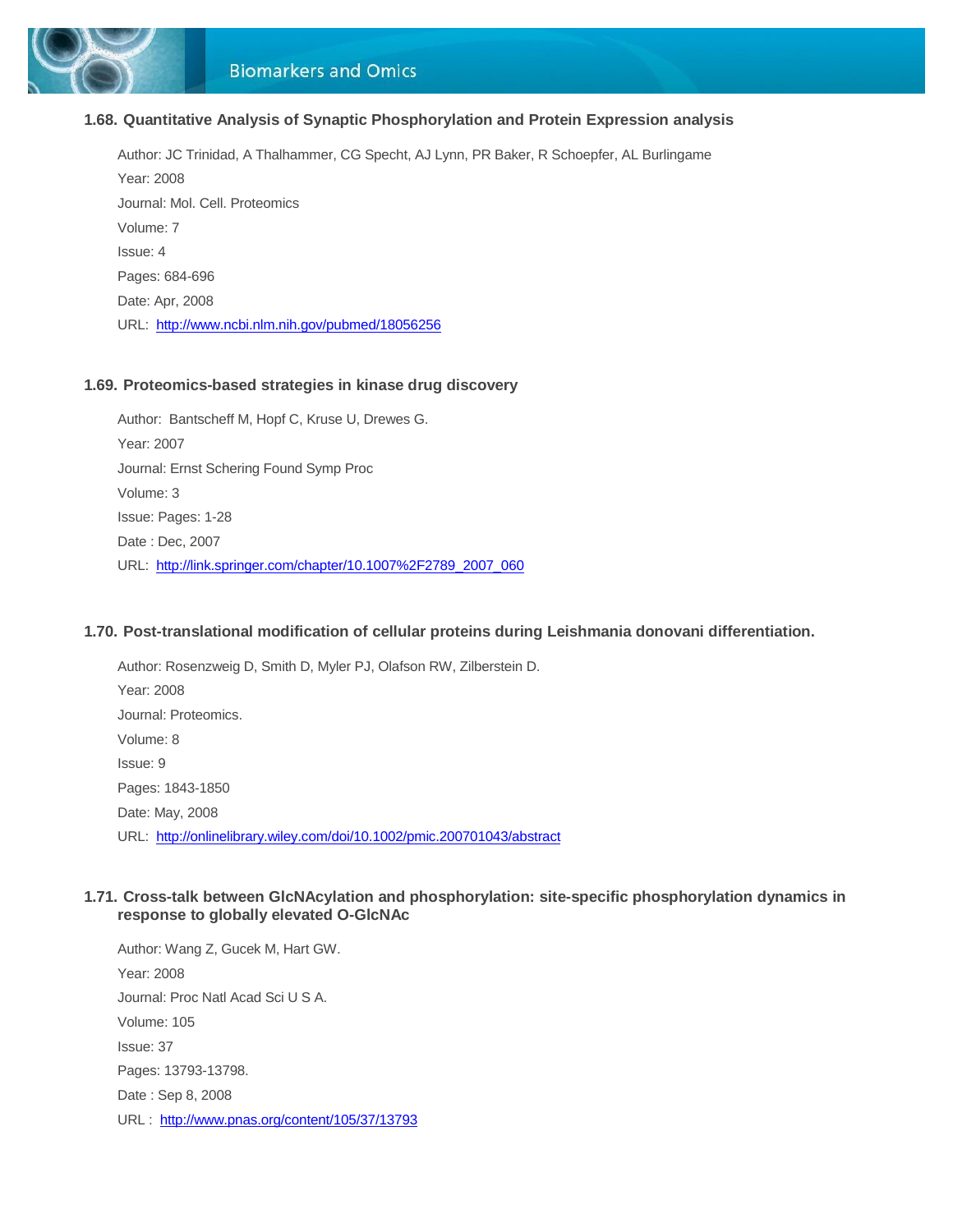

#### **1.72. Proteomics Profiling of Cerebrospinal Fluid by 8-Plex iTRAQ Reveals Potential Biomarker Candidates of Alzheimer's Diesease**

Author: Guerreiro, N.; Gomez-Mancilla, B.; Williamson, B.; Minkoff, M.; Guertin, S. Year: 2009 Journal: Clinical Proteomics Volume: 5 Issue: 2 Pages: 114-124 Date : May, 2009 URL : <http://link.springer.com/article/10.1007%2Fs12014-009-9030-7>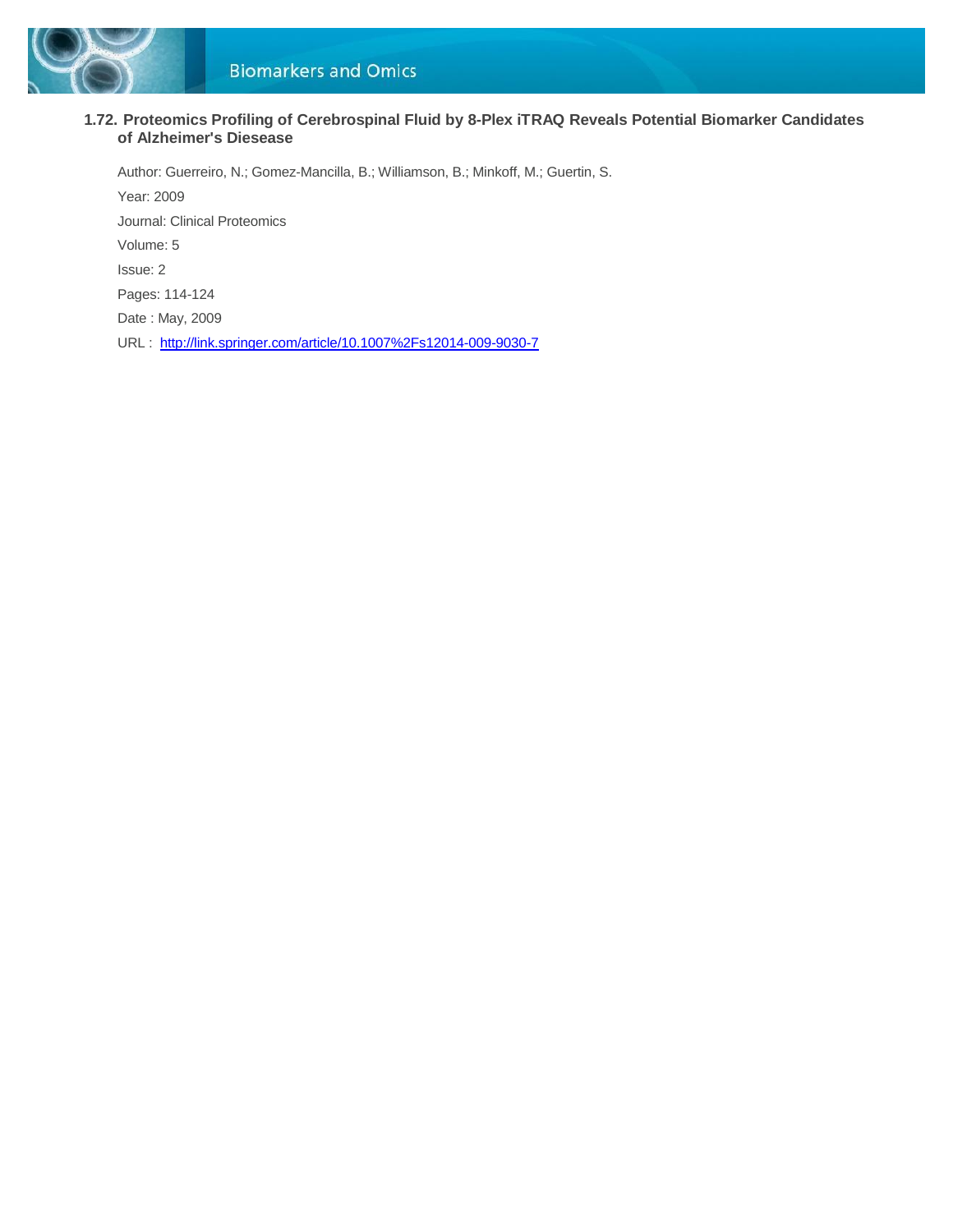

### **2. Genomic / Proteomic Correlations**

#### **2.1. An integrated approach to mapping the proteome of the human bone marrow stromal cell**

Author: Beerelli, S. Year: 2006 Journal: Proteomics Volume: 6 Issue: 19 Pages: 5169-5182 URL: <http://www.ncbi.nlm.nih.gov/pubmed/16947122>

#### **2.2. Decreased Crystallin Expression in Diabetic and Galactosemic Rat Retinas**

Author: Frank, R. N.; Kennedy, A.; Yao, B.; Walker, A. Year: 2006 Journal: Invest. Ophthalmol. Vis. Sci. Volume: 47 Issue: 5 Pages: 1737 Date: May 1, 2006 URL:<http://abstracts.iovs.org/cgi/content/short/47/5/1737>

#### **2.3. Quantitative proteomics reveals posttranslational control as a regulatory factor in primary hematopoietic stem cells**

Author: Unwin, R.D.; Smith, D.L.; Blinco, D.; Wilson, C.L.; Miller, C.J.; Evans, C.A.; Jaworska, E.; Baldwin, S.A.; Barnes, K.; Pierce, A.; Spooncer, E.; Whetton, A.D.

Year: 2006 Journal: Blood Volume: 107 Issue: 12 Pages: 4687-4694 Date: June 15, 2006 URL:<http://www.bloodjournal.org/content/bloodjournal/early/2006/02/28/blood-2005-12-4995.full.pdf>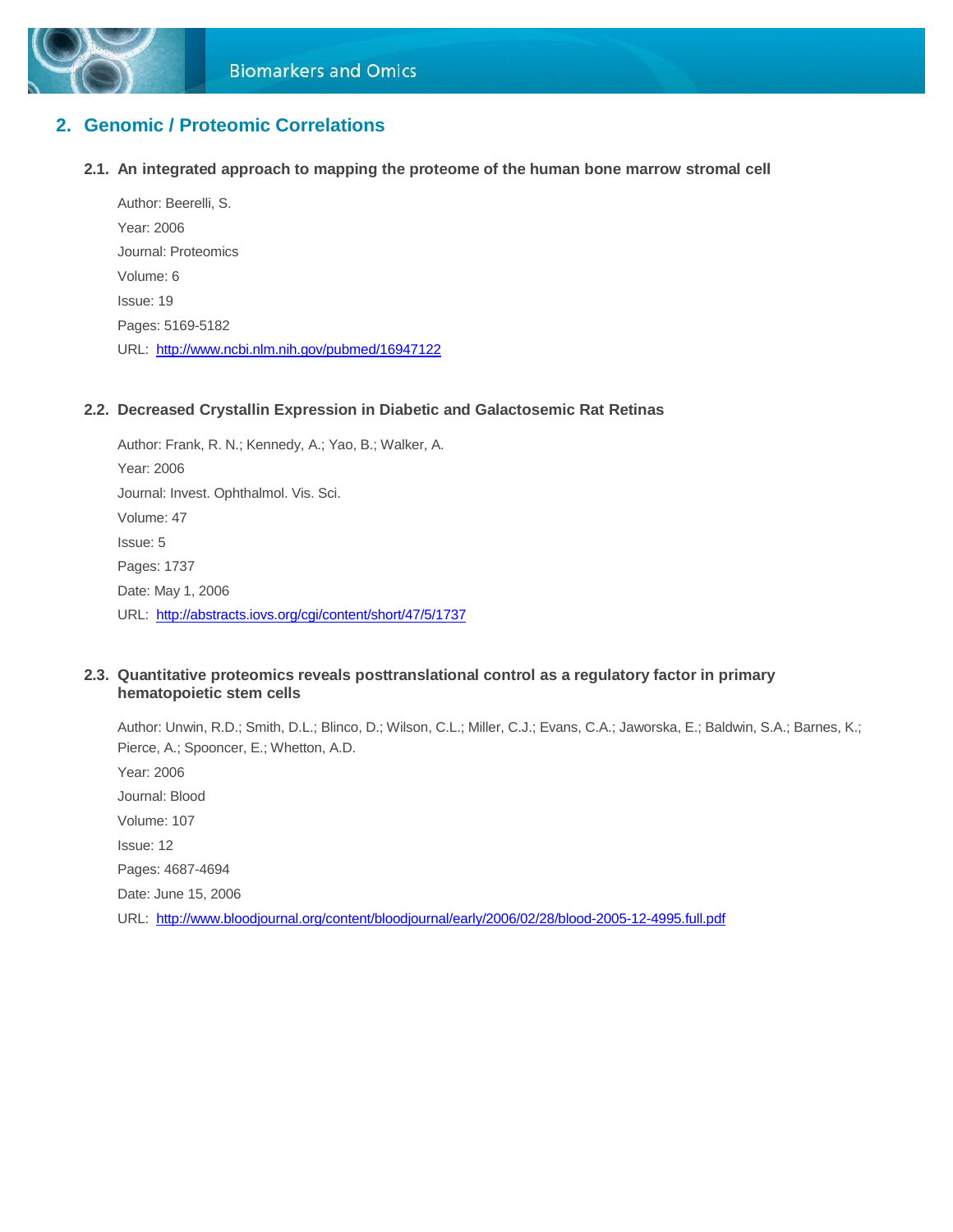

#### **2.4. Identification of differentiating neural progenitor cell markers using shotgun isobaric tagging mass spectrometry**

Author: Salim K, Kehoe L, Minkoff MS, Bilsland JG, Munoz-Sanjuan I, Guest PC. Year: 2006 Journal: J. Proteome Res. Volume: 15 Issue: 3 Pages: 461-70 Date: Jun, 2006 URL: <http://www.ncbi.nlm.nih.gov/pubmed/16846381>

#### **2.5. Exploring Glycopeptide-Resistance in Staphylococcus aureus: A combined Proteomics and Transcriptomics Approach for the Identification of Resistance-Related Markers**

Author: Scherl A, Francois P, Charbonnier Y, Deshusses JM, Koessler T, Huyghe A, Bento M, Stahl-Zeng J, Fischer A, Masselot A, Galle F, Renzoni A, Vaudaux P, Lew D, Zimmerman-Ivol CG, Binz PA, Sanchez JC, Hochstrasser DF, Schrenzel J Year: 2006 Journal: BMC Genomics Volume: 7 Issue: Pages: 296 Date: Nov 22 URL:<http://www.biomedcentral.com/1471-2164/7/296>

#### **2.6. Transcriptome and proteome profiling to understanding the biology of high productivity CHO cells**

Author: Nissom PM, Sanny A, Kok YJ, Hiang YT, Chuah SH, Shing TK, Lee YY, Wong KT, Hu WS, Sim MY, Philp R. Year: 2006 Journal: Mol Biotechnol. Volume: 34 Issue: 2 Pages: 125-140 Date: Oct URL: <http://www.ncbi.nlm.nih.gov/pubmed/17172658>

#### **2.7. Uncovering genes with divergent mRNA-protein dynamics in Streptomyces coelicolor**

Author: Jayapal KP, Philp RJ, Kok YJ, Yap MG, Sherman DH, Griffin TJ, Hu WS. Year: 2008 Journal: PLoS ONE Volume: 3 Issue: 5 Pages: e2097 Date: May 7, 2008 URL:<http://www.ncbi.nlm.nih.gov/pubmed/18461186>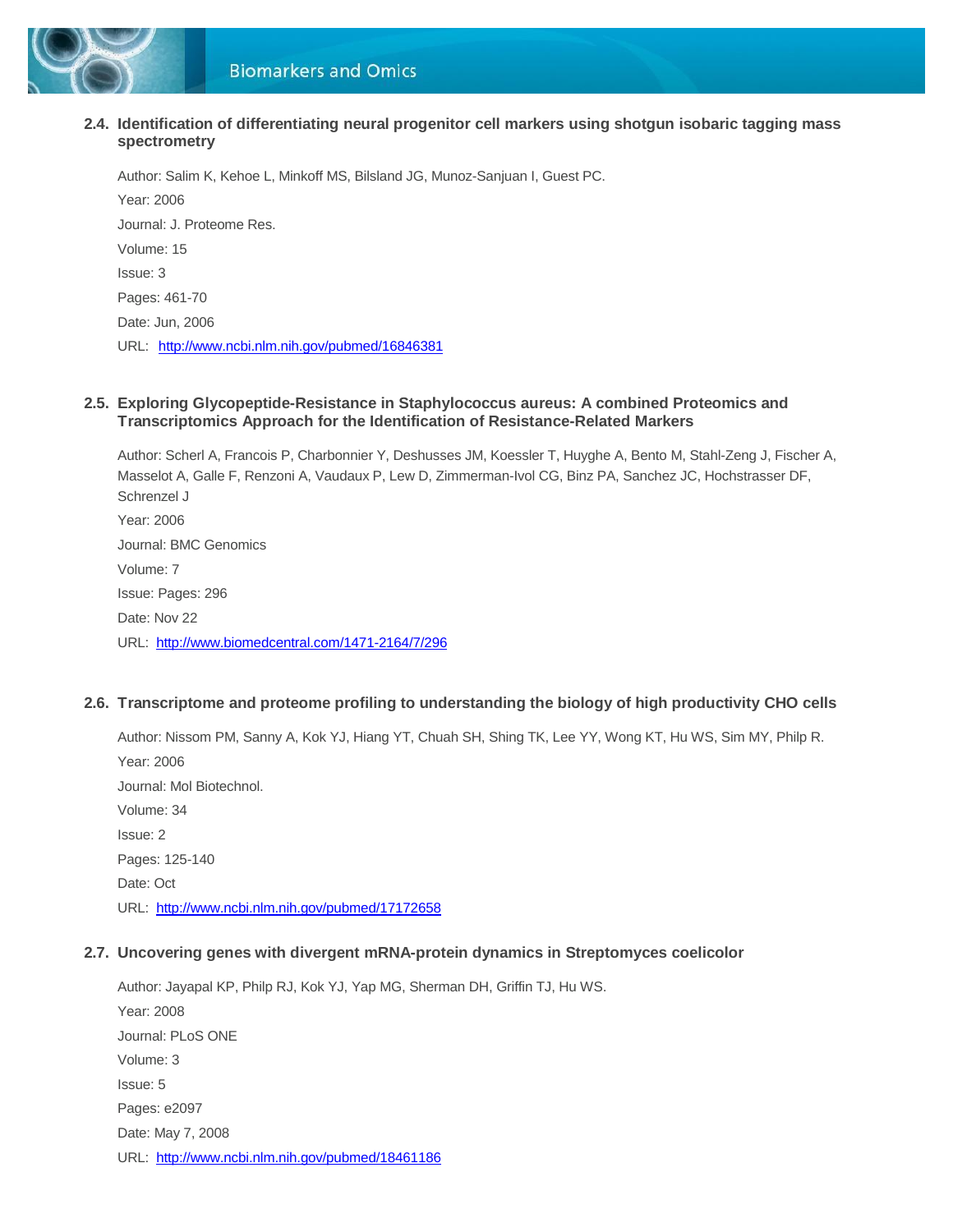

**2.8. Protein profile in neuroblastoma cells incubated with S- and R-enantiomers of ibuprofen by iTRAQcoupled 2-D LC-MS/MS analysis: possible action of induced proteins on Alzheimer's disease**

Author: Zhang J, Sui J, Ching CB, Chen WN. Year: 2008 Journal: Proteomics. Volume: 8 Issue: 8 Pages: 1595-607 Date: Apr, 2008 URL:<http://onlinelibrary.wiley.com/doi/10.1002/pmic.200700556/abstract>

#### **2.9. The identification of potential factors associated with the development of type 2 diabetes: A quantitative proteomic approach**

Author: Lu H, Yang Y, Allister EM, Wijesekara N, Wheeler MB. Year: 2008 Journal: Mol. Cell. Proteomics Volume: 7 Issue: 8 Pages: 1434-1451 Date: Aug, 2008 URL:<http://www.mcponline.org/content/early/2008/04/30/mcp.M700478-MCP200.full.pdf+html>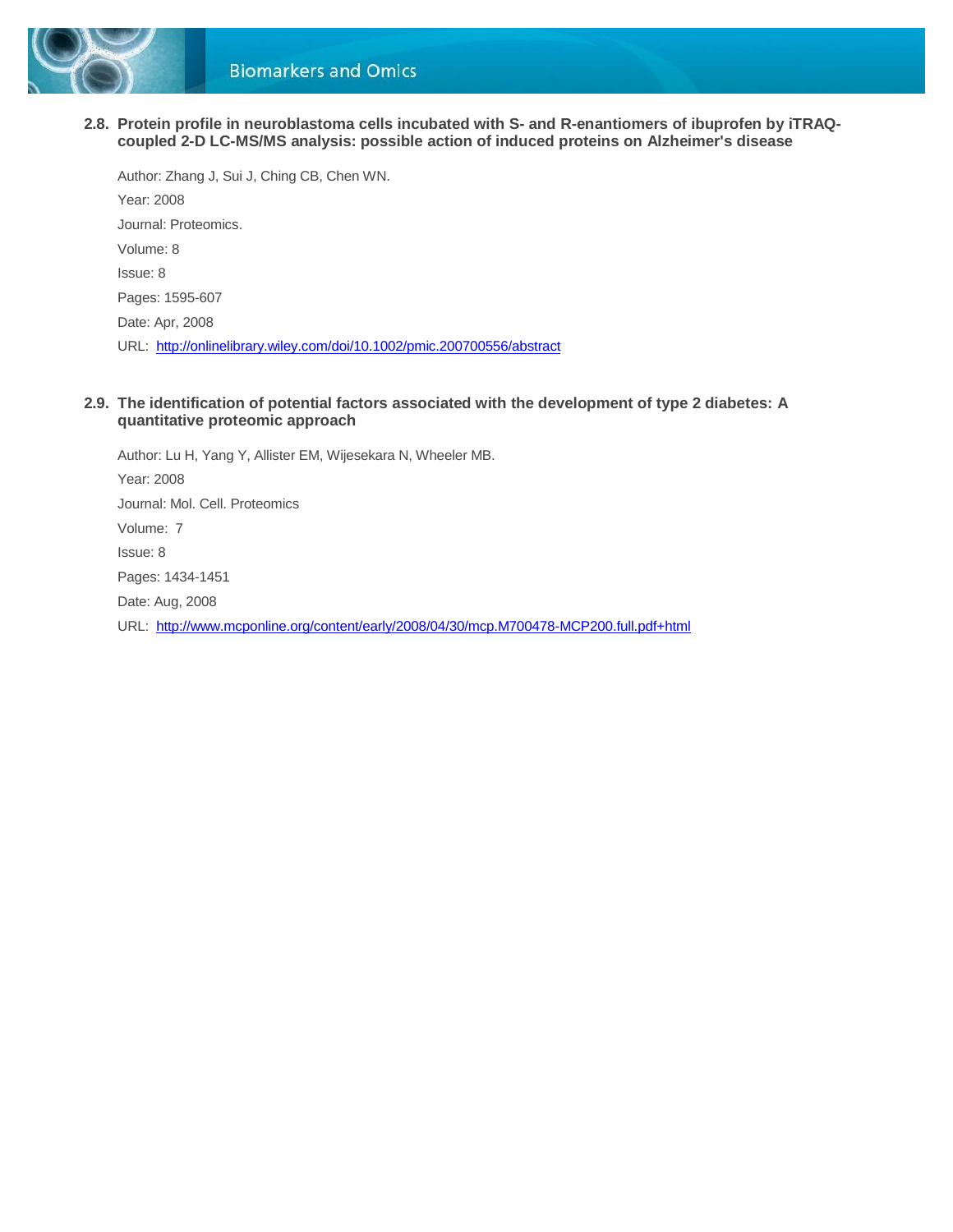

### **3. Time Course Analysis**

**3.1. Early events of Bacillus anthracis germination identified by time-course quantitative proteomics**

Author: Jagtap P., Michailidis G, Zielke R, Walker AK, Patel N, Strahler JR, Driks A, Andrews PC, Maddock JR Year: 2006 Journal: Proteomics Volume: 6 Issue: 19 Pages: 5199-5211 URL:<http://www.ncbi.nlm.nih.gov/pubmed/16927434>

**3.2. Simultaneous proteomic profiling of four different growth states of human fibroblasts, using aminereactive isobaric tagging reagents and tandem mass spectrometry**

Author: Cong, Y.; Fan, E.; Wang, E. Year: 2006 Journal: Mechanisms of Ageing and Development Volume: 127 Issue: 4 Pages: 332-343 URL:<http://www.sciencedirect.com/science/article/pii/S0047637405003064>

#### **3.3. Warm Ischemia-induced Alterations in Oxidative and Inflammatory Proteins in Hepatic Kupffer Cells in Rats**

Author: Hirsch, J.; Hansen, K.C.; Choi, S.; Noh, J.; Hirose, R.; Roberts, J.P.; Matthay, M.A.; Burlingame, A.L.; Maher, J.J.; Niemann, C.U. Year: 2006 Journal: Mol. Cell. Proteomics Volume: 5 Issue: 6 Pages: 979-986 Date: June 1, 2006

URL:<http://www.mcponline.org/content/5/6/979.abstract>

#### **3.4. Differential expression analysis of proteins from neutrophils in the periparturient period and neutrophils from dexamethasone-treated dairy cows**

Author: Lippolis, J.D.; Peterson-Burch, B.D.; Reinhardt, T.A. Year: 2006 Journal: Veterinary Immunology and Immunopathology Volume: 111 Issue: 3-4 Pages: 149-164 URL:<http://www.sciencedirect.com/science/article/pii/S0165242705003405>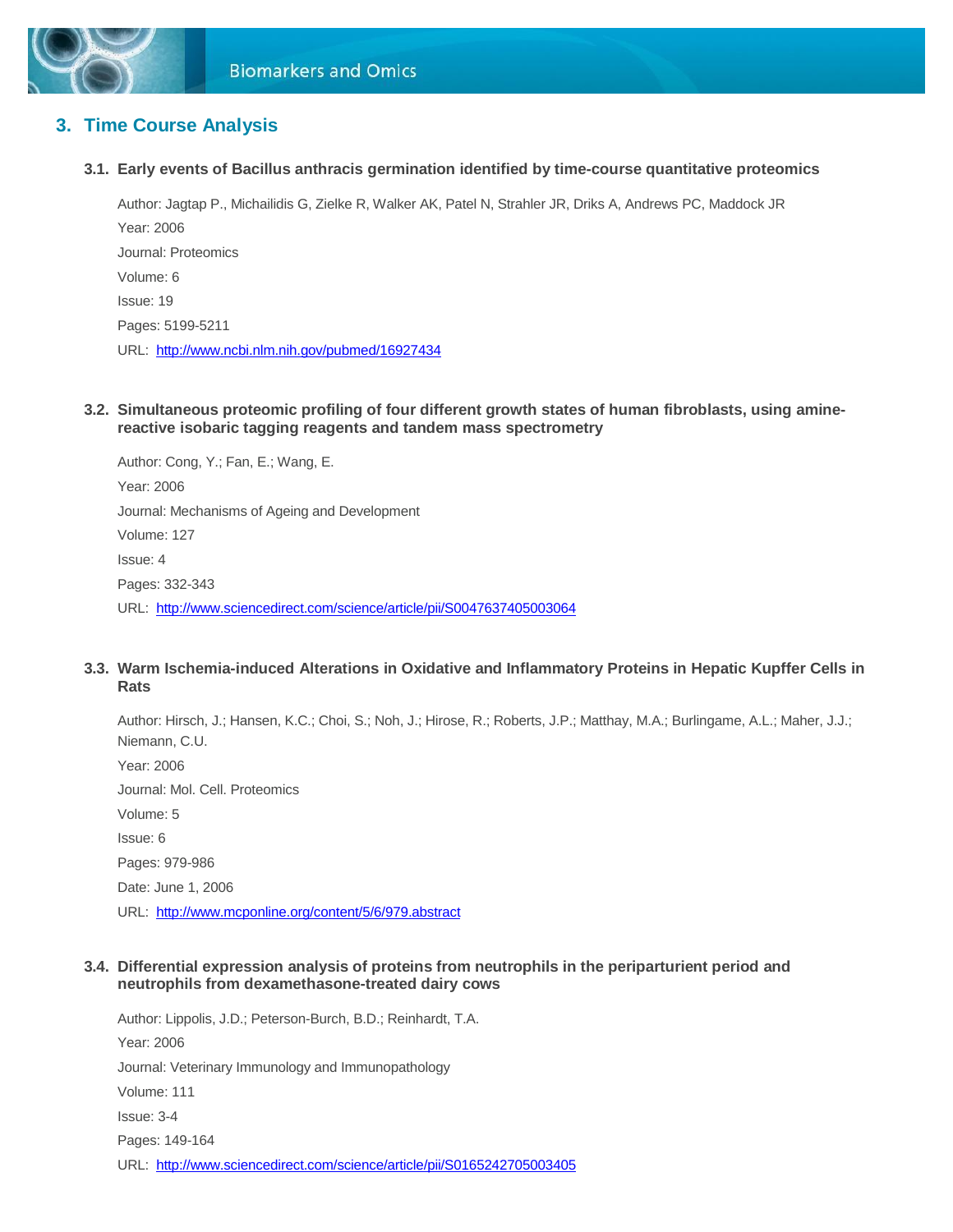

#### **3.5. A multiplexed proteomics approach to differentiate neurite outgrowth patterns**

Author: Liu, T.; D'Mello, V.; Deng, L.; Hu, J.; Ricardo, M.; Pan, S.; Lu, X.; Wadsworth, S.; Siekierka, J.; Birge, R.; Li, H. Year: 2006 Journal: J. of Neuroscience Methods Volume: 158 Issue: 1 Pages: 22-29 URL:<http://www.sciencedirect.com/science/article/pii/S0165027006002366>

#### **3.6. Gel-free and gel-based proteomics in Bacillus subtilis:A comparative study.**

Author: Wolff S, Otto A, Albrecht D, Zeng JS, Buttner K, Gluckmann M, Hecker M, Becher D. Year: 2006 Journal: Mol. Cell. Proteomics Volume: 5 Issue: 7 Pages: 1183-1192 URL:<http://www.mcponline.org/content/5/7/1183.short>

#### **3.7. The salivary glands and saliva of Anopheles gambiae as an essential step in the Plasmodium life cycle: a global proteomic study**

Author: Choumet V., Carmi-Leroy A., Laurent C., Lenormand P., Rousselle J.C., Namane A., Roth C., Brey P.T. Year: 2007 Journal: Proteomics Volume: 7 Issue: 18 Pages: 3384-3394 Date: Sep, 2007 URL:<http://onlinelibrary.wiley.com/doi/10.1002/pmic.200700334/abstract>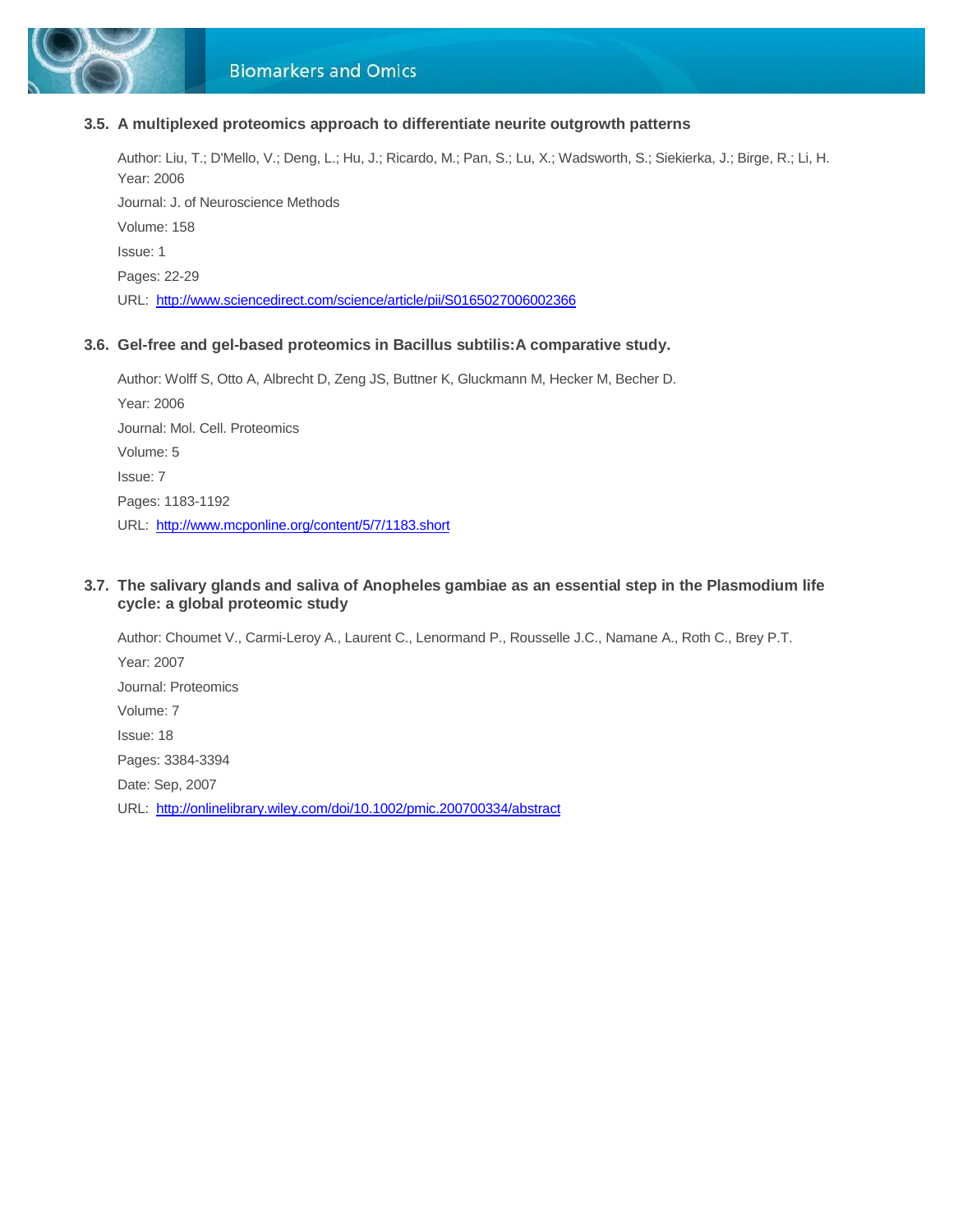

### **4. Bacterial / Microorganism Analysis**

**4.1. Quantitative analysis of protein expression using amine-specific isobaric tags in Escherichia coli cells expressing rhsA elements**

Author: Aggarwal K, Choe LH, Lee KH. Year: 2006 Journal: Proteomics Volume: 5 Issue: 9 Pages: 2297-2308 Date: June 1, 2005 URL:<http://onlinelibrary.wiley.com/doi/10.1002/pmic.200401231/abstract>

#### **4.2. Isobaric Tags for Relative and Absolute Quantitation (iTRAQ) Reproducibility: Implication of Multiple Injections**

Author: Chong, P. K.; Gan, C. S.; Pham, T. K.; Wright, P. C. Year: 2006 Journal: J. Proteome Res. Volume: 5 Issue: 5 Pages: 1232-1240 Date: May 5, 2006 URL:<http://pubs.acs.org/doi/abs/10.1021/pr060018u?journalCode=jprobs>

#### **4.3. Proteome Changes after Metabolic Engineering to Enhance Aerobic Mineralization of cis-1,2- Dichloroethylene**

Author Lee, J.; Cao, L.; Ow, S. Y.; Barrios-Llerena, M. E.; Chen, W.; Wood, T. K.; Wright, P. C. Year: 2006 Journal: J. Proteome Res. Volume: 5 Issue: 6 Pages: 1388-1397 Date: June 2, 2006 URL:<http://www.ncbi.nlm.nih.gov/pubmed/16739990>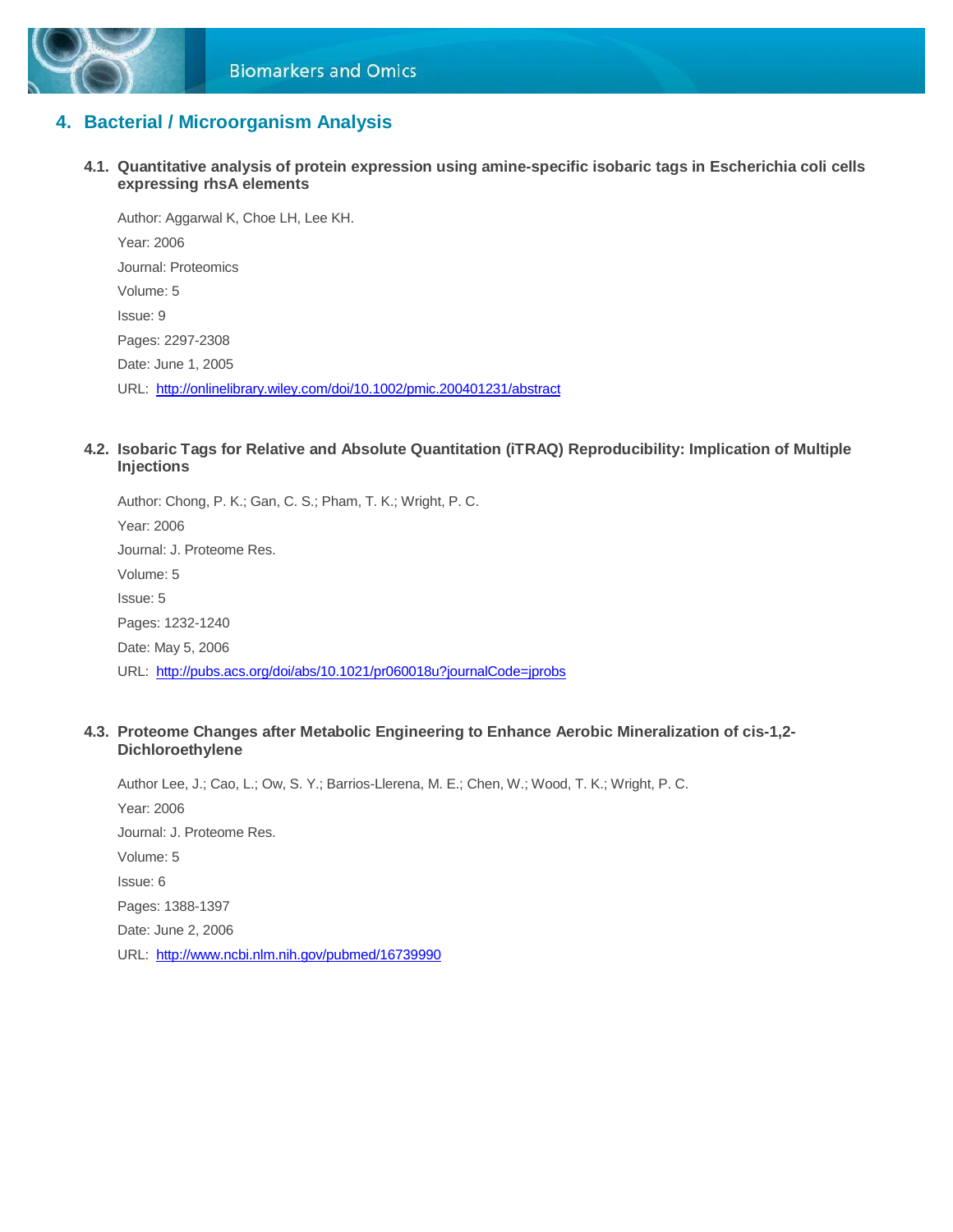

#### **4.4. Identification of novel Escherichia coli ribosome associated proteins using isobaric tags and multidimensional protein identification techniques**

Author: Jiang M, Sullivan SM, Walker AK, Strahler JR, Andrews PC, Maddock JR. Year: 2007 Journal: J. Bacteriol. Volume: 189 Issue: 9 Pages: 3434-3444 Date: May, 2007 URL:<http://www.ncbi.nlm.nih.gov/pubmed/17337586>

#### **4.5. Profiling the secretome of the marine bacterium Pseudoalteromonas tunicata using amine-specific isobaric tagging (iTRAQ)**

Author: Evans FF, Raftery MJ, Egan S, Kjelleberg S. Year: 2007 Journal: J. Proteome Res. Volume: 6 Issue: 3 Pages: 967-975 Date: Mar 6, 2007 URL:<http://pubs.acs.org/doi/abs/10.1021/pr060416x>

#### **4.6. Proteome Analysis of Sulfolobus solfataricus P2 Propanol**

Author: Chong PK, Burja AM, Radianingtyas H, Fazeli A, Wright PC. Year: 2007 Journal: J. Proteome Res. Volume: 6 Issue: 4 Pages: 1430-1439 Date: Apr, 2007 URL:<http://pubs.acs.org/doi/abs/10.1021/pr060575g>

#### **4.7. A quantitative proteomic analysis of light adaptation in a globally significant marine cyanobacterium Prochlorococcus marinus MED4**

Author: Pandhal J, Wright PC, Biggs CA. Year: 2007 Journal: J. Proteome Res. Volume: 6 Issue: 3 Pages: 996-1005 Date: Mar 6, 2007 URL:<http://pubs.acs.org/doi/abs/10.1021/pr060460c>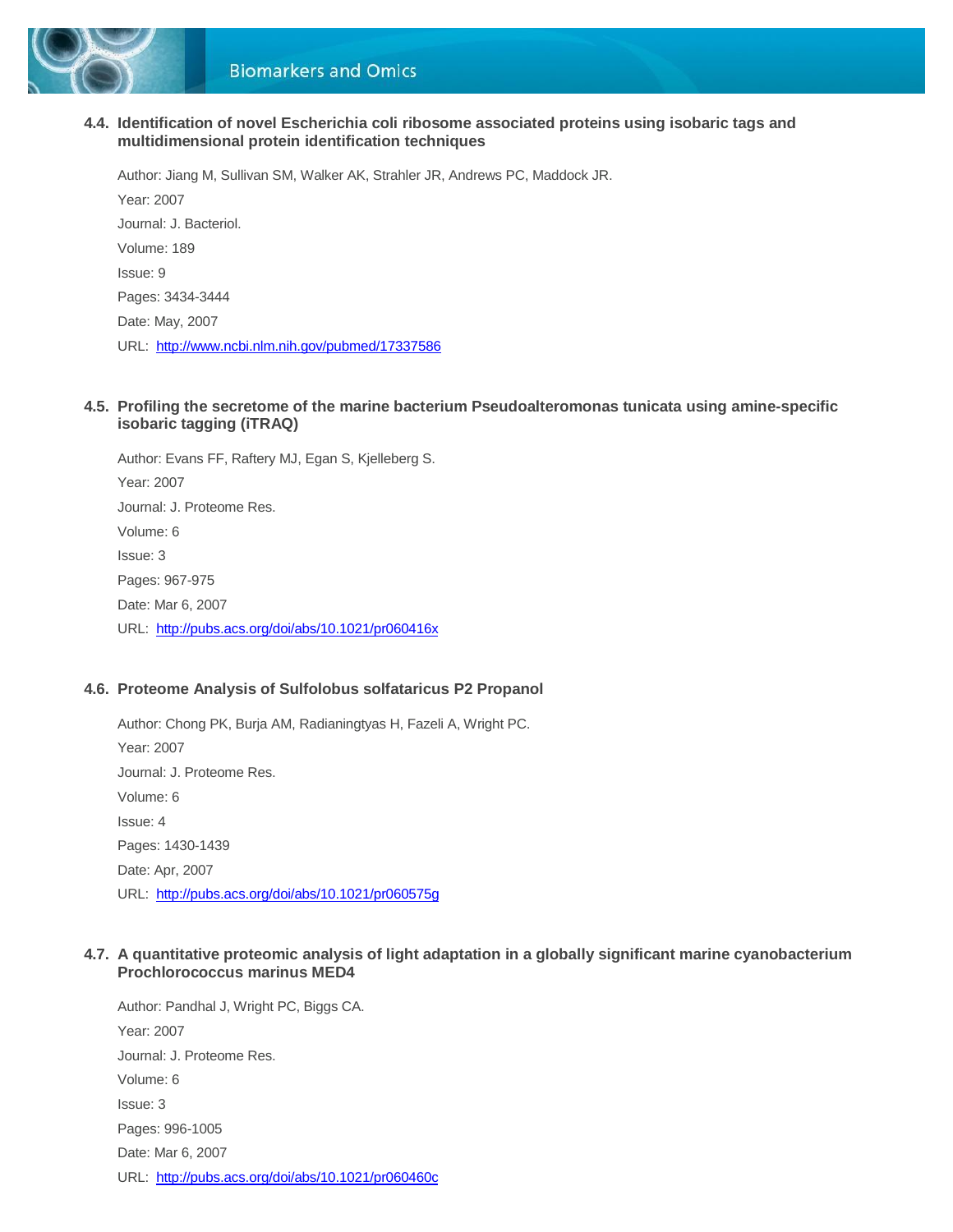

#### **4.8. An iTRAQ-based quantitative analysis to elaborate the proteomic response of Nostoc sp. PCC 7120 under N2 fixing conditions**

Author: Stensjo K, Ow SY, Barrios-Llerena ME, Lindblad P, Wright PC. Year: 2007 Journal: J. Proteome Res. Volume: 6 Issue: 2 Pages: 621-635 Date: Feb, 2007 URL:<http://pubs.acs.org/doi/abs/10.1021/pr060517v>

#### **4.9. Translational and transcriptional analysis of Sulfolobus solfataricus P2 to provide insights into alcohol and ketone utilization**

Author: Chong PK, Burja AM, Radianingtyas H, Fazeli A, Wright PC. Year: 2007 Journal: Proteomics Volume: 7 Issue: 3 Pages: 424-435 Date: Feb, 2007 URL: <http://onlinelibrary.wiley.com/doi/10.1002/pmic.200600746/abstract>

#### **4.10. Proteome and differential expression analysis of membrane and cytosolic proteins from Mycobacterium avium subsp. paratuberculosis strains K-10 and 187**

Author: Radosevich TJ, Reinhardt TA, Lippolis JD, Bannantine JP, Stabel JR. Year: 2007 Journal: J. Bacteriol. Volume: 189 Issue: 3 Pages: 1109-1117 Date: Dec, 2006 URL:<http://jb.asm.org/content/189/3/1109.full>

#### **4.11. Effects of bacterial colonization on the porcine intestinal proteome**

Author: Danielsen M, Hornshoj H, Siggers RH, Jensen BB, van Kessel AG, Bendixen E. Year: 2007 Journal: J. Proteome Res. Volume: 6 Issue: 7 Pages: 2596-604 Date: Jun 2, 2007 URL:<http://www.ncbi.nlm.nih.gov/pubmed/17542629>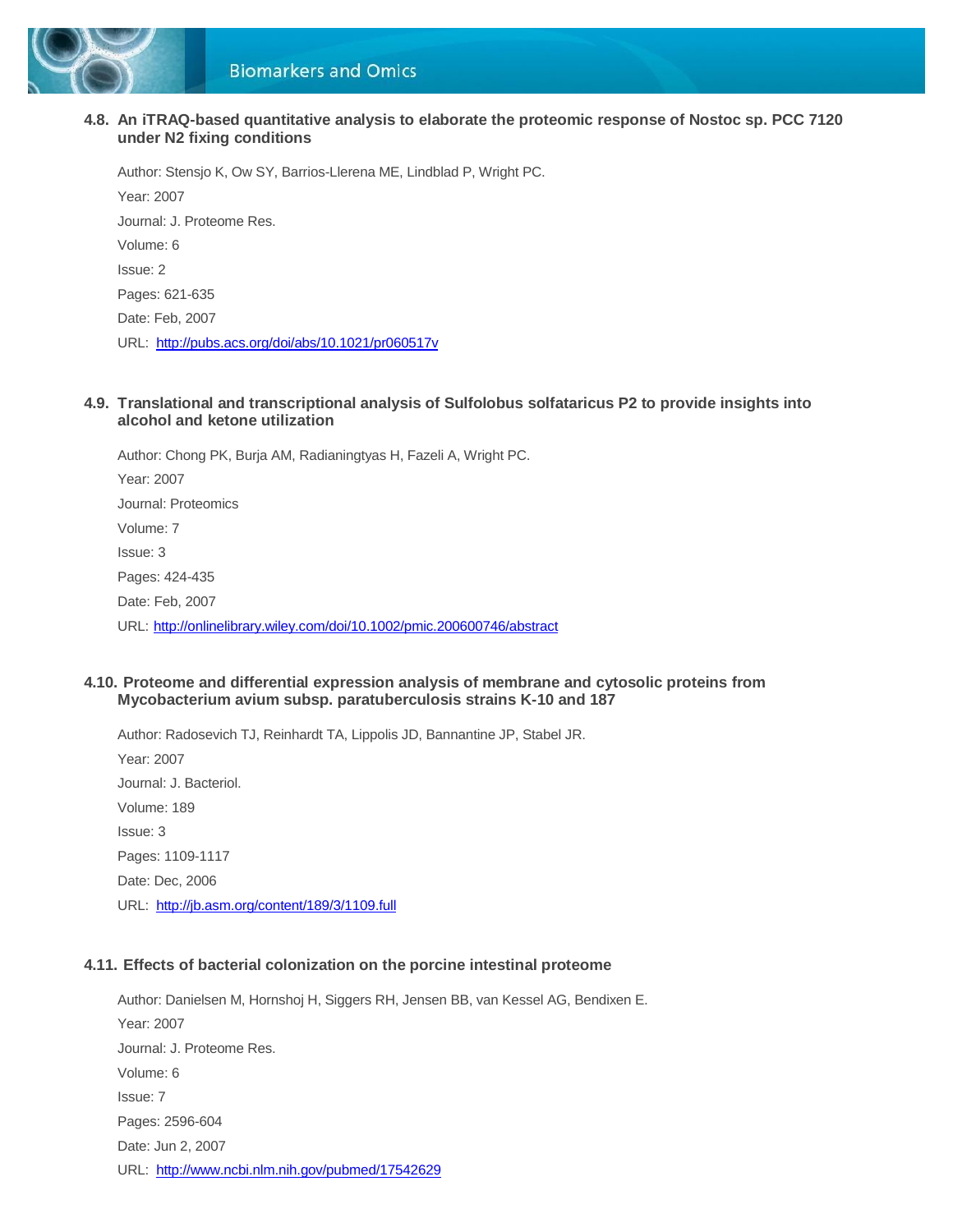

#### **4.12. Proteomic analyses of a Listeria monocytogenes mutant lacking sigma B (σB) identify new components of the σB regulon and highlight a role for sigma B in the utilization of glycerol**

Author: Abram F, Su WL, Wiedmann M, Boor KJ, Coote P, Botting C, Karatzas KA, O'Byrne CP. Year: 2008 Journal: Appl. Environ. Microbiol. Volume: 74 Issue: 3 Pages: 594-604 Date: Feb, 2008 URL:<http://aem.asm.org/content/early/2007/12/07/AEM.01921-07.short>

#### **4.13. Analysis of detergent-resistant membranes of Helicobacter pylori infected gastric adenocarcinoma cells reveals a role for MARK2/Par1b in CagA-mediated disruption of cellular polarity**

Author: Zeaiter Z, Cohen D, Müsch A, Bagnoli F, Covacci A, Stein M. Year: 2008 Journal: Cell Microbiol. Volume: 10 Issue: 3 Pages: 781-94 Date: Mar, 2007 URL:<http://www.ncbi.nlm.nih.gov/pubmed/18005242>

#### **4.14. Comparative Proteomics Analyses Reveal a Potential Biomarker for the Detection of Vancomycin-Intermediate Staphylococcus aureus Strains**

Author: Drummelsmith J, Winstall E, Bergeron MG, Poirier GG, Ouellette M. Year: 2007 Journal: J Proteome Res Volume: 6 Issue: 12 Pages: 4690-4702 Date: Dec, 2007 URL:<http://pubs.acs.org/doi/abs/10.1021/pr070521m>

#### **4.15. Proteome and transcriptional analysis of ethanol-grown Sulfolobus solfataricus P2 reveals ADH2, a potential alcohol dehydrogenase**

Author: Chong PK, Burja AM, Radianingtyas H, Fazeli A, Wright PC. Year: 2007 Journal: J. Proteome Res. Volume: 6 Issue: 10 Pages: 3985-3994 Date: Oct, 2007 URL:<http://www.ncbi.nlm.nih.gov/pubmed/17824633>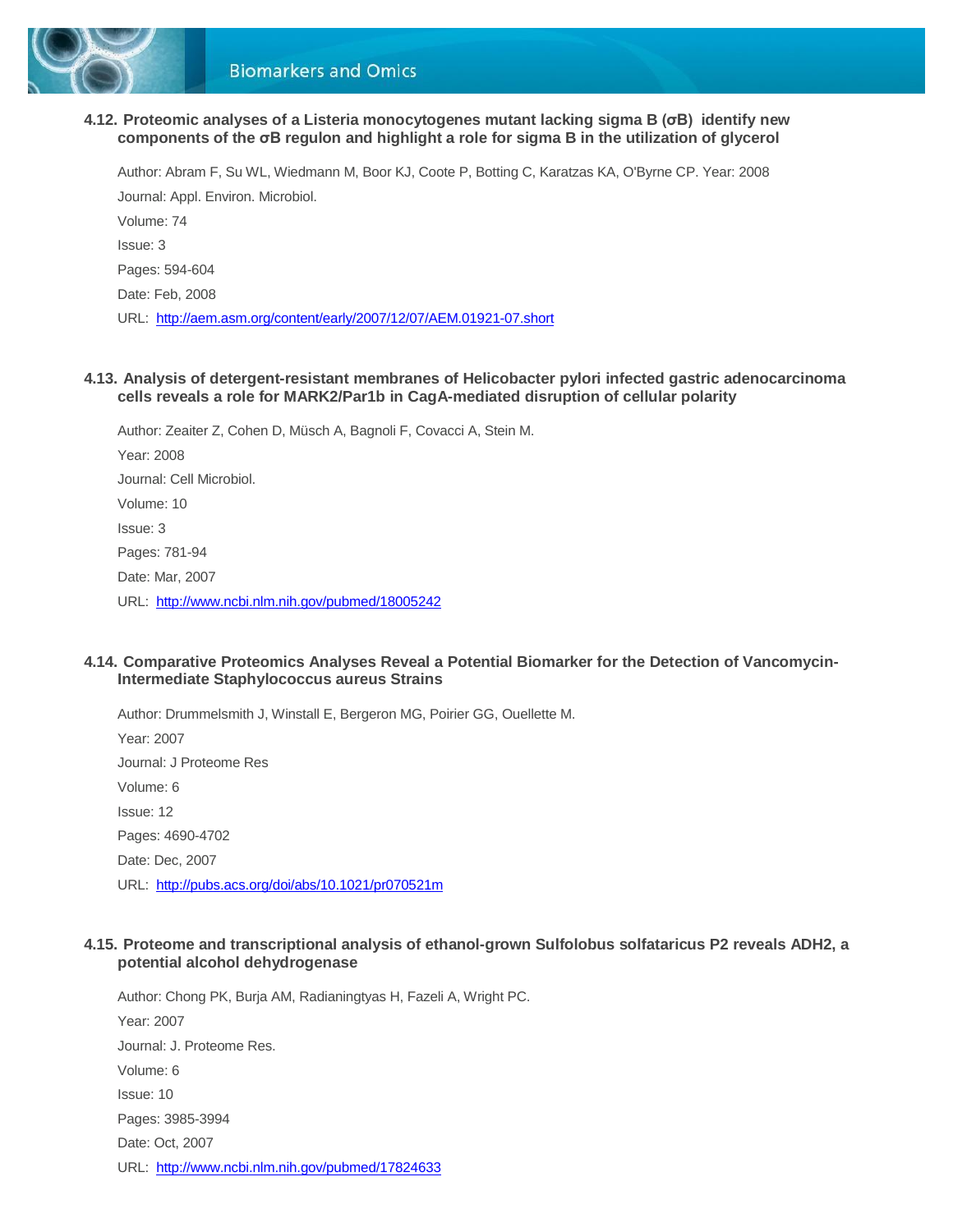

#### **4.16. A "tagless" strategy for identification of stable protein complexes genome-wide by multidimensional orthogonal chromatographic separation and iTRAQ reagent tracking**

Author: Dong M, Yang LL, Williams K, Fisher SJ, Hall SC, Biggin MD, Jin J, Witkowska HE. Year: 2008 Journal: J. Proteome Res. Volume: 7 Issue: 5 Pages: 1836-1849 Date: May, 2008 URL:<http://pubs.acs.org/doi/abs/10.1021/pr700624e>

#### **4.17. Quantitative shotgun proteomics of enriched heterocysts from Nostoc sp. PCC 7120 using 8-plex isobaric peptide tags**

Author: Ow SY, Cardona T, Taton A, Magnuson A, Lindblad P, Stensjö K, Wright PC. Year: 2008 Journal: J. Proteome Res. Volume: 7 Issue: 4 Pages: 1615-1628 Date: Apr, 2008 URL : <http://pubs.acs.org/doi/abs/10.1021/pr700604v>

#### **4.18. Comprehensive proteome analysis of Mycobacterium ulcerans and quantitative comparison of mycolactone biosynthesis**

Author: Tafelmeyer P, Laurent C, Lenormand P, Rousselle JC, Marsollier L, Reysset G, Zhang R, Sickmann A, Stinear TP, Namane A, Cole ST.

Year: 2008 Journal: Proteomics Volume: 8 Issue: 15 Pages: 3124-3138 Date : Aug, 2008 URL : <http://www.ncbi.nlm.nih.gov/pubmed/18615429>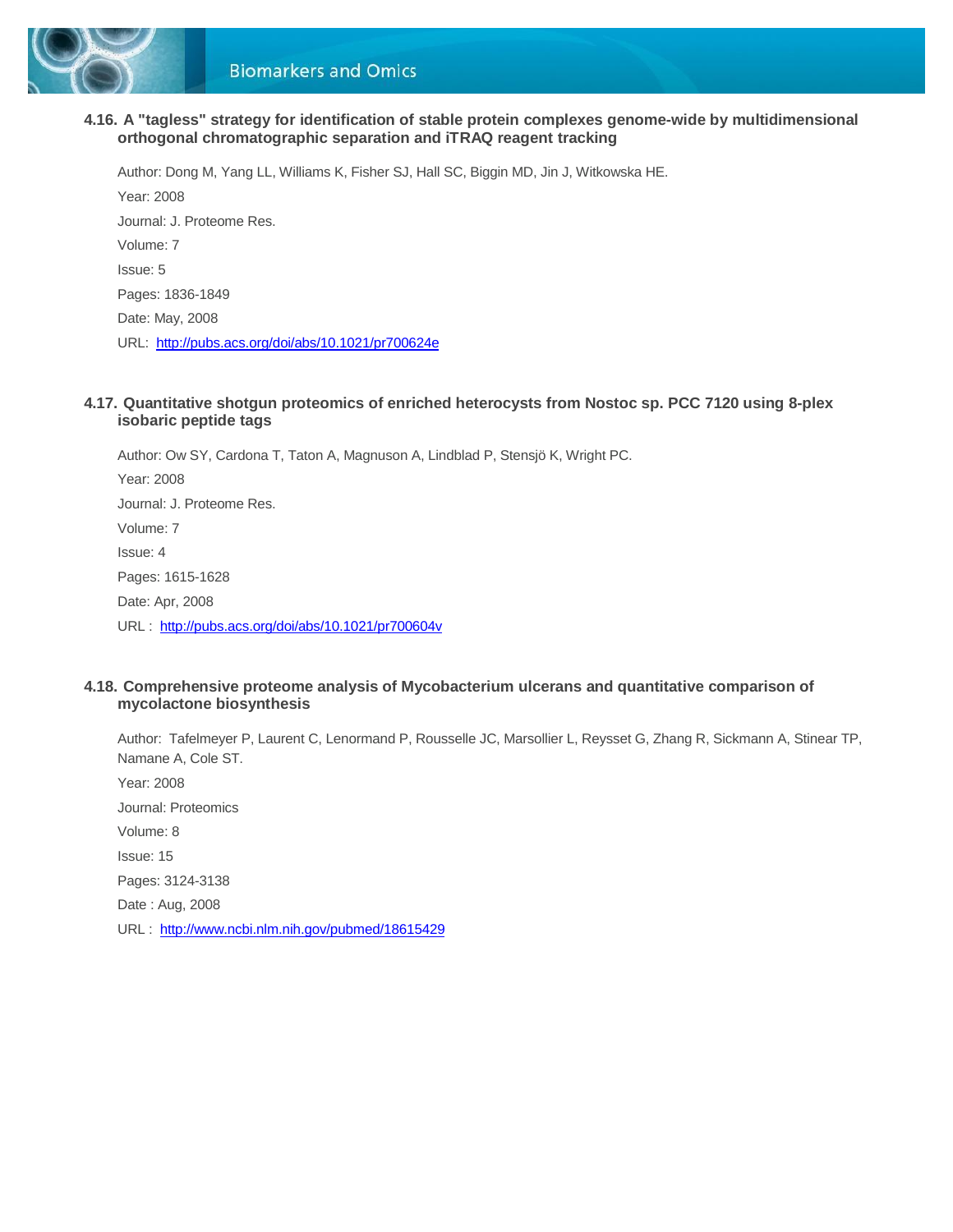

#### **4.19. Halobacterium salinarum NRC-1 PeptideAtlas: Toward Strategies for Targeted Proteomics and Improved Proteome Coverage**

Author: Van PT, Schmid AK, King NL, Kaur A, Pan M, Whitehead K, Koide T, Facciotti MT, Goo YA, Deutsch EW, Reiss DJ, Mallick P, Baliga NS. Year: 2008 Journal: J. Proteome Res. Volume: 7 Issue: 9 Pages: 3755-3764 Date : Jul 25, 2008 URL : <http://www.ncbi.nlm.nih.gov/pubmed/18652504>

#### **4.20. CagA of Helicobacter pylori alters the expression and cellular distribution of host proteins involved in cell signaling**

Author: Zeaiter Z, Huynh HQ, Kanyo R, Stein M. Year: 2008 Journal: FEMS Microbiol. Lett. Volume: 288 Issue: 2 Pages: 227-234 Date : Sep 10, 2008 URL : <http://www.ncbi.nlm.nih.gov/pubmed/18811656>

#### **4.21. The Proteomic Response of Saccharomyces cerevisiae in Very High Glucose Conditions with Amino Acid Supplementation**

Author: Pham TK, Wright PC. Year: 2008 Journal: J. Proteome Res. Volume: 7 Issue: 11 Pages: 4766-4774 Date : Nov, 2008 URL : <http://pubs.acs.org/doi/abs/10.1021/pr800331s?journalCode=jprobs>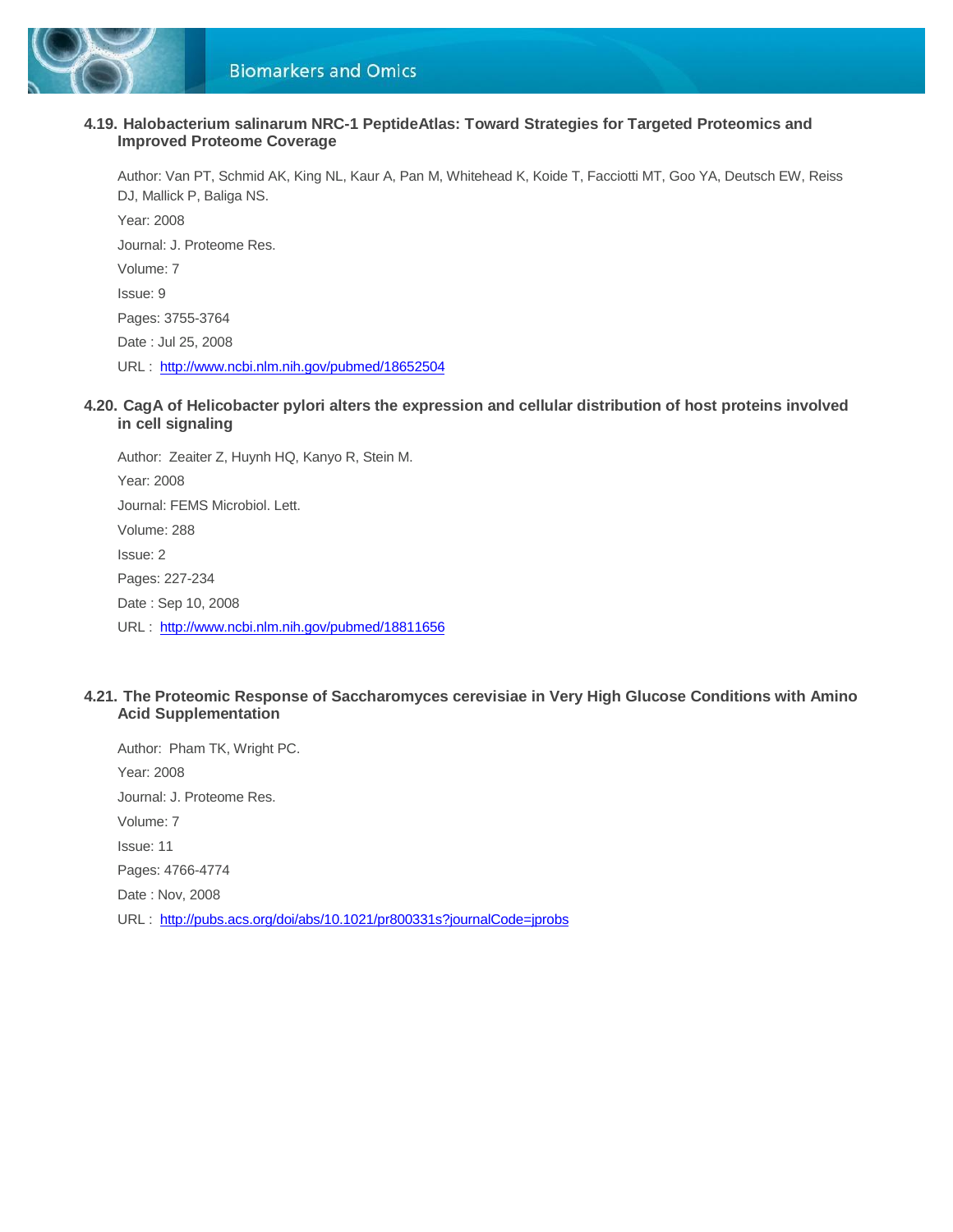

### **5. Membrane / Sub-cellular Analysis**

#### **5.1. Organellar Proteomics: Analysis of Pancreatic Zymogen Granule Membranes**

Author: Chen, X.; Walker, A.K.; Strahler, J.R.; Simon, E.S.; Tomanicek-Volk, S.L.; Nelson, B.B.; Hurley, M.C.; Ernst, S.A.; Williams, J.A.; Andrews, P.C. Year: 2006 Journal: Mol. Cell. Proteomics Volume: 5 Issue: 2 Pages: 306-312 Date: February 1, 2006 URL:<http://www.mcponline.org/content/5/2/306.short>

#### **5.2. Understanding the Membrane Proteome of Developing Natural Killer Cells**

Author: Lund, Troy; McCullar, Valarie; Anderson, Lorraine B.; Miller, Jeffrey S. Year: 2005 Journal: Blood (ASH Annual Meeting Abstracts) Volume: 106 Issue: 11 Pages: 3316 Date: November 16, 2005 URL:<http://abstracts.hematologylibrary.org/cgi/content/short/106/11/3316>

#### **5.3. Identification of novel centrosomal proteins in Dictyostelium discoideum by comparative proteomic approaches**

Author: Reinders Y, Schulz I, Graf R, Sickmann A Year: 2006 Journal: J. Proteome Res. Volume: 5 Issue: 3 Pages: 589-598 URL:<http://pubs.acs.org/doi/abs/10.1021/pr050350q>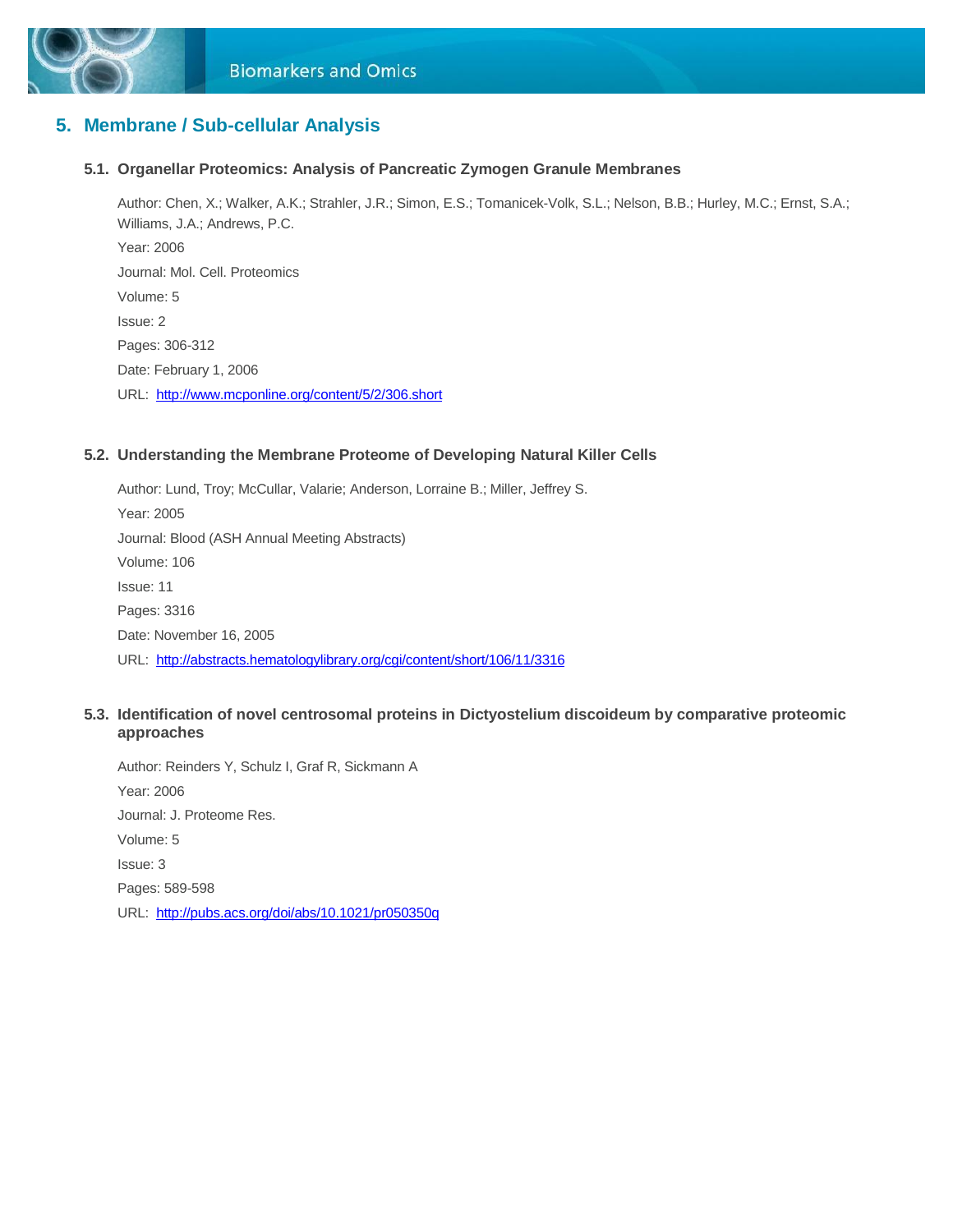

**5.4. Quantitative Proteomics Analysis of Human Endothelial Cell Membrane Rafts: Evidence of MARCKS and MRP Regulation in the Sphingosine 1-Phosphate-induced Barrier Enhancement**

Author: Guo Y, Singleton PA, Rowshan A, Gucek M, Cole RN, Graham DR, Van Eyk JE, Garcia JG. Year: 2007 Journal: Mol. Cell Proteomics Volume: 6 Issue: 4 Pages: 689-696 Date: April, 2007 URL:<http://www.mcponline.org/content/6/4/689.full>

#### **5.5. iTRAQ is a useful method to screen for membrane-bound proteins differentially expressed in human natural killer cell types**

Author: Lund TC, Anderson LB, McCullar V, Higgins L, Yun GH, Grzywacz B, Verneris MR, Miller JS. Year: 2007 Journal: J. Proteome Res. Volume: 6 Issue: 2 Pages: 644-653 Date: Feb, 2007 URL:<http://pubs.acs.org/doi/abs/10.1021/pr0603912?journalCode=jprobs>

#### **5.6. Comparative proteomics of clathrin-coated vesicles**

Author: Borner GH, Harbour M, Hester S, Lilley KS, Robinson MS. Year: 2006 Journal: J Cell Biol. Volume: 175 Issue: 4 Pages: 571-578 Date: Nov, 2006 URL:<http://jcb.rupress.org/content/175/4/571.full>

#### **5.7. Shotgun identification of structural proteome of shrimp white spot syndrome virus and iTRAQ differentiation of envelope and nucleocapsid subproteomes**

Author: Li Z, Lin Q, Chen J, Wu JL, Lim TK, Loh SS, Tang X, Hew CL Year: 2007 Journal: Mol. Cell. Proteomics Volume: 6 Issue: 9 Pages: 1609-1620 Date: Sep, 2007 URL:<http://www.mcponline.org/content/early/2007/06/02/mcp.M600327-MCP200.full.pdf+html>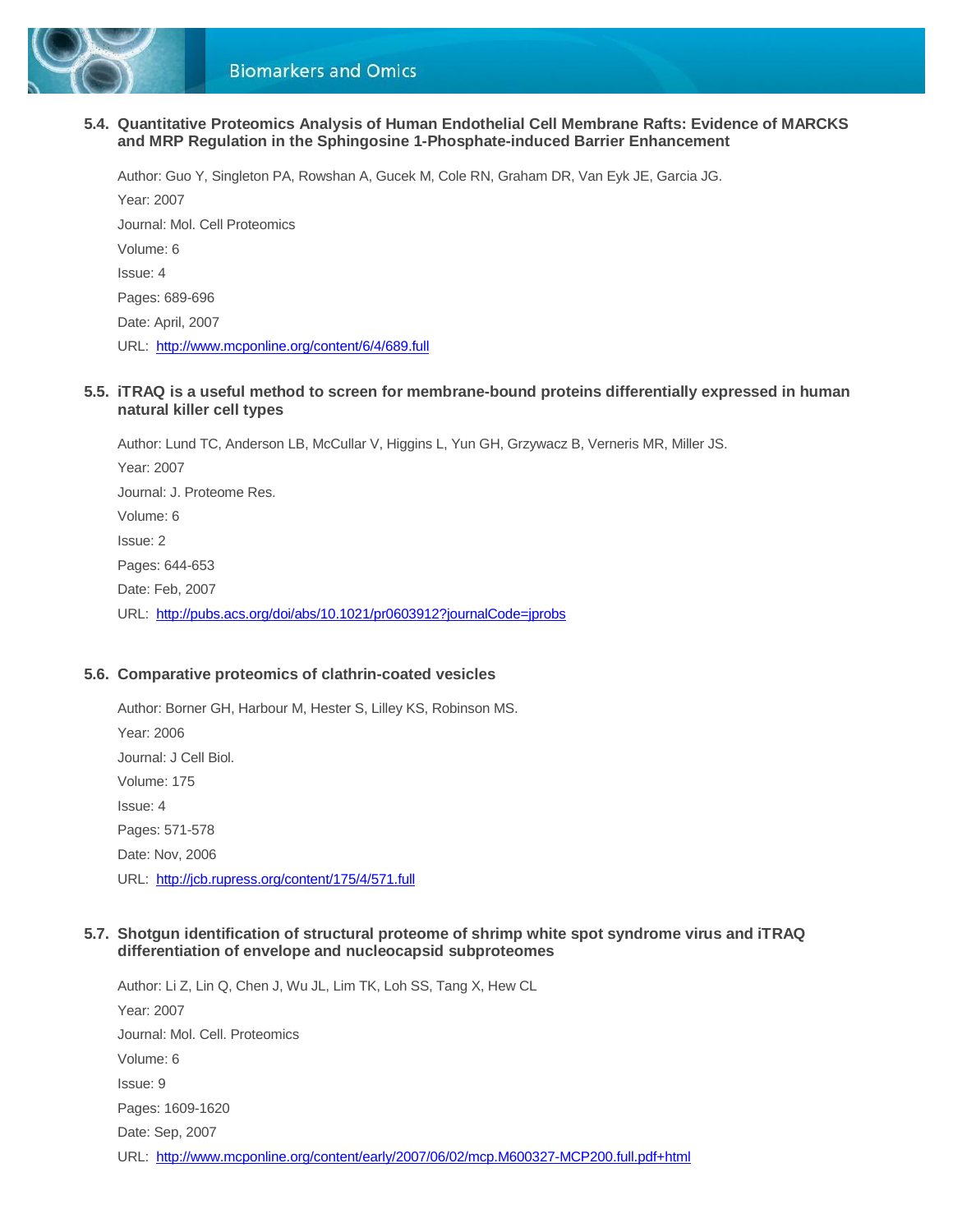

**5.8. Identification of carbonylated proteins from enriched rat skeletal muscle mitochondria using affinity chromatography-stable isotope labeling and tandem mass spectrometry**

Author: Meany DL, Xie H, Thompson LV, Arriaga EA, Griffin TJ Year: 2007 Journal: Proteomics Volume: 7 Issue: 7 Pages: 1150-1163 Date: Apr 7, 2007 URL:<http://www.ncbi.nlm.nih.gov/pubmed/17390297>

**5.9. Mass spectrometric quantitation of covalently bound cell wall proteins in Saccharomyces cerevisiae**

Author: Yin QY, de Groot PW, de Jong L, Klis FM, De Koster CG Year: 2007 Journal: FEMS Yeast Res Volume: 6 Issue: 7 Pages: 887-896 Date: Jul 6, 2007 URL:<http://www.ncbi.nlm.nih.gov/pmc/articles/PMC2040195/>

#### **5.10. Proteomic identification of cellular protease substrates using isobaric tags for relative and absolute quantification (iTRAQ)**

Author: Dean RA, Smith D, Overall CM. Year: 2007 Journal: Curr. Protoc. Protein Sci. Chapter: 21:Unit 21.18 Date: Aug, 2007 URL:<http://www.ncbi.nlm.nih.gov/pubmed/18429318>

#### **5.11. Glutathione-S-transferase pi as a model protein for the characterisation of chemically reactive metabolites**

Author: Jenkins RE, Kitteringham NR, Goldring CE, Dowdall SM, Hamlett J, Lane CS, Boerma JS, Vermeulen NP, Park BK. Year: 2008

Journal: Proteomics Volume: 8 Issue: 2 Pages: 301-315 Date : Jan, 2008 URL: <http://onlinelibrary.wiley.com/doi/10.1002/pmic.200700843/abstract>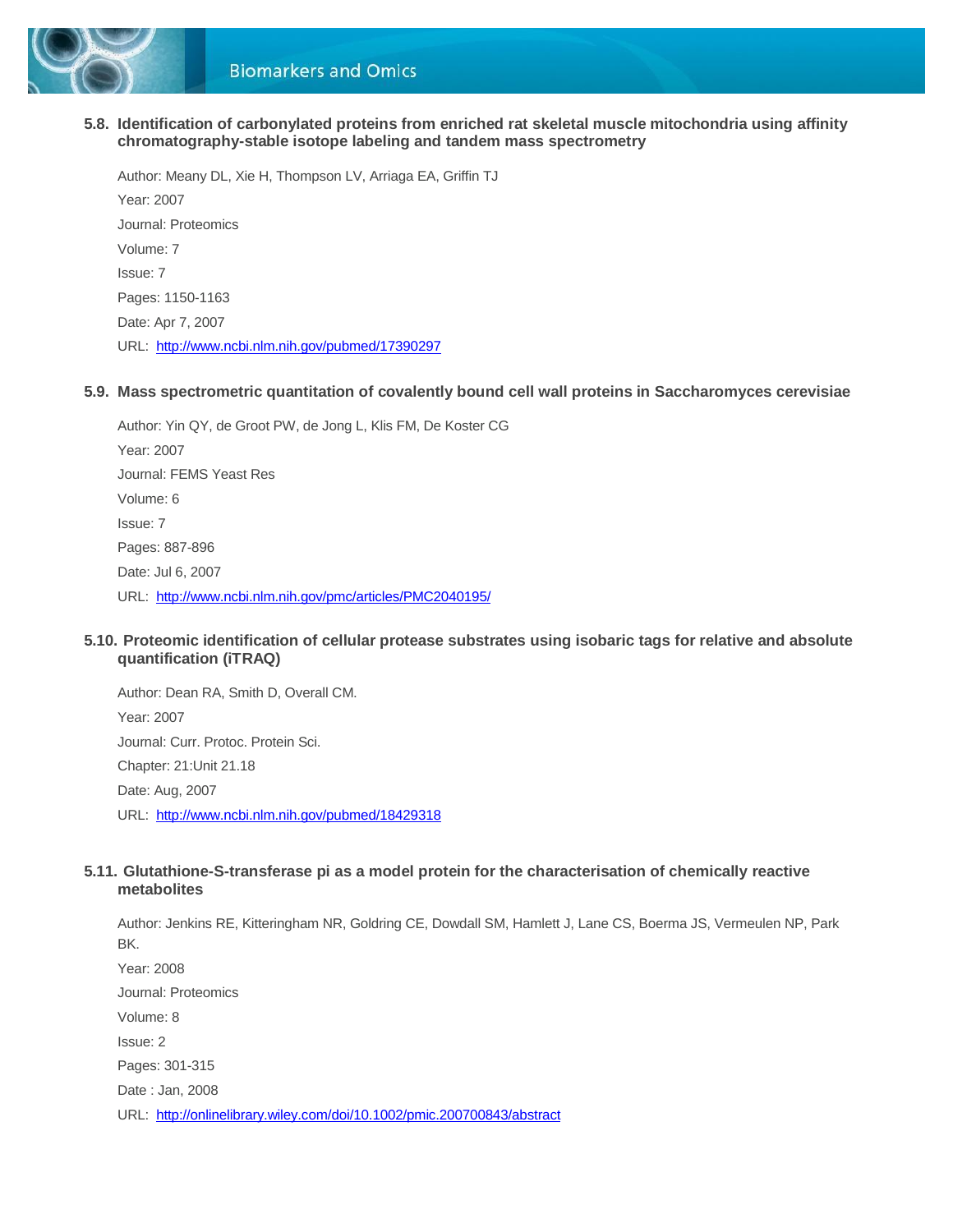

#### **5.12. Is the failing heart out of fuel or a worn engine running rich? A study of mitochondria in old spontaneously hypertensive rats**

Author: Jüllig M, Hickey AJ, Chai CC, Skea GL, Middleditch MJ, Costa S, Choong SY, Philips AR, Cooper GJ. Year: 2008 Journal: Proteomics Volume: 8 Issue: 12 Pages: 2556-2572 Date : Jun, 2008 URL:<http://www.ncbi.nlm.nih.gov/pubmed/18563753>

#### **5.13. Global topology analysis of pancreatic zymogen granule membrane proteins**

Author: Chen X, Ulintz PJ, Simon ES, Williams JA, Andrews PC. Year: 2008 Journal: Mol. Cell. Proteomics Volume: 7 Issue: 12 Pages: 2323-2336 Date : Aug, 2008 URL:<http://www.mcponline.org/content/early/2008/08/04/mcp.M700575-MCP200.full.pdf+html>

#### **5.14. Quantitative membrane proteomics applying narrow range peptide isoelectric focusing for studies of small cell lung cancer resistance mechanisms**

Author: Eriksson H, Lengqvist J, Hedlund J, Uhlén K, Orre LM, Bjellqvist B, Persson B, Lehtiö J, Jakobsson PJ. Year: 2008 Journal: Proteomics Volume: 8 Issue: 15 Pages: 3008-3018 Date : Aug, 2008 URL : <http://www.ncbi.nlm.nih.gov/pubmed/18654985>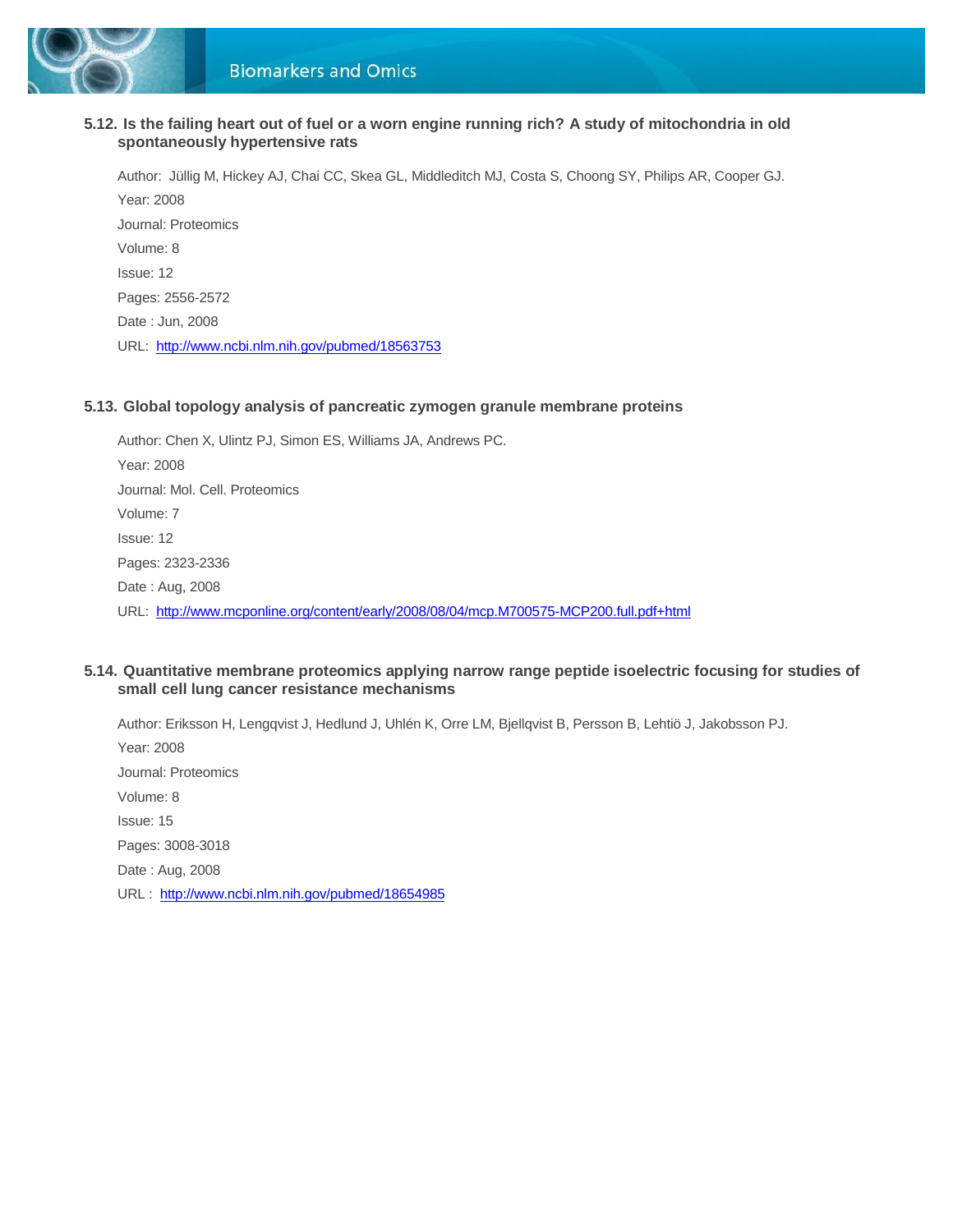

### **6. Lipids / Phospholipids**

**6.1. Analysis of cell membrane aminophospholipids as isotope-tagged derivatives**

Author: Berry, K.A.; Murphy, Robert C. Year: 2005 Journal: J. Lipid Res. Volume: 46 Issue: 5 Pages: 1038-1046 Date: May 1, 2005 URL:<http://www.jlr.org/content/early/2005/02/16/jlr.M500014-JLR200.short>

**6.2. Analysis of polyunsaturated aminophospholipid molecular species using isotope-tagged derivatives and tandem mass spectrometry/mass spectrometry/mass spectrometry**

Author: Zemski Berry, K.A.; Murphy, Robert C. Year: 2006 Journal: Anal. Biochem. Volume: 349 Issue: 1 Pages: 118-28 URL:<http://www.ncbi.nlm.nih.gov/pubmed/16384548>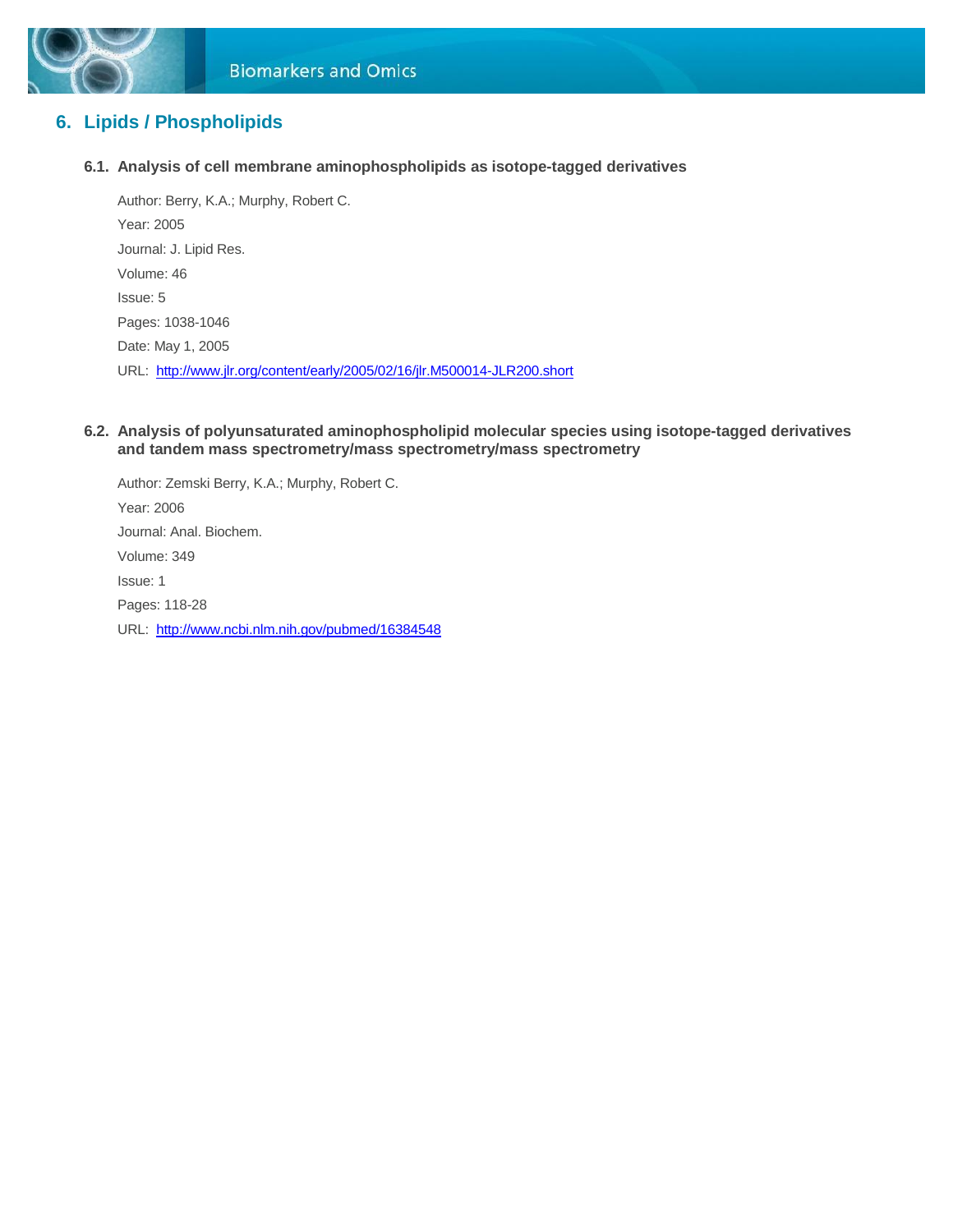

### **7. Plant Biology**

#### **7.1. Mapping the Arabidopsis organelle proteome**

Author: Dunkley, T.P.J.; Hester, S.; Shadforth, I.P.; Runions, J.; Weimar, T.; Hanton, S.L.; Griffin, J.L.; Bessant, C.; Brandizzi, F.; Hawes, C.; Watson, R.B.; Dupree, P.; Lilley, K.S. Year: 2006 Journal: PNAS Volume: 103 Issue: 17 Pages: 6518-6523 Date: April 25, 2006 URL:<http://www.pnas.org/content/103/17/6518.abstract>

#### **7.2. Downregulation of ClpR2 Leads to Reduced Accumulation of the ClpPRS Protease Complex and Defects in Chloroplast Biogenesis in Arabidopsis**

Author: Rudella, A.; Friso, G.; Alonso, J.M.; Ecker, J.R.; van Wijk, K.J. Year: 2006 Journal: PLANT CELL Volume: 18 Issue: 7 Pages: 1704-1721 Date: July 1, 2006 URL:<http://www.plantcell.org/content/early/2006/06/09/tpc.106.042861.short>

#### **7.3. Increased abundance of proteins involved in phytosiderophore production in boron-tolerant barley**

Author: Patterson J, Ford K, Cassin A, Natera S, Bacic A. Year: 2007 Journal: Plant Physiol. Volume: 144 Issue: 3 Pages: 1612-31 Date: May 3, 2007 URL:<http://www.plantphysiol.org/content/144/3/1612.full>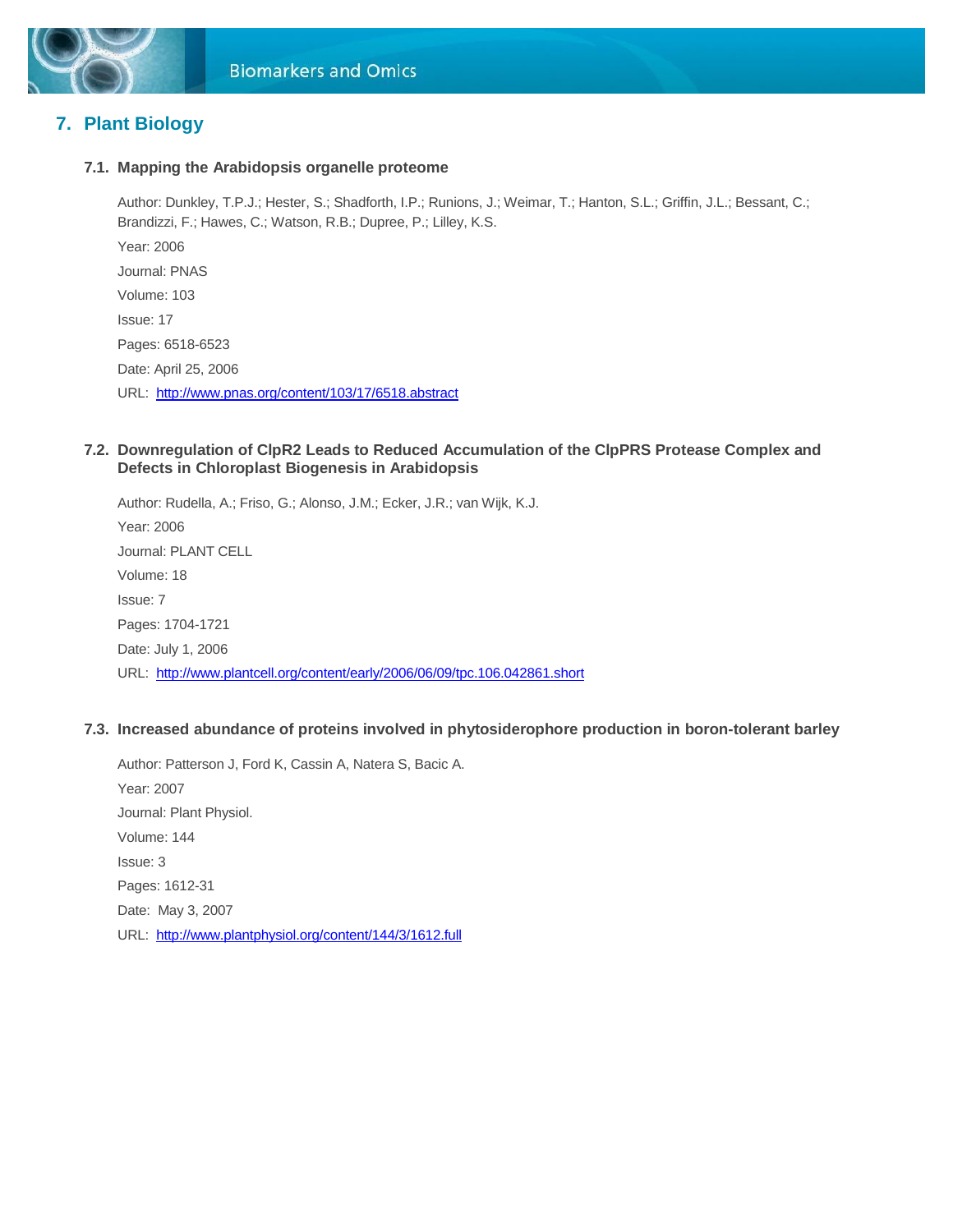

#### **7.4. Proteomic analyses of Fusarium graminearum grown under mycotoxin-inducing conditions**

Author: Taylor RD, Saparno A, Blackwell B, Anoop V, Gleddie S, Tinker NA, Harris LJ. Year: 2008 Journal: Proteomics Volume: 8 Issue: 11 Pages: 2256-2265 Date: Jun 2, 2008 URL:<http://www.ncbi.nlm.nih.gov/pubmed/18452225>

#### **7.5. Quantitative proteomics of a chloroplast SRP54 sorting mutant and its genetic interactions with CLPC1 in Arabidopsis thaliana**

Author: Rutschow H, Ytterberg AJ, Friso G, Nilsson R, van Wijk KJ. Year: 2008 Journal: Plant Physiol. Volume: 148 Issue: 1 Pages: 156-175 Date: Sep, 2008 URL: <http://www.plantphysiol.org/content/early/2008/07/16/pp.108.124545.short>

#### **7.6. Effector proteins of the bacterial pathogen Pseudomonas syringae alter the extracellular proteome of the host plant, Arabidopsis thaliana**

Author: Kaffarnik FA, Jones AM, Rathjen JP, Peck SC. Year: 2009 Journal: Mol. Cell. Proteomics Volume: 8 Issue: 1 Pages: 145-156 Date : Jan, 2009 URL : <http://www.ncbi.nlm.nih.gov/pubmed/18716313>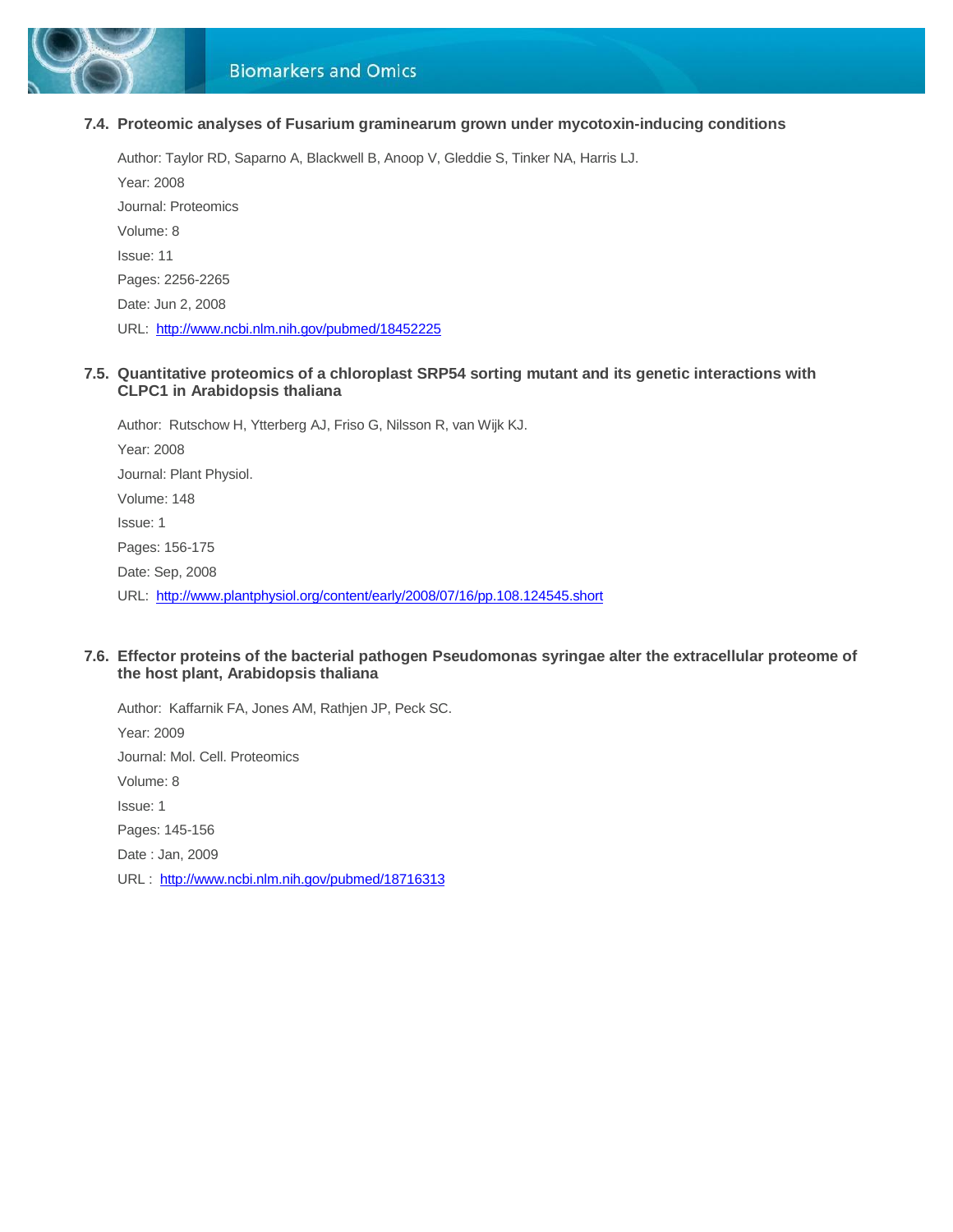

### **8. iTRAQ reagent Methods/Reviews**

**8.1. Multiplexed Protein Quantitation in Saccharomyces cerevisiae using Amine-Reactive Isobaric Tagging Reagents**

Author: Ross PL, Huang YN, Marchese JN, Williamson B, Parker K, Hattan S, Khainovski N, Pillai S, Dey S, Daniels S, Purkayastha S, Juhasz P, Martin S, Bartlet-Jones M, He F, Jacobson A, Pappin DJ Year: 2004 Journal: Mol. Cell. Proteomics Volume: 3 Issue: 12 Pages: 1154-1169 URL:<http://www.mcponline.org/content/early/2004/09/28/mcp.M400129-MCP200.short>

**8.2. A Comparison of the Consistency of Proteome Quantitation Using Two-Dimensional Electrophoresis and Shotgun Isobaric Tagging in Escherichia coli Cells**

Author: Choe LH, Aggarwal K, Franck Z, Lee KH. Year: 2005 Journal: Electrophoresis Volume: 26 Issue: 12 Pages: 2437-4249 Date: June 1, 2005 URL: ht[tp://www.ncbi.nlm.nih.gov/pubmed/15924362](http://www.ncbi.nlm.nih.gov/pubmed/15924362)

**8.3. Comparative study of three proteomic quantitative methods, DIGE, cICAT, and iTRAQ, using 2D gelor LC-MALDI TOF/TOF.**

Author: Wu WW, Wang G, Baek SJ, Shen RF. Year: 2006 Journal: J. Proteome Res. Volume: 5 Issue: 3 Pages: 651-658 Date: March, 2006 URL: <http://pubs.acs.org/doi/abs/10.1021/pr050405o>

#### **8.4. Shotgun proteomics using the iTRAQ isobaric tags**

Author: Aggarwal, Kunal; Choe, Leila H.; Lee, Kelvin H. Year: 2006 Journal: Brief Funct. Genomic Proteomic Volume: 5 Issue: 2 Pages: 112-120 Date: June 1, 2006 URL:<http://bfg.oxfordjournals.org/content/5/2/112.abstract>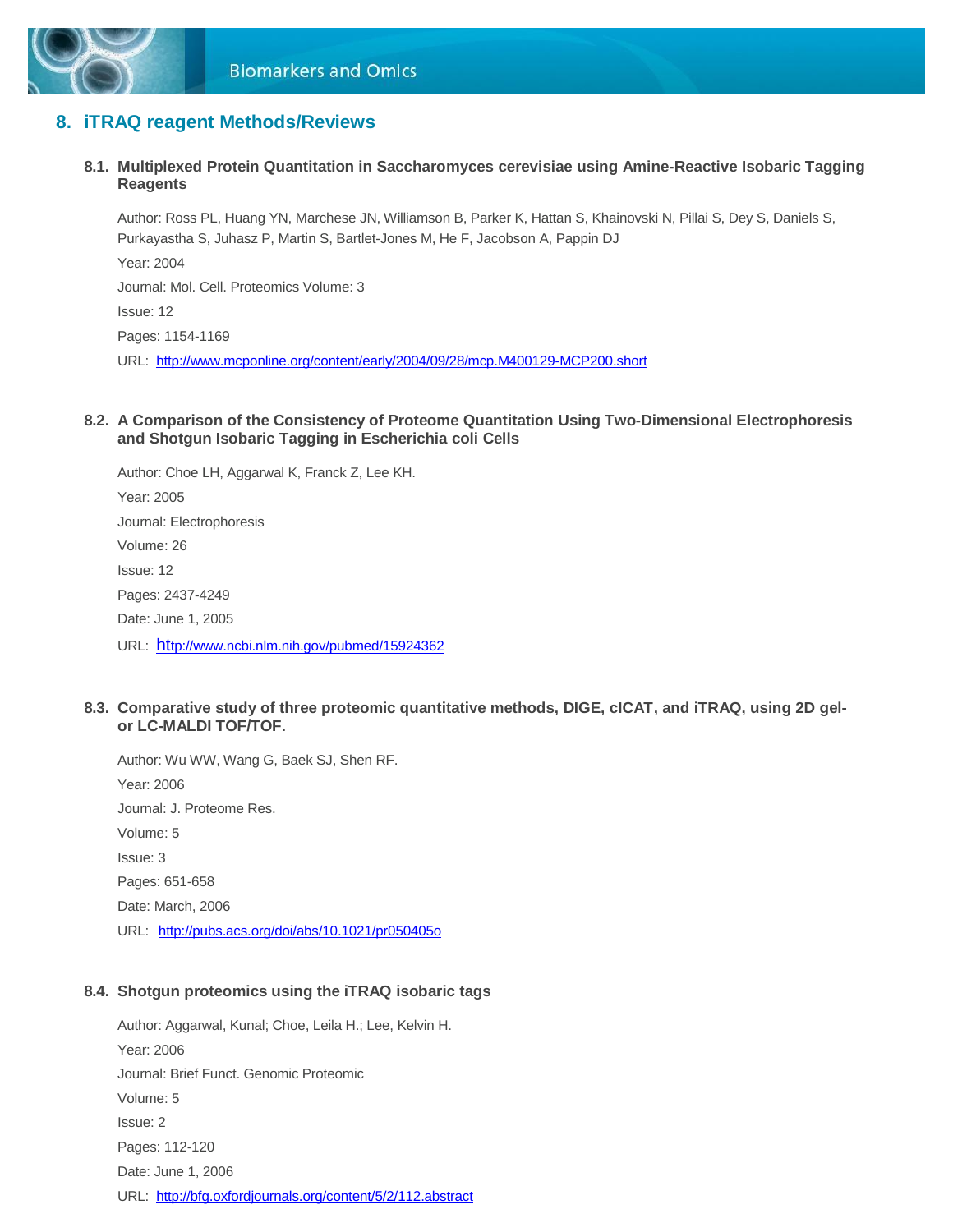

#### **8.5. Optimized proteomic analysis of a mouse model of cerebellar dysfunction using amine-specific isobaric tags**

Author: Hu J., Qian J., Borisov O., Pan S., Li Y., Liu T., Deng L., Wannemacher K., Kurnellas M., Patterson C., Elkabes C., Li H. Year: 2006 Journal: Proteomics Volume: 6 Issue: 15 Pages: 4321-4334 URL: <http://www.ncbi.nlm.nih.gov/pubmed/16800037>

#### **8.6. A perspective on the use of iTRAQ reagent technology for protein complex and profiling studies**

Author: Zieske, L.R Year: 2006 Journal: J. Exp. Bot. Volume: 57 Issue: 7 Pages: 1501-1508 URL:<http://jxb.oxfordjournals.org/content/early/2006/03/30/jxb.erj168.short>

#### **8.7. Technical, experimental, and biological variations in isobaric tags for relative and absolute quantitation (iTRAQ)**

Author: Gan CS, Chong PK, Pham TK, Wright PC. Year: 2007 Journal: J. Proteome Res. Volume: 6 Issue: 2 Pages: 821-827 URL:<http://www.ncbi.nlm.nih.gov/pubmed/17269738>

#### **8.8. Protein labeling by iTRAQ: A new tool for quantitative mass spectrometry in proteome research**

Author: Wiese S, Reidegeld KA, Meyer HE, Warscheid B. Year: 2007 Journal: Proteomics Volume: 7 Issue: 3 Pages: 340-350 URL:<http://www.ncbi.nlm.nih.gov/pubmed/17177251>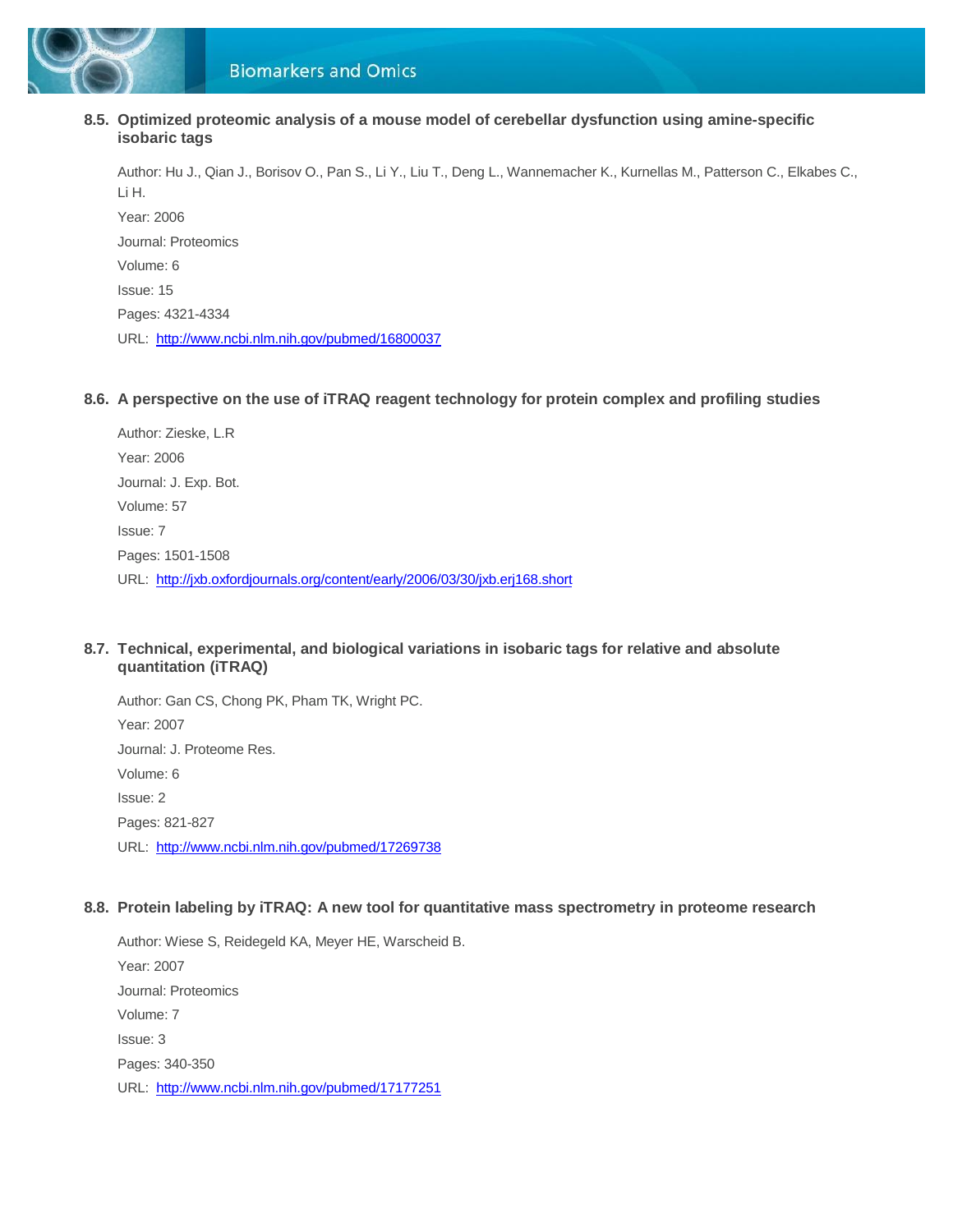

#### **8.9. Identification of proteolytic cleavage sites by quantitative proteomics**

Author: Enoksson M, Li J, Ivancic MM, Timmer JC, Wildfang E, Eroshkin A, Salvesen GS, Tao WA Year: 2007 Journal: J. Proteome Res. Volume: 6 Issue: 7 Pages: 2850-2858 URL:<http://pubs.acs.org/doi/abs/10.1021/pr0701052?journalCode=jprobs>

#### **8.10. iTRAQ compatibility of peptide immobilized pH gradient isoelectric focusing**

Author: Lengqvist J, Uhlen K, Lehtio J. Year: 2007 Journal: Proteomics Volume: 7 Issue: 11 Pages: 1746-1752 URL:<http://onlinelibrary.wiley.com/doi/10.1002/pmic.200600782/abstract>

#### **8.11. Comprehensive proteomic analysis of protein changes during platelet storage requires complementary proteomic approaches**

Author: Thon JN, Schubert P, Duguay M, Serrano K, Lin S, Kast J, Devine DV. Year: 2008 Journal: Transfusion Volume: 48 Issue: 3 Pages: 425-435 Date: Mar, 2008 URL:<http://www.ncbi.nlm.nih.gov/pubmed/18067510>

#### **8.12. A comparison of nLC-ESI-MS/MS and nLC-MALDI-MS/MS for GeLC-based protein identification and iTRAQ-based shotgun quantitative proteomics**

Author: Yang Y, Zhang S, Howe K, Wilson DB, Moser F, Irwin D, Thannhauser TW. Year: 2007 Journal: J. Biomol. Tech. Volume: 18 Issue: 4 Pages: 226-237 Date: Sep 2007 URL:<http://www.ncbi.nlm.nih.gov/pmc/articles/PMC2062563/>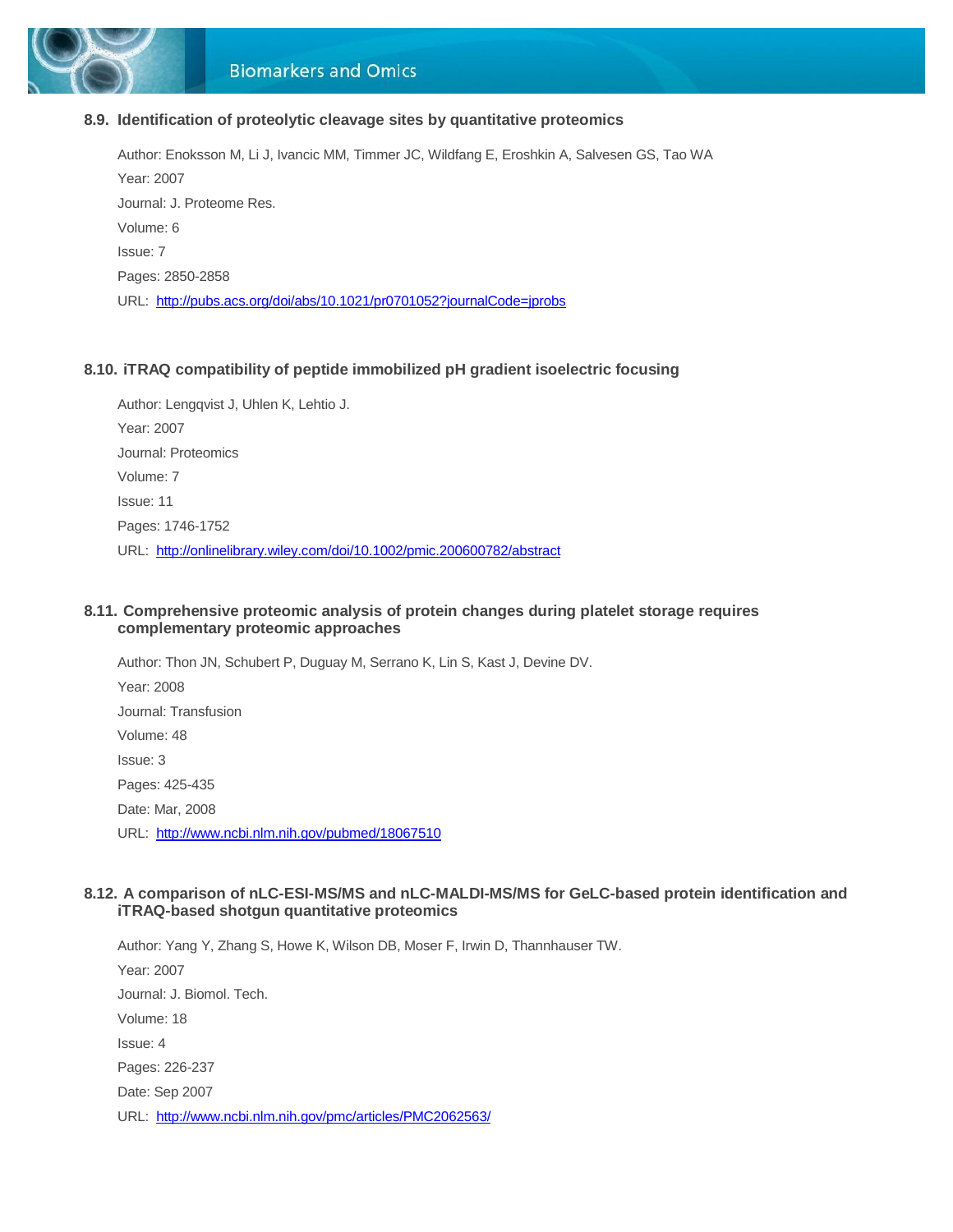

#### **8.13. Relative quantitation of proteins fractionated by the ProteomeLab PF 2D system using isobaric tags for relative and absolute quantitation (iTRAQ)**

Author: Skalnikova H, Rehulka P, Chmelik J, Martinkova J, Zilvarova M, Gadher SJ, Kovarova H. Year: 2007 Journal: Anal. Bioanal. Chem. Volume: 389 Issue: 5 Pages: 1639-1645 Date: Nov 2007 URL:<http://www.ncbi.nlm.nih.gov/pubmed/17724578>

#### **8.14. Peptides OFFGEL electrophoresis: a suitable pre-analytical step for complex eukaryotic samples fractionation compatible with quantitative iTRAQ labeling**

Author: Chenau J, Michelland S, Sidibe J, Seve M. Year: 2008 Journal: Proteome Sci Volume: 6 Issue: 9 Pages: 5956-5969 Date: Feb 26, 2008 URL: <http://www.proteomesci.com/content/6/1/9>

#### **8.15. Electron Transfer Dissociation of iTRAQ Labeled Peptide Ions**

Author: Han H, Pappin DJ, Ross PL, McLuckey SA. Year: 2008 Journal: J. Proteome Res. Volume: 7 Issue: 9 Pages: 3643-3648 Date: Jul 23, 2008 URL: <http://www.ncbi.nlm.nih.gov/pubmed/18646790>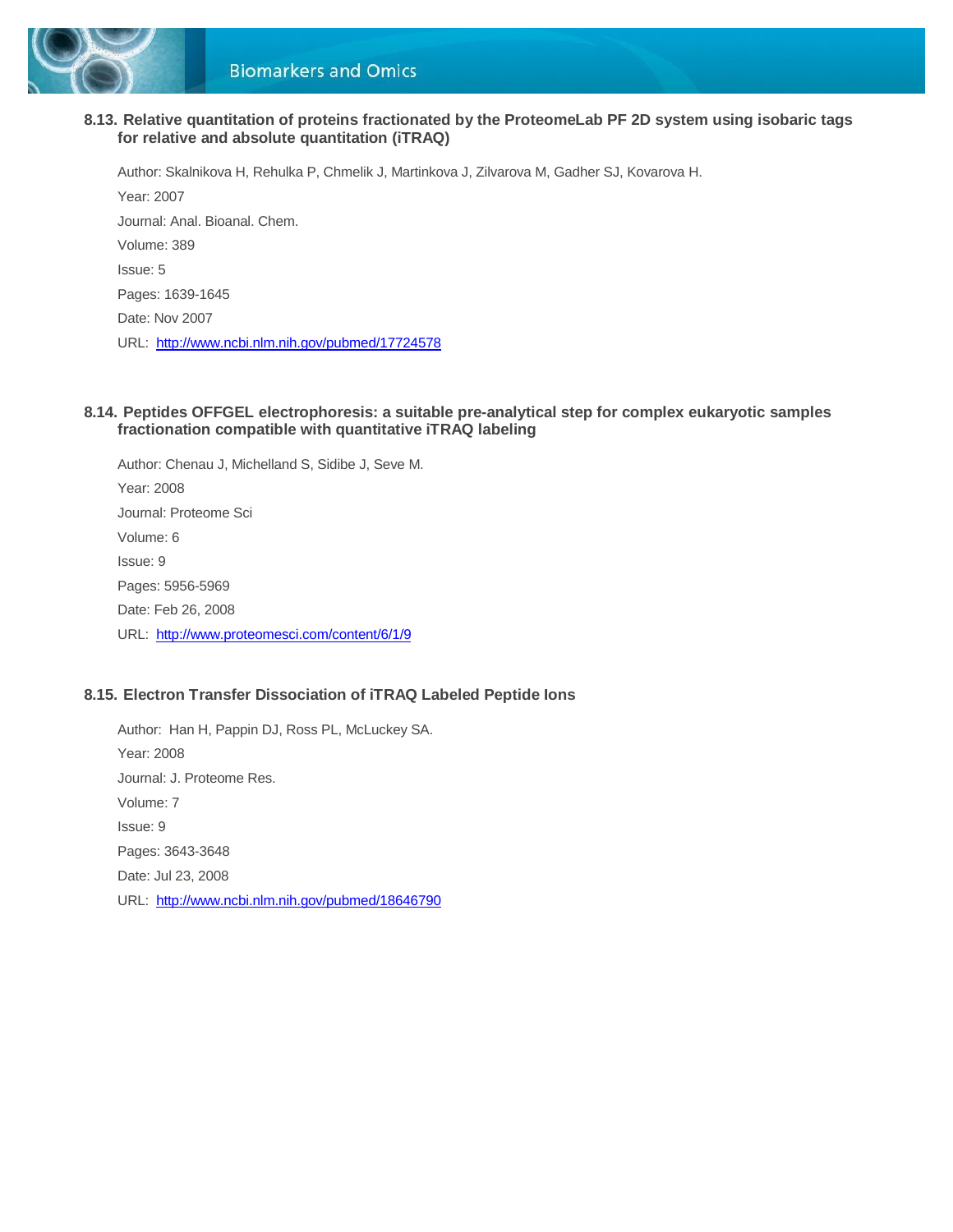

**8.16. Amine-reactive isobaric tagging reagents: requirements for absolute quantification of proteins and peptides**

Author: Quaglia M, Pritchard C, Hall Z, O'Connor G. Year: 2008 Journal: Anal. Biochem. Volume: 379 Issue: 2 Pages: 164-169 Date: Aug 15, 2008 URL:<http://www.sciencedirect.com/science/article/pii/S0003269708002959>

**8.17. Detection of protein modifications and counterfeit protein pharmaceuticals using isotope tags for relative and absolute quantification and matrix-assisted laser desorption/ionization tandem time-offlight mass spectrometry: studies of insulins**

Author: Ye H, Hill J, Kauffman J, Gryniewicz C, Han X. Year: 2008 Journal: Anal. Biochem. Volume: 379 Issue: 2 Pages: 182-191 Date: Aug 15, 2008 URL:<http://www.ncbi.nlm.nih.gov/pubmed/18489896>

#### **8.18. Peptide and Protein Quantification Using iTRAQ with Electron Transfer Dissociation**

Author: Phanstiel D, Zhang Y, Marto JA, Coon JJ. Year: 2008 Journal: J Am Soc Mass Spectrom Volume: 19 Issue: 9 Pages: 1255-1262 Date: Sept, 2008 URL: <http://www.ncbi.nlm.nih.gov/pubmed/18620867>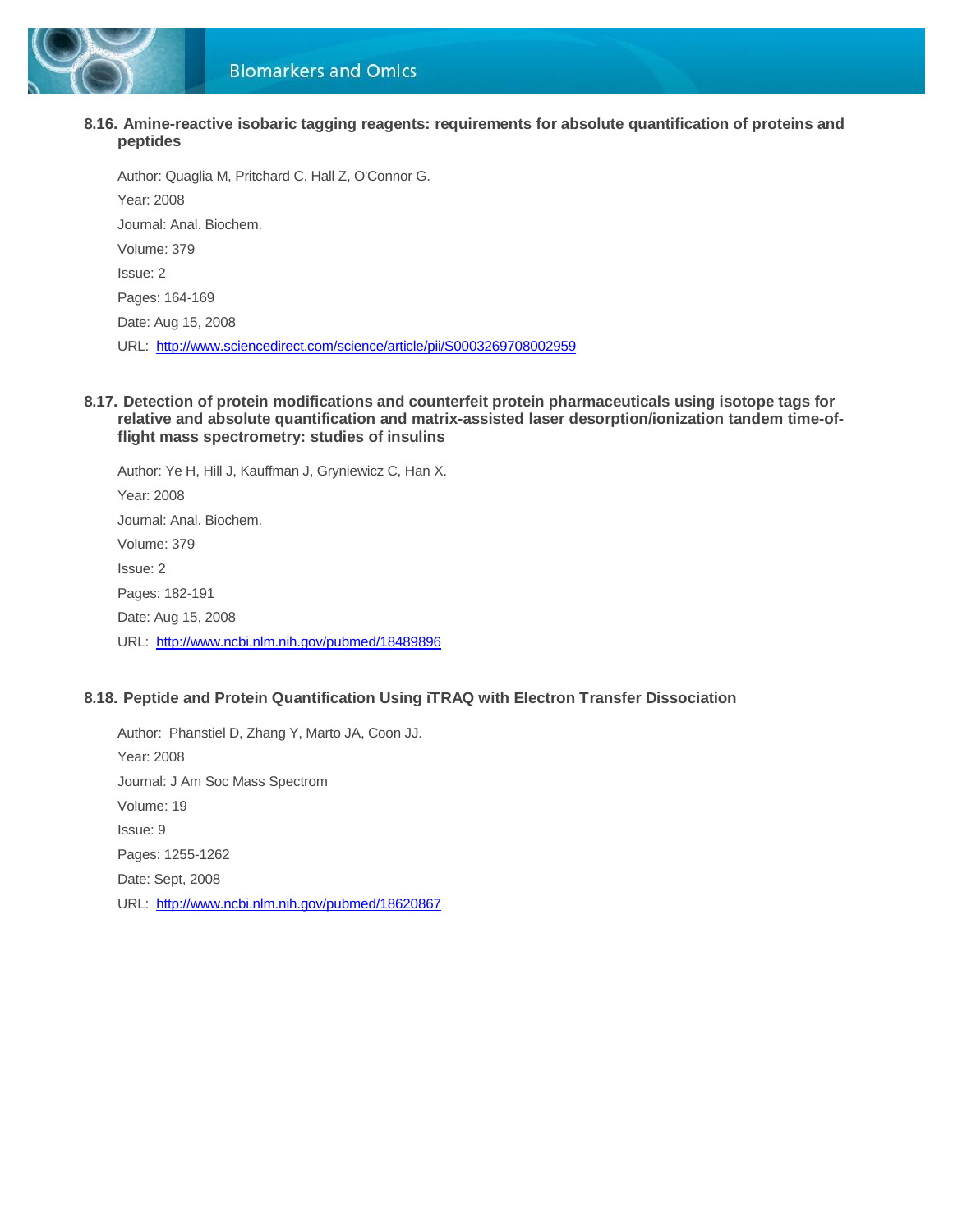

#### **8.19. A comparison of relative quantification with isobaric tags on a subset of the murine hepatic proteome using electrospray ionization quadrupole time-of-flight and matrix-assisted laser desorption/ionization tandem time-of-flight**

Author: Scheri RC, Lee J, Curtis LR, Barofsky DF. Year: 2008 Journal: Rapid Commun. Mass Spectrom. Volume: 22 Issue: 20 Pages: 3137-3146 Date: Sep 16, 2008 URL:<http://www.ncbi.nlm.nih.gov/pubmed/18798194>

#### **8.20. The proteome of rodent mesenteric lymph**

Author: Mittal A, Middleditch M, Ruggiero K, Buchanan CM, Jullig M, Loveday B, Cooper GJ, Windsor JA, Phillips AR. Year: 2008 Journal: Am. J. Physiol. Gastrointest Liver Physiol. Volume: 295 Issue: 5 Pages: 895-903 Date: Nov, 2008 URL:<http://ajpgi.physiology.org/content/ajpgi/early/2008/09/04/ajpgi.90378.2008.full.pdf>

#### **8.21. Methods in Quantitative Proteomics: Setting iTRAQ on the Right Track**

Author: Noirel J, Evans C, Salim M, Mukherjee J, Ow SY, Pandhal J, Pham T, Biggs CA, Wright, PC. Year: 2011 Journal: Current Proteomics Volume: 8 Issue: 1 Pages: 17-30 Date: Jan, 2011 URL:<http://www.ingentaconnect.com/content/ben/cp/2011/00000008/00000001/art00003>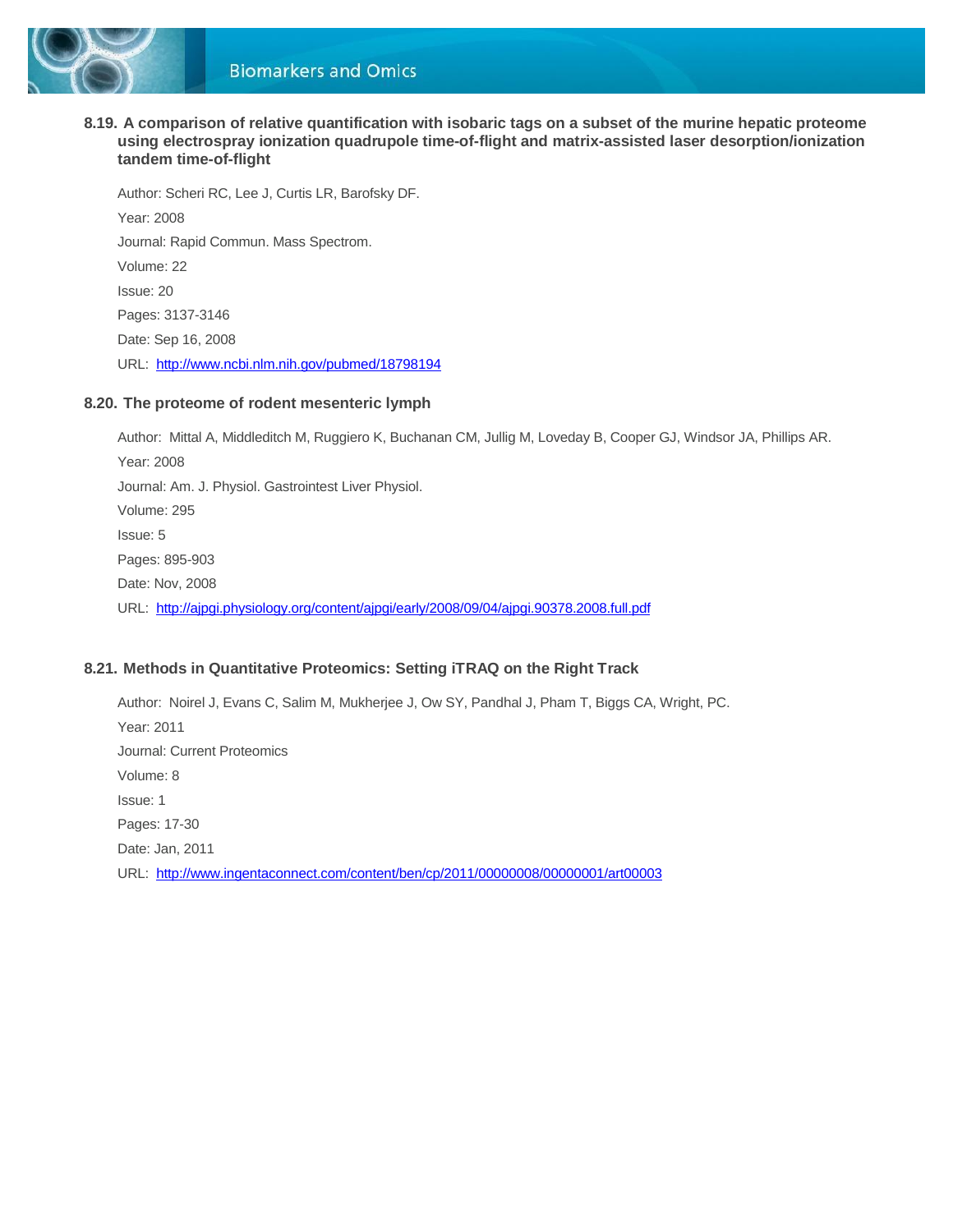

### **9. mTRAQ ® Reagents**

**9.1. Multiple Reaction Monitoring of mTRAQ-Labeled Peptides Enables Absolute Quantification of Endogenous Levels of a Potential Cancer Marker in Cancerous and Normal Endometrial Tissues**

Author: Desouza LV, Taylor AM, Li W, Minkoff MS, Romaschin AD, Colgan TJ, Siu KW. Year: 2008 Journal: Cancer Research Volume: 68 Issue: 14 Pages: 5540-5545 Date: Aug 1, 2008 URL:<http://cancerres.aacrjournals.org/content/68/14/5540.full.html>

#### **9.2. mTRAQ-based quantification of potential endometrial carcinoma biomarkers from archived formalinfixed paraffin-embedded tissues**

Author: Desouza LV, Krakovska O, Darfler MM, Krizman DB, Romashin AD, Colgan TJ, Siu KW. Year: 2010 Journal: Proteomics Volume: 10 Issue: 17 Pages: 3108-3116 Date: July 19, 2010 URL:<http://www.ncbi.nlm.nih.gov/pubmed/20661955>

#### **9.3. Quantitative Analysis of mTRAQ-labeled proteome using full MS scans**

Author: Kang UB, Yeom J, Kim H, Lee C Year: 2010 Journal: J. Proteome Res. Volume: 9 Issue: 7 Pages: 3750-3758 Date: July 2, 2010 URL:<http://pubs.acs.org/doi/abs/10.1021/pr9011014>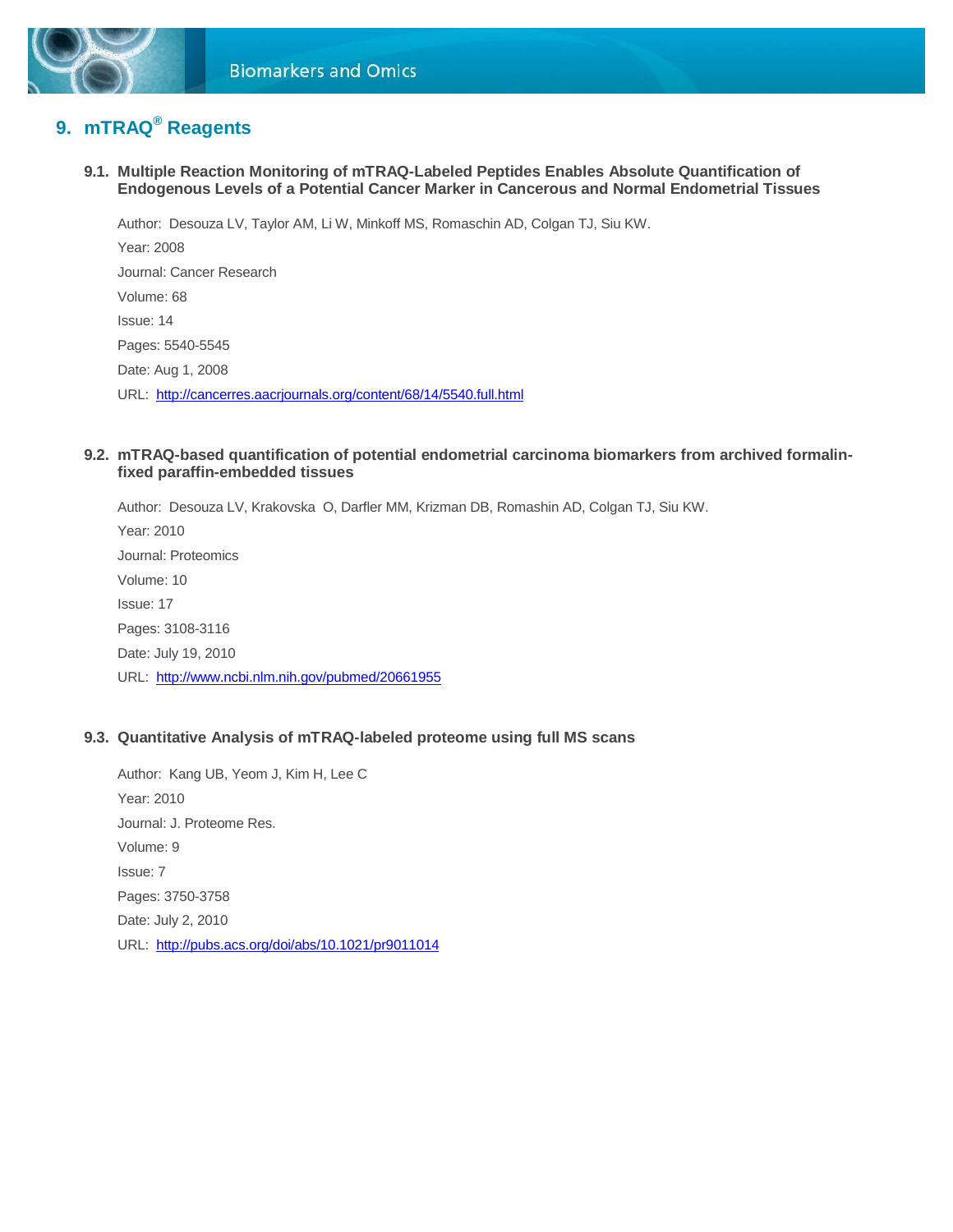

**9.4. Absolute Quantification of Potential Cancer Markers in Clinical Tissue Homogenates using Multiple Reaction Monitoring on a Hybrid Triple Quadrupole / Linear ion trap tandem mass spectrometer**

Author: DeSouza LV, Romaschin AD, Colgan EJ, Siu KWM Year: 2009 Journal: Anal Chem Volume: 81 Issue: 9 Pages: 3462-3470 Date: May 1, 2009 URL:<http://pubs.acs.org/doi/abs/10.1021/ac802726a>

#### **9.5. Stoichiometry Determination of th eMP1-p14 Scomplex using a Novel and Cost –Efficient Method to Produce an Equimolar mixtrue of standard peptides**

Author: Holzmann J, Pichler P, Madalinski M, Kurzbauer R, Mechtler K Year: 2009 Journal: Anal. Chem. Volume: 81 Issue: 24 Pages: 10254-10261 Date: Dec 15, 2009 URL:<http://pubs.acs.org/doi/abs/10.1021/ac902286m>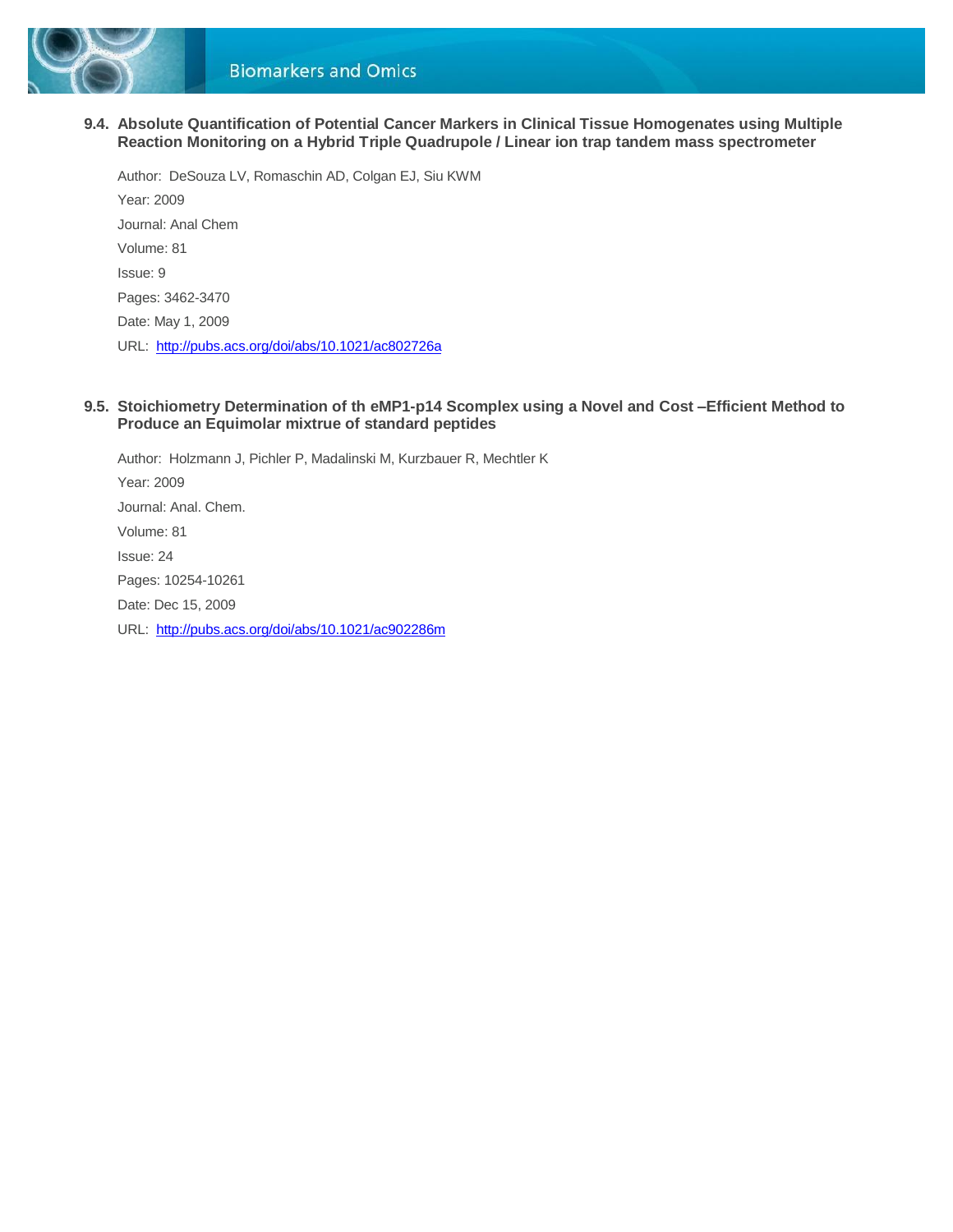

## **10.Publication Summary by Application**

| <b>Application</b>                   | Reference                                                                                                                                                                                                                                                            |
|--------------------------------------|----------------------------------------------------------------------------------------------------------------------------------------------------------------------------------------------------------------------------------------------------------------------|
| <b>Biomarker Discovery</b>           | 1.1, 1.2, 1.3, 1.4, 1.5, 1.6, 1.7, 1.8, 1.9, 1.10, 1.11,<br>1.12, 1.13, 1.14, 1.15, 1.16, 1.17, 1.18, 1.19, 1.20,<br>1.21, 1.22, 1.23, 1.24, 1.25, 1.26, 1.27, 1.28, 1.29,<br>1.30, 1.31, 1.32, 1.33, 1.34, 1.35, 1.36, 1.37, 1.38,<br>1.39. 1. 40, 1.41, 1.42, 5.14 |
| Signaling/ Differential PTM Analysis | 1.7, 2.1, 2.2, 2.3, 2.4, 2.5, 2.6, 2.7, 2.8, 2.9, 2.10, 2.11,<br>2.12, 2.13, 2.14, 2.15, 2.16, 2.17, 2.18, 2.19, 2.20,<br>2.21, 2.22, 2.23, 2.24, 2.25, 2.26, 2.27, 2.28, 2.29                                                                                       |
| Genomic proteomic correlation        | 1.4, 1.6, 3.1, 3.2, 3.3, 3.4, 3.5, 3.6, 3.7, 3.8, 3.9, 5.9                                                                                                                                                                                                           |
| Time Course Analysis                 | 1.9, 4.1, 4.2, 4.3, 4.4, 4.5, 4.6, 4.7                                                                                                                                                                                                                               |
| <b>Bacterial Analysis</b>            | 2.1, 5.1, 2.2, 5.2, 4.1, 5.3, 5.4, 5.5, 5.6, 5.7, 5.8, 5.9,<br>5.10, 5.11, 5.12, 5.13, 5.14, 5.15, 5.16, 5.17, 5.18,<br>5.19, 5.20, 5.21, 8.6                                                                                                                        |
| Membrane / Sub-cellular Analysis     | 6.1, 6.2, 6.3, 6.4, 6.5, 6.6, 6.7, 6.8, 6.9, 6.10, 6.11,<br>6.12, 6.13, 6.14                                                                                                                                                                                         |
| Lipids / Phospholipids               | 7.1, 7.2                                                                                                                                                                                                                                                             |
| Plant Biology                        | 2.8, 8.1, 8.2, 8.3, 8.6                                                                                                                                                                                                                                              |
| <b>Stem Cells</b>                    | 3.3, 3.4, 1.21                                                                                                                                                                                                                                                       |
| iTRAQ <sup>®</sup> reagent Methods   | 5.2, 5.16, 5.19, 9.1, 9.2, 9.3, 9.4, 9.5, 9.6, 9.7, 9.8, 9.9,<br>9.10, 9.11, 9.12, 9.13, 9.14, 9.15, 9.16, 9.17, 9.18,<br>9.19, 9.20                                                                                                                                 |